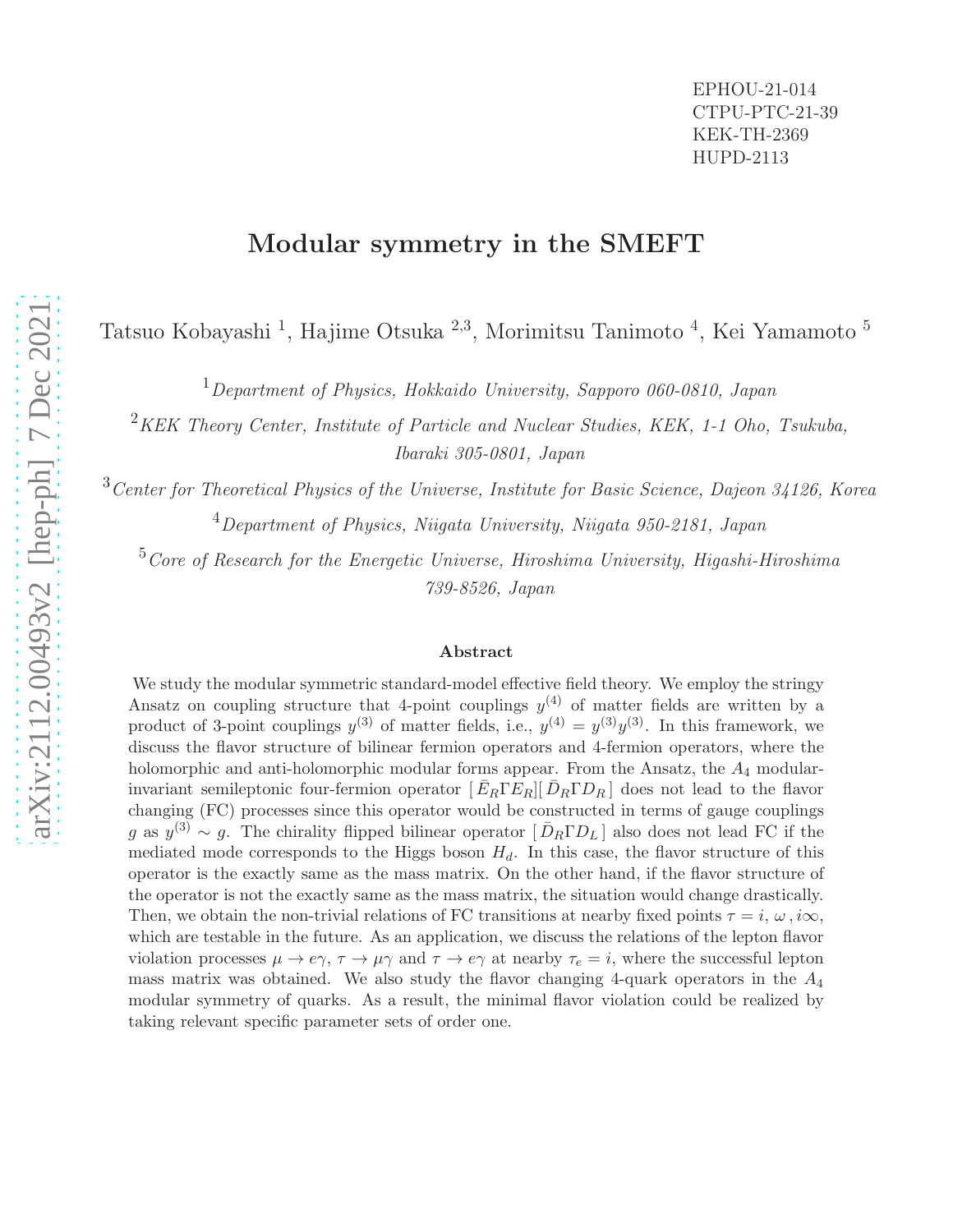## Contents

| 1              | Introduction                                                                                                                                                                                                                                                                                                                                                                                                                                                                                                                                                                                                                    | 3                                                                          |
|----------------|---------------------------------------------------------------------------------------------------------------------------------------------------------------------------------------------------------------------------------------------------------------------------------------------------------------------------------------------------------------------------------------------------------------------------------------------------------------------------------------------------------------------------------------------------------------------------------------------------------------------------------|----------------------------------------------------------------------------|
| $\bf{2}$       | $A_4$ modular symmetry and flavor of quarks and leptons<br>2.1<br>2.2<br>Representation of down-type quarks and charged leptons<br>2.3                                                                                                                                                                                                                                                                                                                                                                                                                                                                                          | $\bf{5}$<br>$\overline{5}$<br>$6\phantom{.}6$<br>$\overline{7}$            |
| 3              | SMEFT 4-fermion operators in $A_4$ modular symmetry                                                                                                                                                                                                                                                                                                                                                                                                                                                                                                                                                                             | $\overline{7}$                                                             |
| $\overline{4}$ | Bilinear fermion operators $\overline{D_R} \Gamma D_L$ and $\overline{D_L} \Gamma D_R$<br>$\left[\bar{D}_R \Gamma D_L\right]$ and $\left[\bar{D}_L \Gamma D_R\right]$ bilinears in the flavor space<br>4.1<br>Diagonal matrix $M_E^{\dagger} M_E$ and $M_d^{\dagger} M_q$ at fixed points<br>4.2<br>Mass matrix and operators $\bar{D}_L \Gamma D_R$ , $\bar{D}_R \Gamma D_L$ at the fixed point $\tau = i \dots$ .<br>4.2.1<br>Mass eigenstate at nearby $\tau = i \dots \dots \dots \dots \dots \dots \dots \dots \dots \dots$<br>4.2.2<br>4.3<br>4.3.1<br>At $\tau = \omega$<br>4.3.2<br>4.4<br>4.4.1<br>4.4.2<br>4.5<br>4.6 | 10<br>10<br>12<br>13<br>14<br>16<br>16<br>16<br>18<br>18<br>19<br>20<br>21 |
| $\mathbf{5}$   | Bilinear fermion operators $[\bar{D}_L\Gamma D_L]$ and $[\bar{E}_L\Gamma E_L]$<br>5.1<br>Diagonal base of $S$ for both quarks and leptons $\quad \ldots \ldots \ldots \ldots \ldots \ldots \ldots$<br>5.2<br>5.2.1<br>5.3<br>5.4<br>$\Delta F = 1$ semileptonic operators in $A_4^E \otimes A_4^Q$ symmetry<br>$5.5\,$                                                                                                                                                                                                                                                                                                          | 22<br>23<br>23<br>23<br>26<br>27<br>28                                     |
| 6              | 4-quark operator with $\Delta F = 2$ in $A_4$ symmetry<br>6.1<br>6.2<br>6.3                                                                                                                                                                                                                                                                                                                                                                                                                                                                                                                                                     | 29<br>29<br>30<br>30                                                       |
| 7              | Summary                                                                                                                                                                                                                                                                                                                                                                                                                                                                                                                                                                                                                         | 31                                                                         |
|                | A SMEFT operators                                                                                                                                                                                                                                                                                                                                                                                                                                                                                                                                                                                                               | 32                                                                         |
|                | B A model of mass matrices in the $A_4$ modular symmetry                                                                                                                                                                                                                                                                                                                                                                                                                                                                                                                                                                        | $\bf{33}$                                                                  |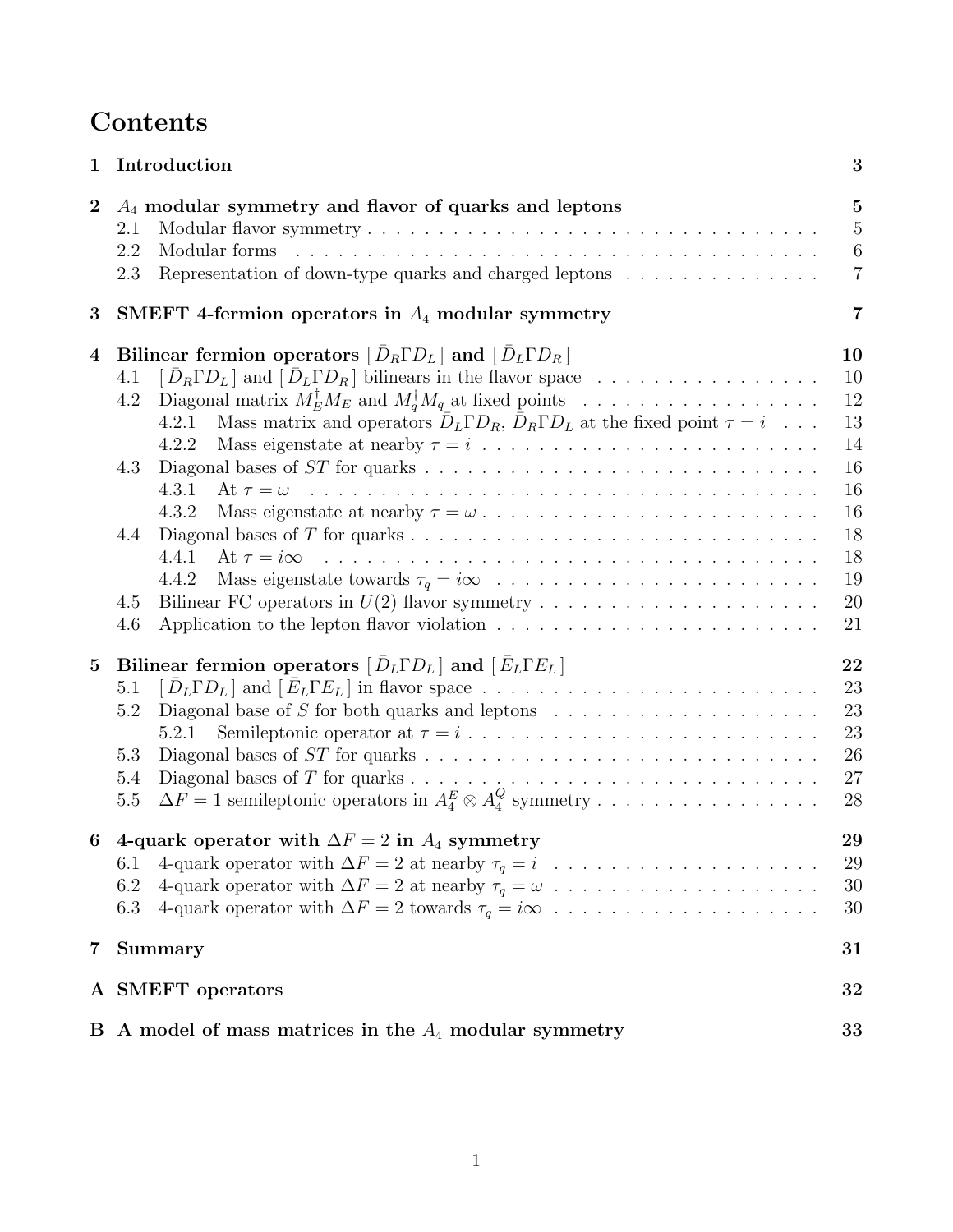| C Unitary transformation of $S$ and $ST$ and mass matrix                                         | 34 |
|--------------------------------------------------------------------------------------------------|----|
| C.1 Diagonal base of S for $A_4$ triplet                                                         | 34 |
|                                                                                                  | 35 |
| C.3 Mass matrix in the new bases of generators S and $ST \dots \dots \dots \dots \dots \dots$ 36 |    |
| D Mass matrix at nearby $\tau = i$                                                               | 36 |
| E Decomposition of products of triplets                                                          | 38 |
| $\mathbf{F}$ $U(2)$ flavor symmetry                                                              | 40 |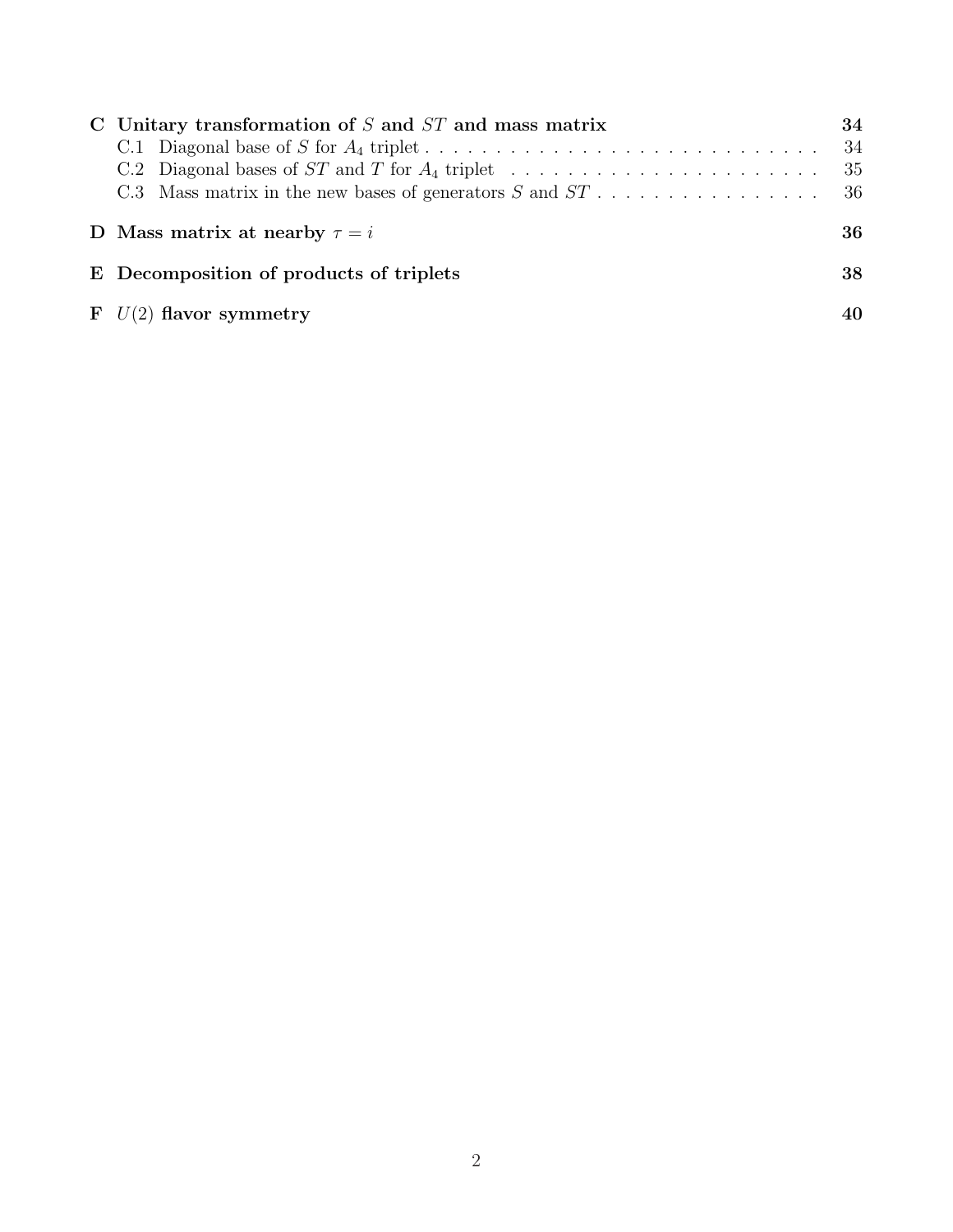## <span id="page-3-0"></span>1 Introduction

The Standard Model (SM) has been regarded as the low-energy limit of an full theory at the high energy scale. After the first years of running of the LHC, no new physics (NP) has been discovered. That is, there is a mass gap between the SM spectrum and these hypothetical additional degrees of freedom such as new particles.

Describing possible physics beyond the SM in general terms gets increasingly important, and the systematic study goes under the name of the SMEFT: the SM Effective Field Theory (EFT) based on the  $SU(3)_c \otimes SU(2)_L \otimes U(1)_Y$  gauge symmetry, and the SM field content as dynamical degrees of freedom below a cut-off scale  $\mu > G_F^{-1/2}$ . Several years after the pioneering analysis in Ref. [\[1\]](#page-41-0), the first complete list of non-redundant SMEFT Lagrangian terms up to dimension-six has been presented in Ref. [\[2\]](#page-41-1).

When all the possible flavor structures are taken into account in absence of any flavor symmetry, a large proliferation in the number of independent coefficients in the SMEFT occurs: there are 1350 CP-even and 1149 CP-odd independent coefficients for the dimension-six operators [\[3\]](#page-41-2). The flavor symmetry is a challenging hypothesis to reduce the number of independent parameters of the flavor sector. Above all, the flavor symmetries  $U(3)^5$  and  $U(2)^5$  have been successfully applied to the SMEFT [\[4\]](#page-41-3). The  $U(3)^5$  flavor symmetry is the maximal flavor symmetry allowed by the SM gauge sector, while  $U(2)^5$  is the corresponding subgroup acting only on the first two (light) families. The  $U(3)^5$  allows us to apply the Minimal Flavor Violation (MFV) hypothesis [\[5,](#page-41-4) [6\]](#page-41-5), which is the most restrictive hypothesis consistent with the SMEFT, and suppress non-standard contributions to flavor-violating observables  $[6]$ . In the  $U(2)^5$  symmetry  $[7-9]$ , it retains most of the MFV virtues and allows us to have a much richer structure as far as the dynamics of third family is concerned.

In the  $U(3)^5$  and  $U(2)^5$  flavor symmetric scenario, the Yukawa couplings are understood as spurions (symmetry-breaking terms) which have non-trivial representations under the symmetry. Assuming that flavor- and CP-violating effects in NP is also controlled by the Yukawa, the flavor structure of higher-dimensional operators are expressed by the spurions. Then, by counting different order in the breaking terms of these symmetries, we can classify the number of independent dimension-six operators, as studied in Ref. [\[4\]](#page-41-3). These flavor symmetries are not the only options to efficiently suppress flavor-violating observables in the SMEFT, and the non-Abelian discrete symmetry would be one of the alternative choice.

The non-Abelian discrete groups have been discussed to challenge the flavor problem of quarks and leptons [\[10–](#page-41-8)[19\]](#page-41-9). Indeed, supersymmetric (SUSY) modular invariant theories give us an attractive framework to address the flavor symmetry of quarks and leptons with non-Abelian discrete groups [\[20\]](#page-42-0). In this approach, the quark and lepton mass matrices are written in terms of modular forms which are holomorphic functions of the modulus  $\tau$ . The arbitrary symmetry breaking sector of the conventional models based on flavor symmetries is replaced by the moduli space, and then Yukawa couplings are given by modular forms.

The well-known finite groups  $S_3$ ,  $A_4$ ,  $S_4$  and  $A_5$  are isomorphic to the finite modular groups  $\Gamma_N$  for  $N = 2, 3, 4, 5$ , respectively [\[21\]](#page-42-1). The lepton mass matrices have been given successfully in terms of A<sup>4</sup> modular forms [\[20\]](#page-42-0). Modular invariant flavor models have been also proposed on the  $\Gamma_2 \simeq S_3$  [\[22\]](#page-42-2),  $\Gamma_4 \simeq S_4$  [\[23\]](#page-42-3) and  $\Gamma_5 \simeq A_5$  [\[24\]](#page-42-4). Based on these modular forms, the flavor mixing of quarks and leptons has been discussed intensively in these years. Phenomenological studies of the lepton flavors have been done based on  $A_4$  [\[25–](#page-42-5)[27\]](#page-42-6),  $S_4$  [\[28–](#page-42-7)[30\]](#page-42-8) and  $A_5$  [\[31\]](#page-42-9). A clear prediction of the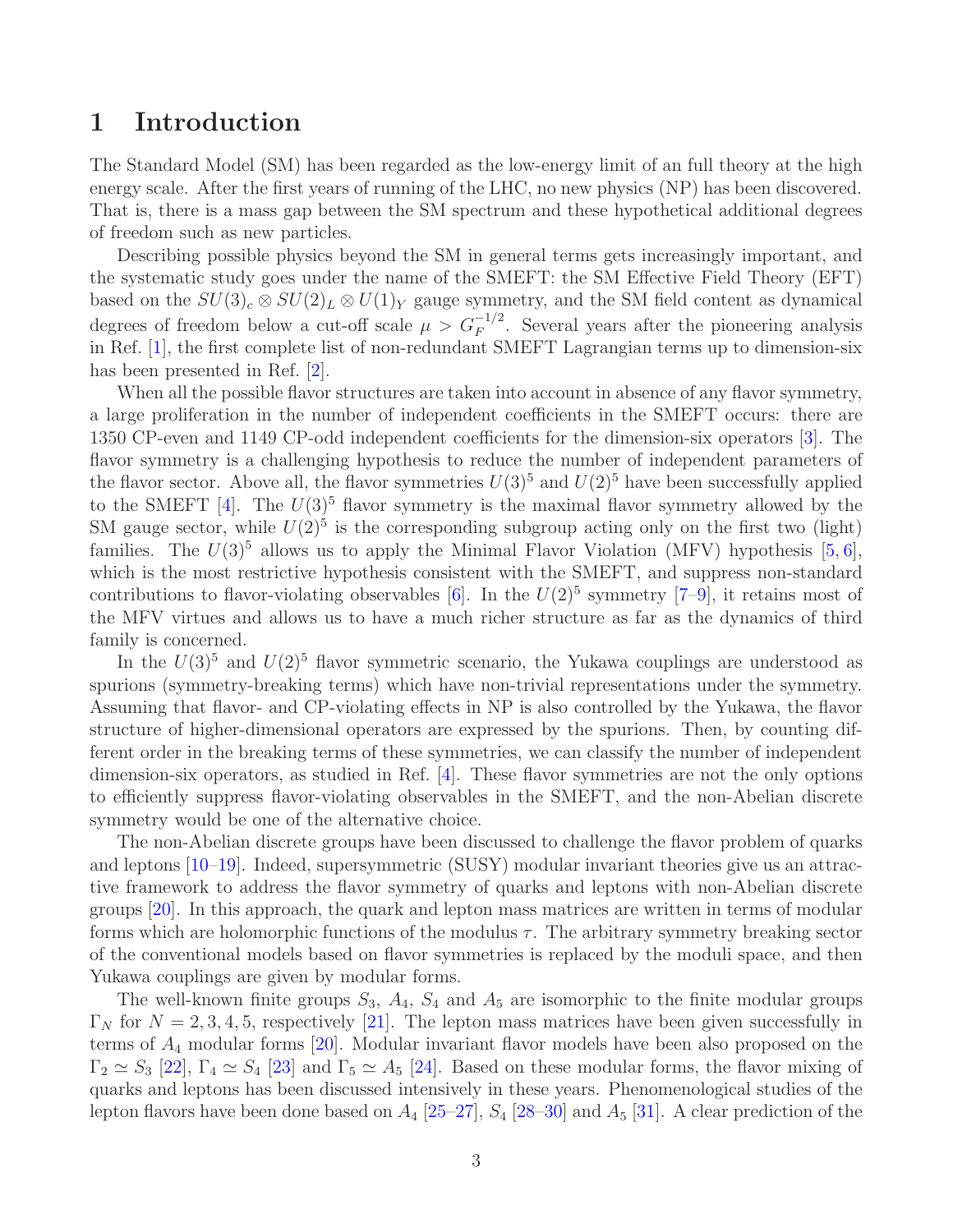neutrino mixing angles and the Dirac CP phase was given in the simple lepton mass matrices with the  $A_4$  modular symmetry [\[26\]](#page-42-10). The Double Covering groups T' [\[32,](#page-42-11) [33\]](#page-42-12) and  $S'_4$  [\[34,](#page-42-13) [35\]](#page-42-14) were also realized in the modular symmetry. Furthermore, phenomenological studies have been developed in many works  $|36-101|$ .

Superstring theory is a promising candidate for the unified theory including gravity. Various string compactifications lead to four-dimensional low energy field theories with the specific structure, where 4-point couplings  $y_{ijk\ell}^{(4)}$  of matter fields can be written by a product of 3-point couplings  $y_{ijm}^{(3)}$  of matter fields,

<span id="page-4-0"></span>
$$
y_{ijk\ell}^{(4)} = \sum_{m} y_{ijm}^{(3)} y_{mk\ell}^{(3)}, \qquad (1.1)
$$

up to an overall factor, where the modes corresponding to  $m$  may be light or heavy modes. Furthermore, *n*-point couplings  $y^{(n)}$  can also be written by products of 3-point couplings  $y^{(3)}$ , i.e.,  $y^{(n)} = (y^{(3)})^{n-2}$ . Thus, the symmetries in 3-point couplings are still symmetries even for higherdimensional operators, and the flavor structures of higher-dimensional operators are controlled by 3-point couplings. This structure in the string-derived low-energy effective field theory meets the MFV hypothesis [\[102\]](#page-45-1). Note that the string EFTs satisfy the relation [\(1.1\)](#page-4-0) at the compactification scale or the string scale, but it holds at the low-energy scale. This is because new operators appearing through the vacuum expectation value (VEV) of scalar fields and integrating out heavy states keep the relation [\(1.1\)](#page-4-0).

In addition, these couplings in the string-derived effective field theory depend on moduli, which represent geometrical characters of string compact spaces such as size and shape. When we ignore the dynamic of moduli fields, these moduli-dependent couplings behave as spurions. Then, the geometrical symmetry, under which moduli transform non-trivially, would be important from the viewpoint of the MFV, although Yukawa spurions transform  $(3, \bar{3}, 1, 1, 1), (3, 1, \bar{3}, 1, 1),$  and  $(1, 1, 1, 3, \overline{3})$  in the  $U(3)^5 = U(3)_Q \otimes U(3)_U \otimes U(3)_D \otimes U(3)_L \otimes U(3)_E$  flavor symmetric MFV scenario, where  $\{Q, U, D, L, E\}$  denote the five independent types of the SM fermions. The  $U(2)^5$ flavor symmetric scenario can also be realized in string models due to the fact that matter Yukawa couplings have rank 1 at the leading order [\[103\]](#page-45-2). The modular symmetry is the geometrical symmetry, which changes the basis of cycles of the torus  $T^2$  as well as the orbifold  $T^2/\mathbb{Z}_2$ .<sup>[1](#page-4-1)</sup>. Moreover, zero-modes transform non-trivially under the modular symmetry (see, e.g., for heterotic string theory on orbifolds Ref. [\[105\]](#page-46-0) and for magnetized brane models Ref. [\[106\]](#page-46-1)). That is, the modular symmetry corresponds to the flavor symmetry in the low-energy effective field theory. Yukawa couplings as well as other couplings transform non-trivially under the modular symmetry, because these couplings depend on the modulus. Calabi-Yau threefolds have many moduli, and their geometrical symmetries are symplectic modular symmetries [\[107,](#page-46-2) [108\]](#page-46-3). Their phenomenological implications were studied in Refs. [\[109,](#page-46-4) [110\]](#page-46-5). Hence, these observations strongly support that flavor structures of higher-dimensional operators as well as Yukawa couplings in the string EFTs are determined by the modular flavor symmetry.

A drawback of the MFV hypothesis is that it does not allow us to define a clear power-counting in the SMEFT. This is because one of the breaking term, namely Yukawa coupling  $Y_t$ , is large. It is therefore not obvious why one should not consider more powers of  $Y_t$  in the counting of

<span id="page-4-1"></span><sup>&</sup>lt;sup>1</sup>The possible discrete modular symmetries on higher-dimensional toroidal orbifolds were classified in the context of Type IIB string theory [\[104\]](#page-46-6).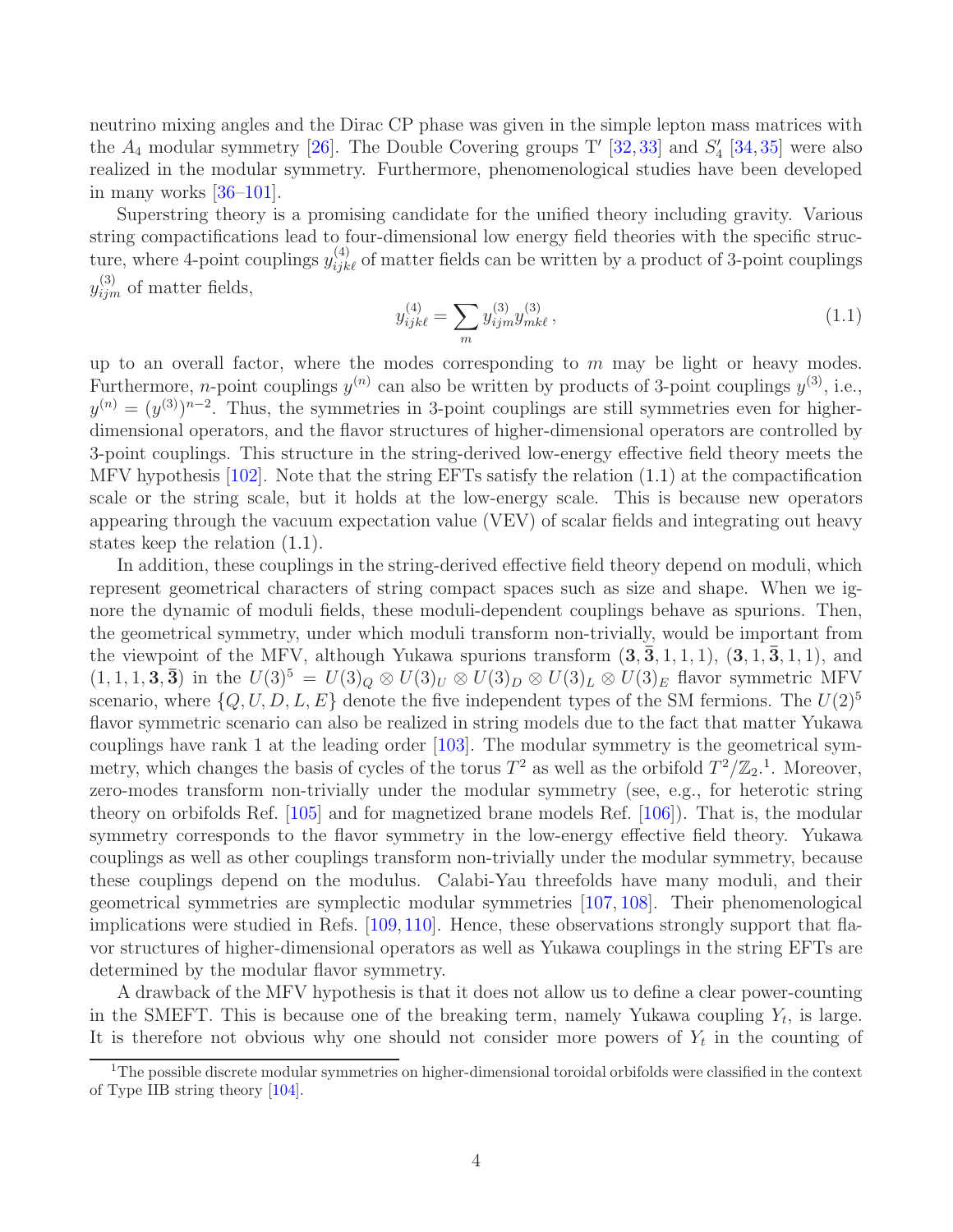independent operators. On the other hand, it defines a clear power counting in the modular symmetry due to the modular weights.

In this paper, we study the SMEFT with the  $\Gamma_N$  modular flavor symmetry. The modular flavor symmetry is regarded as a remnant of the geometrical symmetry of the extra-dimensional space. Constraints on higher-dimensional operators only by  $\Gamma_N$  would be weak, in particular for  $\Gamma_N$  singlets and many parameters would be allowed. Hence, we employ the relation [\(1.1\)](#page-4-0) as Ansatz in the SMEFT. Through this Ansatz, higher-dimensional operators are related with 3-point couplings, although the  $m$  mode in Eq.  $(1.1)$  may be known or unknown.

We take the level 3 finite modular groups,  $\Gamma_3$  for the flavor symmetry since the property of  $A_4$  flavor symmetry has been well known [\[111](#page-46-7)[–117\]](#page-46-8). Based on the tensor decomposition of  $A_4$ modular group, we discuss the bilinear and 4-fermion operators with flavor changing (FC) process at nearby fixed points. As an application, we discuss the lepton flavor violation (LFV).

The paper is organized as follows. In section [2,](#page-5-0) we review on the  $A_4$  modular flavor symmetry for flavors. In section [3,](#page-7-1) we discuss the 4-fermion operators of the SMEFT in  $A_4$  modular symmetry. In sections [4](#page-10-0) and [5,](#page-22-0) we study the flavor structure of the bilinear fermion operators with chirality flip and chirality conserve, respectively. In section [6,](#page-29-0) we discuss the 4-quark operator with  $\Delta F = 2$ . Section [7](#page-31-0) is devoted to the summary. In Appendix [A,](#page-32-0) we summarizes the SMEFT operators. In Appendix [B,](#page-33-0) we give a brief review on an explicit  $A_4$  modular flavor model. The S and ST transformations of its mass matrix are given in Appendix [C.](#page-34-0) In addition, the mass matrix at nearby  $\tau = i$  is given in Appendix [D.](#page-36-1) In Appendix [E,](#page-38-0) we present tensor products of  $A_4$  including modular forms. Appendix [F](#page-40-0) summarizes briefly the  $U(2)$  flavor symmetry of the quark sector.

## <span id="page-5-0"></span>2 A<sup>4</sup> modular symmetry and flavor of quarks and leptons

<span id="page-5-1"></span>In this section, we briefly review the models with  $A_4$  modular symmetry.

#### 2.1 Modular flavor symmetry

The modular group  $\Gamma$  is the group of linear fractional transformations  $\gamma$  acting on the modulus  $\tau$ , belonging to the upper-half complex plane as:

<span id="page-5-2"></span>
$$
\tau \longrightarrow \gamma \tau = \frac{a\tau + b}{c\tau + d} , \text{ where } a, b, c, d \in \mathbb{Z} \text{ and } ad - bc = 1, \text{ Im}[\tau] > 0 , \qquad (2.1)
$$

which is isomorphic to  $PSL(2, \mathbb{Z}) = SL(2, \mathbb{Z}) / \{I, -I\}$  transformation. This modular transformation is generated by  $S$  and  $T$ ,

$$
S: \tau \longrightarrow -\frac{1}{\tau}, \qquad T: \tau \longrightarrow \tau + 1, \qquad (2.2)
$$

which satisfy the following algebraic relations,

$$
S^2 = I , \t(ST)^3 = I . \t(2.3)
$$

We introduce the series of groups  $\Gamma(N)$ , called principal congruence subgroups, where N is the level  $1, 2, 3, \ldots$ . These groups are defined by

$$
\Gamma(N) = \left\{ \begin{pmatrix} a & b \\ c & d \end{pmatrix} \in SL(2, \mathbb{Z}) , \begin{pmatrix} a & b \\ c & d \end{pmatrix} = \begin{pmatrix} 1 & 0 \\ 0 & 1 \end{pmatrix} \pmod{N} \right\}.
$$
 (2.4)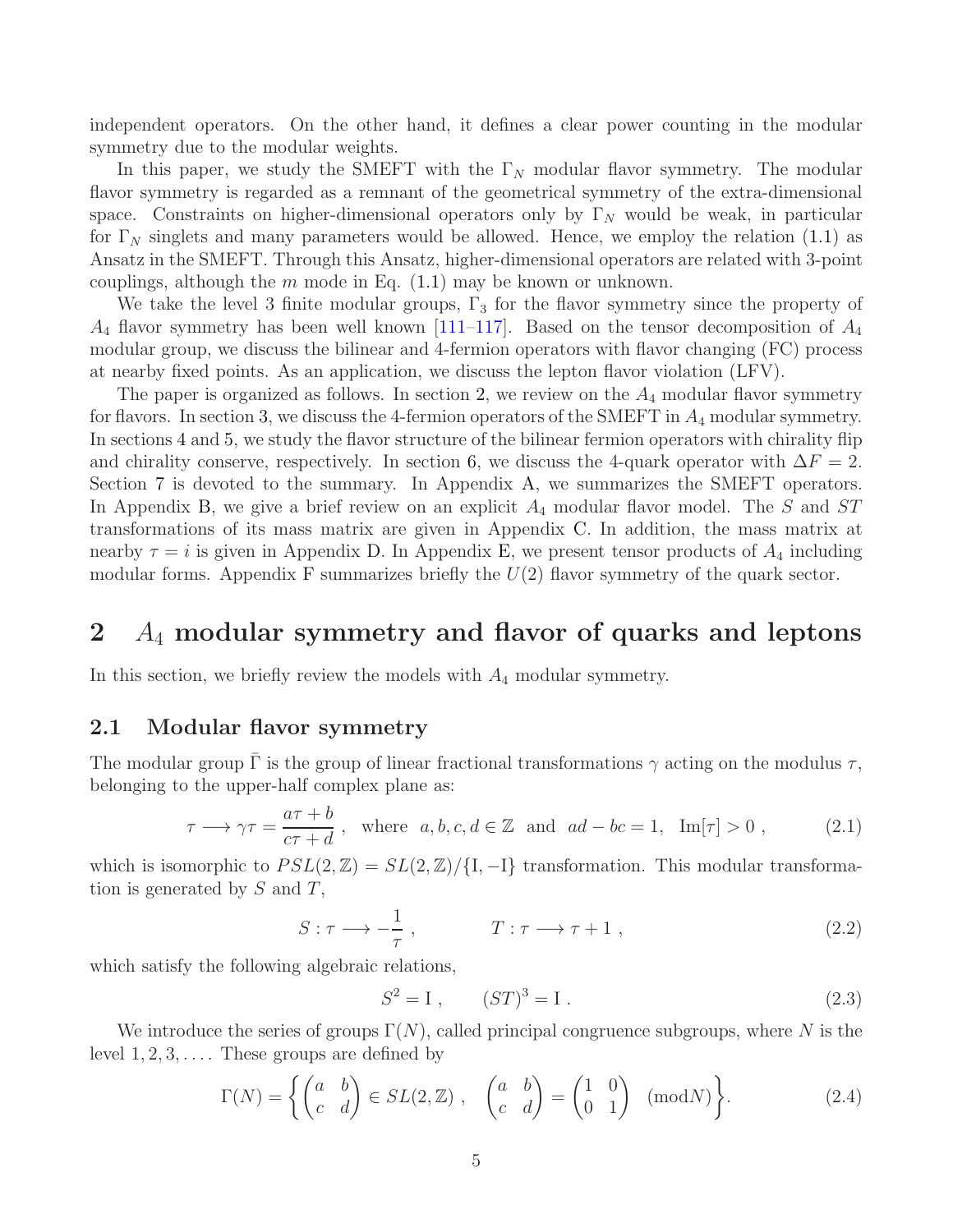For  $N = 2$ , we define  $\Gamma(2) \equiv \Gamma(2)/\{1, -1\}$ . Since the element  $-I$  does not belong to  $\Gamma(N)$  for  $N > 2$ , we have  $\overline{\Gamma}(N) = \Gamma(N)$ . The quotient groups defined as  $\Gamma_N \equiv \overline{\Gamma}/\overline{\Gamma}(N)$  are finite modular groups. In these finite groups  $\Gamma_N$ ,  $T^N = I$  is imposed. The groups  $\Gamma_N$  with  $N = 2, 3, 4, 5$  are isomorphic to  $S_3$ ,  $A_4$ ,  $S_4$  and  $A_5$ , respectively [\[21\]](#page-42-1).

Modular forms  $f_i(\tau)$  of weight k are the holomorphic functions of  $\tau$  and transform as

$$
f_i(\tau) \longrightarrow (c\tau + d)^k \rho(\gamma)_{ij} f_j(\tau), \quad \gamma \in \bar{\Gamma}, \qquad (2.5)
$$

under the modular symmetry, where  $\rho(\gamma)_{ij}$  is a unitary matrix under  $\Gamma_N$ .

Under the modular transformation of Eq. [\(2.1\)](#page-5-2), chiral superfields  $\psi_i$  (*i* denotes flavors) with weight  $-k$  transform as [\[118\]](#page-46-9)

$$
\psi_i \longrightarrow (c\tau + d)^{-k} \rho(\gamma)_{ij} \psi_j . \tag{2.6}
$$

We study global SUSY models. The superpotential which is built from matter fields and modular forms is assumed to be modular invariant, i.e., to have a vanishing modular weight. For given modular forms, this can be achieved by assigning appropriate weights to the matter superfields.

The kinetic terms are derived from a Kähler potential. The Kähler potential of chiral matter fields  $\psi_i$  with the modular weight  $-k$  is given simply by

<span id="page-6-1"></span>
$$
\frac{1}{[i(\bar{\tau}-\tau)]^k} \sum_{i} |\psi_i|^2,
$$
\n(2.7)

where the superfield and its scalar component are denoted by the same letter, and  $\bar{\tau} = \tau^*$  after taking VEV of  $\tau$ . The canonical form of the kinetic terms is obtained by changing the normalization of parameters  $[26]$ . The general Kähler potential consistent with the modular symmetry possibly contains additional terms [\[119\]](#page-46-10). However, we consider only the simplest form of the Kähler potential.

For  $\Gamma_3 \simeq A_4$ , the dimension of the linear space  $\mathcal{M}_k(\Gamma(3))$  of modular forms of weight k is  $k+1$  [\[120](#page-46-11)[–122\]](#page-47-0), i.e., there are three linearly independent modular forms of the lowest non-trivial weight 2, which form a triplet of the  $A_4$  group. These modular forms have been explicitly given [\[20\]](#page-42-0) in the symmetric base of the  $A_4$  generators S and T for the triplet representation as shown in the next subsection.

#### <span id="page-6-0"></span>2.2 Modular forms

The holomorphic and anti-holomorphic modular forms with weight 2 compose the  $A_4$  triplet as:

$$
Y_3^{(2)}(\tau) = \begin{pmatrix} Y_1(\tau) \\ Y_2(\tau) \\ Y_3(\tau) \end{pmatrix} , \qquad \overline{Y_3^{(2)}(\tau)} \equiv Y_3^{(2)*}(\tau) = \begin{pmatrix} Y_1^*(\tau) \\ Y_3^*(\tau) \\ Y_2^*(\tau) \end{pmatrix} . \tag{2.8}
$$

In the representation of the generators  $S$  and  $T$  for  $A_4$  triplet:

<span id="page-6-2"></span>
$$
S = \frac{1}{3} \begin{pmatrix} -1 & 2 & 2 \\ 2 & -1 & 2 \\ 2 & 2 & -1 \end{pmatrix}, \qquad T = \begin{pmatrix} 1 & 0 & 0 \\ 0 & \omega & 0 \\ 0 & 0 & \omega^2 \end{pmatrix}, \tag{2.9}
$$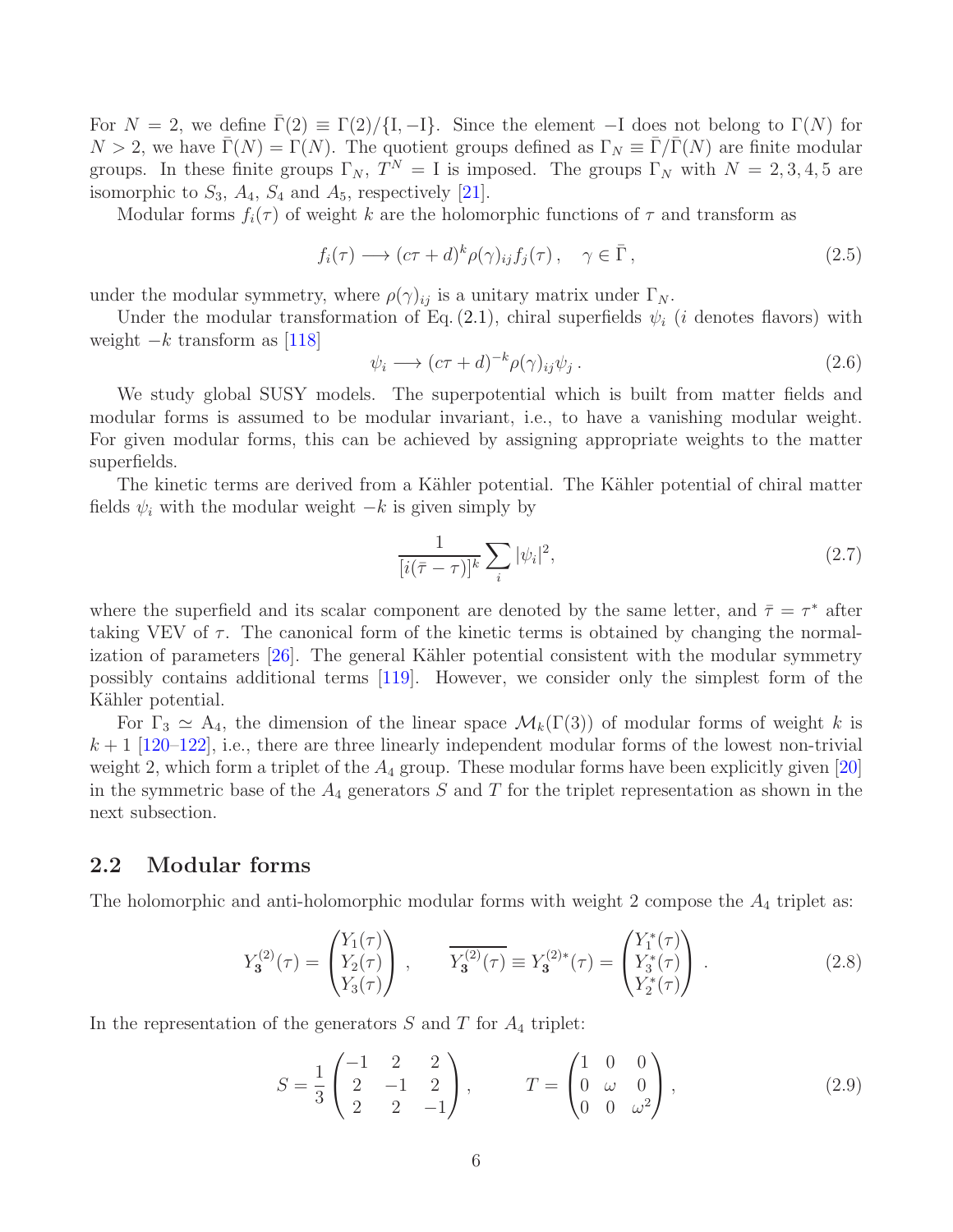where  $\omega = e^{i\frac{2}{3}\pi}$ , modular forms are given explicitly in terms of the Dedekind eta function  $\eta(\tau)$ and its derivative [\[20\]](#page-42-0):

$$
Y_1(\tau) = \frac{i}{2\pi} \left( \frac{\eta'(\tau/3)}{\eta(\tau/3)} + \frac{\eta'((\tau+1)/3)}{\eta((\tau+1)/3)} + \frac{\eta'((\tau+2)/3)}{\eta((\tau+2)/3)} - \frac{27\eta'(3\tau)}{\eta(3\tau)} \right),
$$
  
\n
$$
Y_2(\tau) = \frac{-i}{\pi} \left( \frac{\eta'(\tau/3)}{\eta(\tau/3)} + \omega^2 \frac{\eta'((\tau+1)/3)}{\eta((\tau+1)/3)} + \omega \frac{\eta'((\tau+2)/3)}{\eta((\tau+2)/3)} \right),
$$
  
\n
$$
Y_3(\tau) = \frac{-i}{\pi} \left( \frac{\eta'(\tau/3)}{\eta(\tau/3)} + \omega \frac{\eta'((\tau+1)/3)}{\eta((\tau+1)/3)} + \omega^2 \frac{\eta'((\tau+2)/3)}{\eta((\tau+2)/3)} \right).
$$
\n(2.10)

Those are also expressed in the q expansions,  $q = \exp(2i\pi\tau)$ :

<span id="page-7-2"></span>
$$
\begin{pmatrix} Y_1(\tau) \\ Y_2(\tau) \\ Y_3(\tau) \end{pmatrix} = \begin{pmatrix} 1 + 12q + 36q^2 + 12q^3 + \dots \\ -6q^{1/3}(1 + 7q + 8q^2 + \dots) \\ -18q^{2/3}(1 + 2q + 5q^2 + \dots) \end{pmatrix} . \tag{2.11}
$$

#### <span id="page-7-0"></span>2.3 Representation of down-type quarks and charged leptons

Assign the left-handed down-type quarks to  $A_4$  triplets 3 and the three right-handed ones to  $A_4$ three different singlets. Then, those are expressed as follows:

$$
D_L = \begin{pmatrix} d_L \\ s_L \\ b_L \end{pmatrix} , \quad \bar{D}_L = \begin{pmatrix} \bar{d}_L \\ \bar{b}_L \\ \bar{s}_L \end{pmatrix} , \quad (d_R^c, s_R^c, b_R^c) = (1, 1'', 1'), \quad (d_R, s_R, b_R) = (1, 1', 1''). \quad (2.12)
$$

It is noticed that quarks of second and third families are exchanged each other in  $\bar{D}_L$ . The weight of  $D_L$  and  $\bar{D}_L$ , k are assigned to 2 and  $-2$ , respectively. On the other hand,  $k = 0$  for singlets  $d_R^c$ ,  $d_R$ , etc..

The charged leptons are like down-type quarks as:

$$
E_L = \begin{pmatrix} e_L \\ \mu_L \\ \tau_L \end{pmatrix}, \quad \bar{E}_L = \begin{pmatrix} \bar{e}_L \\ \bar{\tau}_L \\ \bar{\mu}_L \end{pmatrix}, \quad (e_R^c, \mu_R^c, \tau_R^c) = (1, 1'', 1'), \quad (e_R, \mu_R, \tau_R) = (1, 1', 1''). \quad (2.13)
$$

The weight of  $E_L$  and  $\bar{E}_L$ , k, are also 2 and and -2, respectively. On the other hand,  $k = 0$  for  $e_R^c$ ,  $e_R$ , etc..

Most of modular flavor models, which have been studied, are supersymmetric models. In the following sections, we study models below the supersymmetry breaking scale. We assume that the light modes are exactly the same as the SM with two doublet Higgs models.

## <span id="page-7-1"></span>3 SMEFT 4-fermion operators in  $A_4$  modular symmetry

We write down 4-fermion operators as well as dipole operators in terms of modular forms  $Y(\tau)$ . We also follow the Ansatz  $(1.1)$  that those higher-dimensional operators are related with 3-point couplings, e.g., Yukawa couplings with Higgs fields. Here, the higher-dimensional operators are supposed to be generated by integrating out heavy superpartners, massive gauge bosons and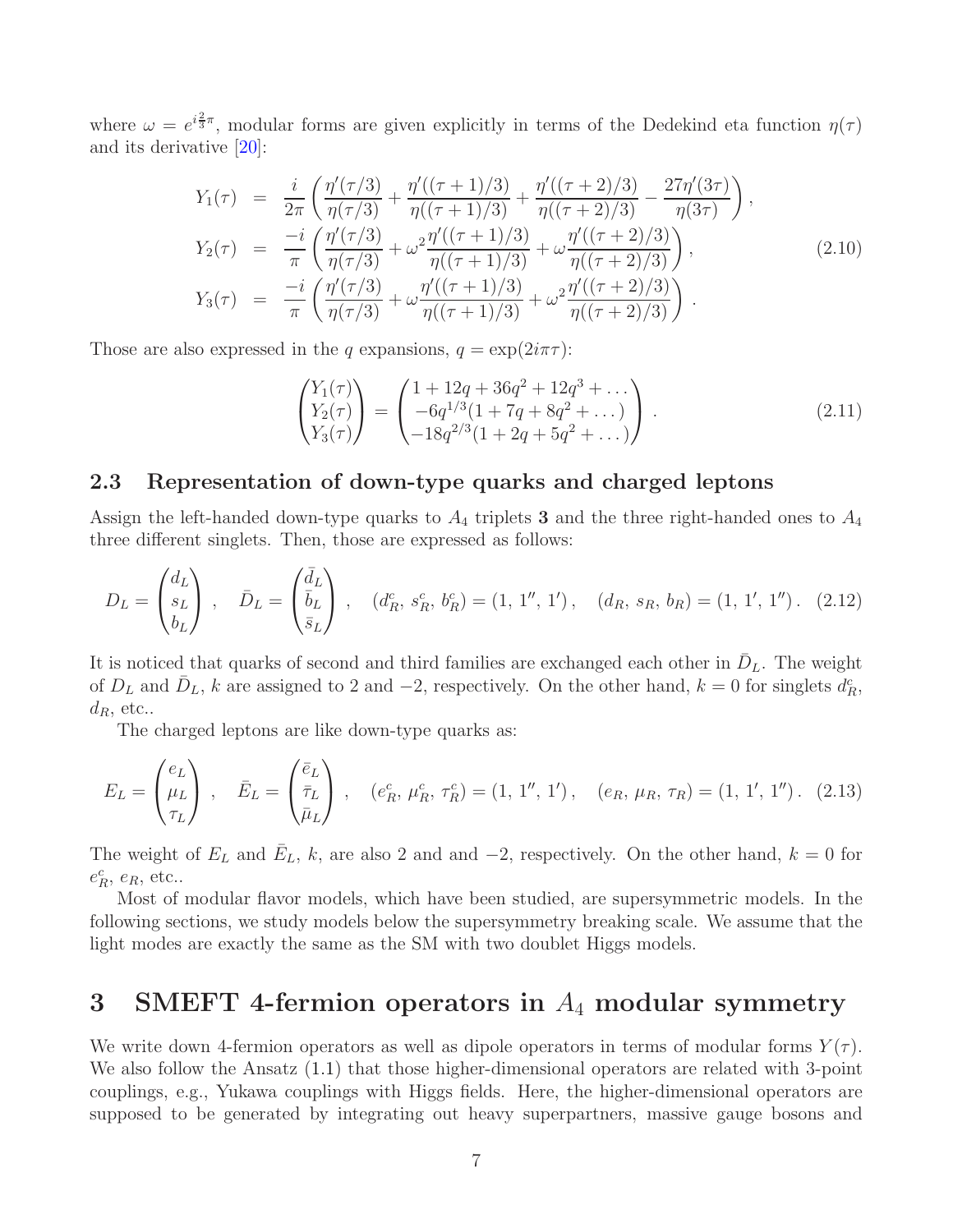stringy modes. We have already many modular flavor symmetric models, which lead to realistic quark and lepton mass matrices separately. However, when we use the common value of the modulus  $\tau$  for both quark and lepton sectors, the models are severely constrained and very difficult to realize all the experimental values of quark and lepton masses and their mixing angles at the same time. In order to cover many modular flavor models, we assume that the  $A_4$  modular flavor symmetry in the lepton sector is independent of the  $A_4$  symmetry in the quark sector, i.e.,  $A_4^E \otimes A_4^Q$ 4 symmetry. They have two independent moduli,  $\tau_q$  and  $\tau_e$  for the quark sector and the lepton sector, respectively. Such a setup can be realized through the compactification, that the compact space includes  $T^2 \times T^2$ , and the flavor structure in the quark sector originates from one  $T^2$ , while the lepton flavor structure originates from the other  $T^2$ . Indeed, a similar setup was studied e.g., in Ref. [\[45\]](#page-43-0). Using this setup and Ansatz, we study their implications on flavor changing processes.

As examples, consider the semileptonic flavor changing neutral processes,

$$
b \to s \bar{\mu}\mu \ (s \bar{e}e), \qquad b \to d \bar{\mu}\mu \ (d \bar{e}e), \qquad s \to d \bar{\mu}\mu \ (d \bar{e}e), \tag{3.1}
$$

which are caused by the flavor changing  $\Delta F = 1$  operator. Impose the modular  $A_4$  symmetry on quarks and leptons, respectively, that is  $A_4^E \otimes A_4^Q$ 4 . The triplet modular forms with weight 2 are denoted as  $Y(\tau_q)$  and  $Y(\tau_e)$ , which are different for quarks and charged leptons because  $\tau_q$ and  $\tau_e$  are different. In order to discuss relevant operators, we take a  $A_4$  modular model, which leads to the successful fermion mass matrices. Suppose that three left-handed quark and lepton doublets are of a triplet of the  $A_4$  group. The three right-handed quarks and charged leptons are different singlets of  $A_4$ . On the other hand, the Higgs doublets are supposed to be singlets of  $A_4$ . The generic assignments of representations and modular weights to the fields are presented in Table [1,](#page-8-0) where right-handed up-type quarks are omitted since those are not necessary in following discussions.

|       |   |  |                                                                                                                                | $Q_L$ $(d_R^c, s_R^c, b_R^c)$ $L_L$ $(e_R^c, \mu_R^c, \tau_R^c)$ $H_d$ $Y(\tau_q)$ , $Y(\tau_e)$ |
|-------|---|--|--------------------------------------------------------------------------------------------------------------------------------|--------------------------------------------------------------------------------------------------|
| SU(2) |   |  |                                                                                                                                |                                                                                                  |
| $A_4$ | 3 |  | $\left\{ \begin{array}{c c} (1,\,1^{\prime\prime},\,1^{\prime}) & 3 & (1,\,1^{\prime\prime},\,1^{\prime}) \end{array} \right.$ |                                                                                                  |
|       |   |  | (0, 0,                                                                                                                         |                                                                                                  |

Table 1: The assignment of  $A_4$  representations and weights k for down-type quarks, charged leptons, down-type Higgs doublet and the modular forms.

<span id="page-8-0"></span>We discuss the semileptonic 4-fermion operators, which are categorized as

$$
[\bar{E}_L \Gamma E_L] [\bar{D}_L \Gamma D_L] : Q_{\ell q}^{(1)}, Q_{\ell q}^{(3)},
$$
  
\n
$$
[\bar{E}_R \Gamma E_R] [\bar{D}_R \Gamma D_R] : Q_{ed},
$$
  
\n
$$
[\bar{E}_L \Gamma E_L] [\bar{D}_R \Gamma D_R] : Q_{td},
$$
  
\n
$$
[\bar{E}_R \Gamma E_R] [\bar{D}_L \Gamma D_L] : Q_{qe},
$$
  
\n
$$
[\bar{E}_L \Gamma E_R] [\bar{D}_R \Gamma D_L] : Q_{edq},
$$
\n(3.2)

where L and R denote the left-handed and the right-handed fields, and  $\Gamma$  denotes a generic combination of Dirac matrices, color and  $SU(2)_L$  generators, which play no role as far as the flavor structure is concerned. Corresponding SMEFT operators Q of which explicit expression are shown in Appendix [A,](#page-32-0) are also listed.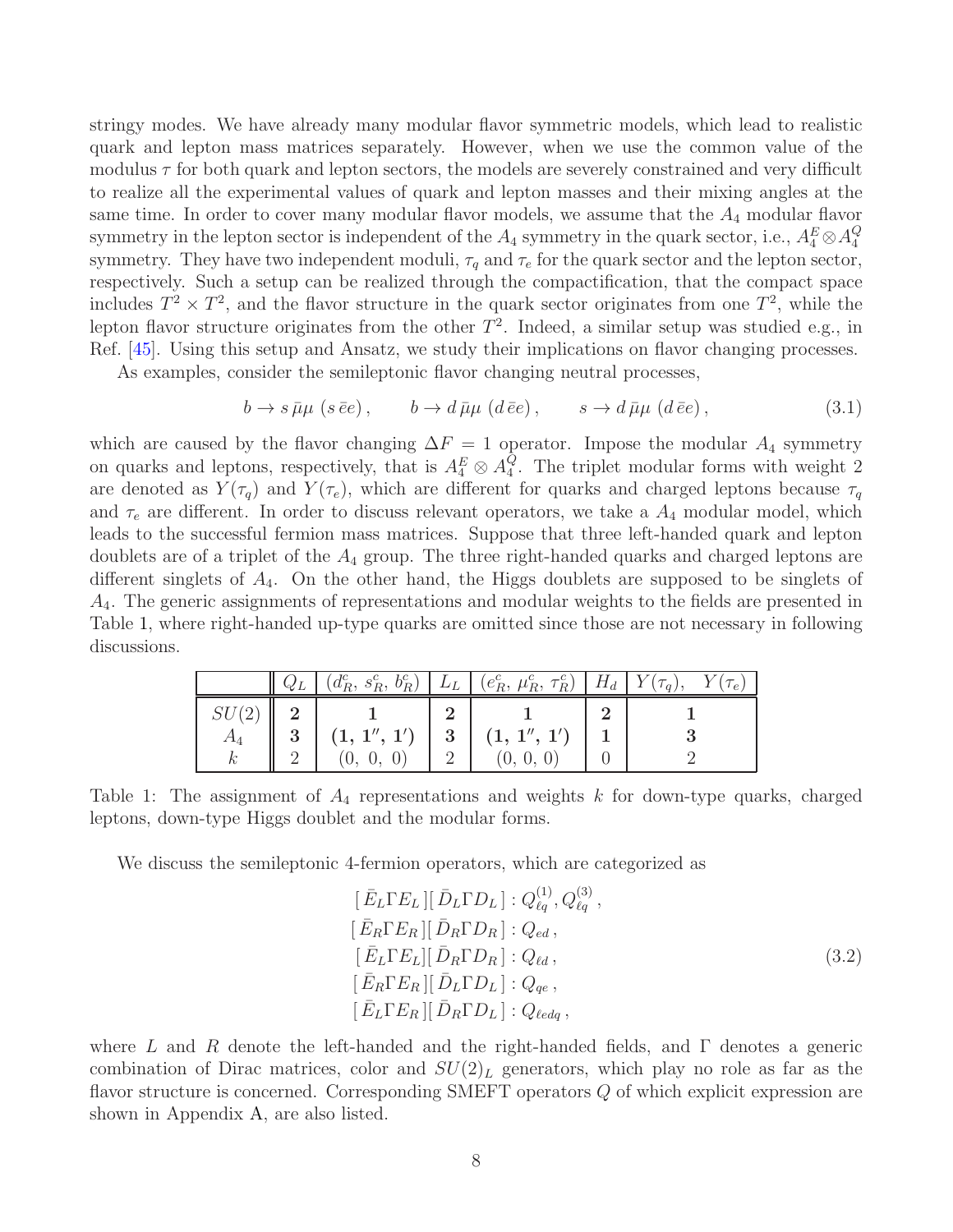First of all, let us construct the modular  $A_4$ -invariant 4-fermion operators  $[\bar{E}_L \Gamma E_R] [\bar{D}_R \Gamma D_L]$ by using the holomorphic and anti-holomorphic modular forms:

$$
[\bar{E}_L \Gamma E_R][\bar{D}_R \Gamma D_L] \Rightarrow [\bar{E}_L Y^*(\tau_e) \Gamma E_R]_1 [\bar{d}_R \Gamma Y(\tau_q) d_L]_1, \qquad (3.3)
$$

where the subscript 1 denotes the  $A_4$  trivial singlet. After the decomposition of  $A_4$  tensor product, we obtain coefficients for each operator, which are written explicitly in the following sections. From the viewpoint of the Ansatz,  $y^{(4)} = y^{(3)}y^{(3)}$ , these  $\left[\bar{E}_L \Gamma E_R\right] \left[\bar{D}_R \Gamma D_L\right]$  operators would be constructed in terms of Yukawa couplings with the Higgs fields. Thus, we assume that these operators include the same coefficients as the Yukawa couplings, i.e. mass matrices, as written explicitly later.

Next, the  $A_4$  modular-invariant semileptonic 4-fermion operators  $\left[ \bar{E}_R \Gamma E_R \right] \left[ \bar{D}_R \Gamma D_R \right]$  can be written by

$$
\left[\bar{E}_{R}\Gamma E_{R}\right]\left[\bar{D}_{R}\Gamma D_{R}\right]\Rightarrow\left[\sum_{i=1}^{3}r_{ei}\,\bar{e}_{iR}\Gamma e_{iR}\right]\left[\sum_{i=1}^{3}r_{qi}\,\bar{d}_{iR}\Gamma d_{iR}\right],\tag{3.4}
$$

where  $r_{ei}$  and  $r_{qi}$  are arbitrary real constants. From the viewpoint of the Ansatz [\(1.1\)](#page-4-0),  $y^{(4)} =$  $y^{(3)}y^{(3)}$ , these operators would be constructed in terms of gauge couplings g as  $y^{(3)} \sim g$ . Therefore, one expects  $r_{e(q)1} = r_{e(q)2} = r_{e(q)3}$ , which do not lead to the FC processes. Similarly, for the other operators, one of possible modular  $A_4$ -invariant operators in our Ansatz  $(1.1)$  would be the type like 4-fermion operators mediated by gauge bosons. <sup>[2](#page-9-0)</sup> However, they do not lead to the FC processes similar to the  $\left[$   $\bar{E}_R \Gamma E_R \right]$   $\left[$   $\bar{D}_R \Gamma D_R \right]$  operator. Operators including holomorphic and antiholomorphic modular forms would lead to the FC processes. Hence, another possibility for  $A_4$ modular-invariant semileptonic 4-fermion operators are constructed by using the holomorphic and anti-holomorphic modular forms:

$$
\left[\bar{E}_L \Gamma E_L\right] \left[\bar{D}_L \Gamma D_L\right] \Rightarrow \left[\bar{E}_L Y^*(\bar{\tau}_e) \Gamma Y(\tau_e) E_L\right]_1 \left[\bar{D}_L Y^*(\bar{\tau}_q) \Gamma Y(\tau_q) D_L\right]_1,\tag{3.5}
$$

$$
\left[\bar{E}_L \Gamma E_L\right] \left[\bar{D}_R \Gamma D_R\right] \Rightarrow \left[\bar{E}_L Y^*(\bar{\tau}_e) \Gamma Y(\tau_e) E_L\right]_1 \left[\sum_{i=1}^3 r_{qi} \bar{d}_{iR} \Gamma d_{iR}\right],\tag{3.6}
$$

$$
\left[\bar{E}_R \Gamma E_R \right] \left[\bar{D}_L \Gamma D_L \right] \Rightarrow \left[\sum_{e_i = e, \mu, \tau} r_{e_i} \bar{e}_{iR} \Gamma e_{iR} \right] \left[\bar{D}_L Y^*(\bar{\tau}_q) \Gamma Y(\tau_q) D_L \right]_1. \tag{3.7}
$$

After decomposition of  $A_4$  tensor products, we will give coefficients explicitly in the following sections. These operators could be consistent with the Ansatz, but the mode  $m$  in Eq. [\(1.1\)](#page-4-0) is unknown. Then, many free parameters, which are not related with couplings in the renormalizable SM Lagrangian, appear in these operators. At any rate, these operators are  $A_4$  modular invariant. The above  $\left[\bar{E}_L\Gamma E_L\right]\left[\bar{D}_R\Gamma D_R\right]$  and  $\left[\bar{E}_R\Gamma E_R\right]\left[\bar{D}_L\Gamma D_L\right]$  operators do not lead to the FC processes in the quark sector and lepton sector, respectively. In the following sections, we concentrate on these  $[\bar{E}_L \Gamma E_R] [\bar{D}_R \Gamma D_L], [\bar{E}_R \Gamma E_L] [\bar{D}_L \Gamma D_R]$  and  $[\bar{E}_L \Gamma E_L] [\bar{D}_L \Gamma D_L]$  operators leading to the FC processes as well as dipole operators. Moreover, 4-quark operators are also constructed in a similar way.

<span id="page-9-0"></span><sup>&</sup>lt;sup>2</sup>Note that our kinetic terms [\(2.7\)](#page-6-1) for left-handed fermions are not canonical. They couple with gauge bosons as  $\frac{1}{(\tau_e - \bar{\tau}_e)^2} A^{\mu} [\bar{E}_L \Gamma E_L]_1$  and  $\frac{1}{(\tau_q - \bar{\tau}_q)^2} A^{\mu} [\bar{D}_L \Gamma D_L]_1$ .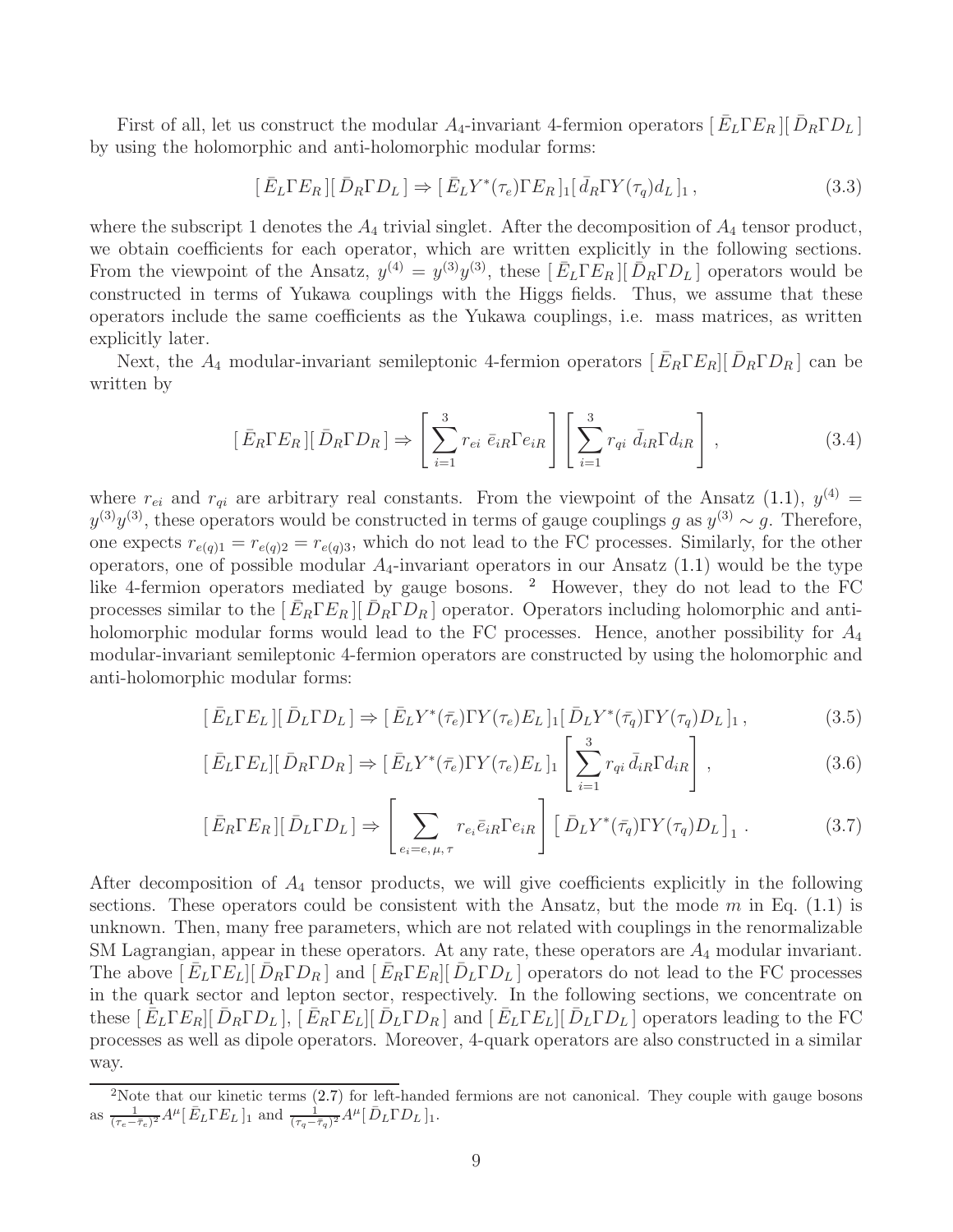# <span id="page-10-0"></span>4 Bilinear fermion operators  $[\bar{D}_R \Gamma D_L]$  and  $[\bar{D}_L \Gamma D_R]$

The 4-fermion scalar operator  $[\bar{E}_L E_R][\bar{D}_R D_L]$  does not appear at the tree level in the standard model (SM). Indeed, it is not allowed by the exact  $U(3)$  flavor symmetry. On the other hand, it appears in three-point couplings of two fermions and modular forms in the modular flavor symmetry. Moreover, due to the modular weights, they define a clear power counting of modular forms.

Since the 4-fermion operators are given by the products of bilinear fermion operators, interesting features from Ansatz [\(1.1\)](#page-4-0) appear in the bilinear fermion operators. For example, the 3-point couplings are realized in terms of the modular forms typically in  $[\bar{D}_R \Gamma D_L]$  operators.

In this section, we discuss the bilinear operators of quarks,  $[\bar{D}_R \Gamma D_L]$  and  $[\bar{D}_L \Gamma D_R]$ , and corresponding ones of charged leptons. Those correspond the SMEFT operators Q of which explicit expression are shown in Appendix [A](#page-32-0) as follows:

<span id="page-10-2"></span>
$$
[\bar{D}_L \Gamma D_R] : Q_{dH}, Q_G, Q_{dW}, Q_{dB},
$$
  
\n
$$
[\bar{D}_R \Gamma D_L] : Q_{dH}^{\dagger}, Q_G^{\dagger}, Q_{dW}^{\dagger}, Q_{dB}^{\dagger},
$$
  
\n
$$
[\bar{E}_L \Gamma E_R] : Q_{eH}, Q_{eW}, Q_{eB},
$$
  
\n
$$
[\bar{E}_R \Gamma E_L] : Q_{eH}^{\dagger}, Q_{eW}^{\dagger}, Q_{eB}^{\dagger}.
$$

## <span id="page-10-1"></span>4.1  $\left[\,\bar{D}_R\Gamma D_L\right]$  and  $\left[\,\bar{D}_L\Gamma D_R\,\right]$  bilinears in the flavor space

At first, let us begin with discussing the holomorphic operator  $[\bar{D}_R \Gamma D_L]$  and anti-holomorphic operator  $[\bar{D}_L\Gamma D_R]$  in the flavor space. The magnitudes of  $LR$  couplings are proportional to modular forms. Taking account of  $\bar{D}_R = (d^c, s^c, b^c)$ , we can decompose the operator in the base of Eq.  $(2.9)$  for S and T as:

$$
[\bar{D}_{R}\Gamma D_{L}] \Rightarrow [\bar{D}_{R}\Gamma Y(\tau_{q})D_{L}]_{1} =
$$
\n
$$
[\alpha_{d}\bar{d}_{R}\Gamma(Y_{1}(\tau_{q})d_{L} + Y_{2}(\tau_{q})b_{L} + Y_{3}(\tau_{q})s_{L})_{1} + \beta_{d}\bar{s}_{R}\Gamma(Y_{3}(\tau_{q})b_{L} + Y_{1}(\tau_{q})s_{L} + Y_{2}(\tau_{q})d_{L})_{1'}
$$
\n
$$
+ \gamma_{d}\bar{b}_{R}\Gamma(Y_{2}(\tau_{q})s_{L} + Y_{1}(\tau_{q})b_{L} + Y_{3}(\tau_{q})d_{L})_{1''}],
$$
\n
$$
[\bar{D}_{L}\Gamma D_{R}] \Rightarrow [\bar{D}_{L}Y^{*}(\tau_{q})\Gamma D_{R}]_{1} =
$$
\n
$$
[\alpha_{d}^{*}d_{R}\Gamma(Y_{1}^{*}(\tau_{q})\bar{d}_{L} + Y_{2}^{*}(\tau_{q})\bar{b}_{L} + Y_{3}^{*}(\tau_{q})\bar{s}_{L})_{1} + \beta_{d}^{*} s_{R}\Gamma(Y_{3}^{*}(\tau_{q})\bar{b}_{L} + Y_{1}^{*}(\tau_{q})\bar{s}_{L} + Y_{2}^{*}(\tau_{q})\bar{d}_{L})_{1''}
$$
\n
$$
+ \gamma_{d}^{*} b_{R}\Gamma(Y_{2}^{*}(\tau_{q})\bar{s}_{L} + Y_{1}^{*}(\tau_{q})\bar{b}_{L} + Y_{3}^{*}(\tau_{q})\bar{d}_{L})_{1'}], \qquad (4.1)
$$

where the subscript 1, 1', 1'' denote the  $A_4$  singlets, respectively. The parameters  $\alpha_d$ ,  $\beta_d$  and  $\gamma_d$ are constants. These expressions are written in the matrix representation as

$$
\begin{aligned}\n\left[\bar{D}_R \Gamma Y(\tau_q) D_L\right]_1 &= (\bar{d}_R, \bar{s}_R, \bar{b}_R) \Gamma \begin{pmatrix} \alpha_d & 0 & 0 \\ 0 & \beta_d & 0 \\ 0 & 0 & \gamma_d \end{pmatrix} \begin{pmatrix} Y_1(\tau_q) & Y_3(\tau_q) & Y_2(\tau_q) \\ Y_2(\tau_q) & Y_1(\tau_q) & Y_3(\tau_q) \\ Y_3(\tau_q) & Y_2(\tau_q) & Y_1(\tau_q) \end{pmatrix} \begin{pmatrix} d_L \\ s_L \\ b_L \end{pmatrix},\n\end{aligned} \tag{4.2}
$$
\n
$$
\begin{aligned}\n\left(\bar{D}_R \Gamma Y(\tau_q) D_L\right]_1 &= (\bar{d}_R, \bar{s}_R, \bar{b}_R) \Gamma \begin{pmatrix} \alpha_d & 0 & 0 \\ 0 & \beta_d & 0 \\ Y_1^*(\tau_q) & Y_2^*(\tau_q) & Y_3^*(\tau_q) \end{pmatrix} \begin{pmatrix} Y_1(\tau_q) & Y_2(\tau_q) \\ Y_2(\tau_q) & Y_1(\tau_q) \\ Y_2(\tau_q) & Y_2(\tau_q) \end{pmatrix} \begin{pmatrix} d_L \\ s_L \\ b_L \end{pmatrix},\n\end{aligned}
$$

$$
[\bar{D}_L Y^*(\tau_q) \Gamma D_R]_1 = (\bar{d}_L, \bar{s}_L, \bar{b}_L) \Gamma \begin{pmatrix} Y_1 (\tau_q) & Y_2 (\tau_q) & Y_3 (\tau_q) \\ Y_3^*(\tau_q) & Y_1^*(\tau_q) & Y_2^*(\tau_q) \\ Y_2^*(\tau_q) & Y_3^*(\tau_q) & Y_1^*(\tau_q) \end{pmatrix} \begin{pmatrix} \alpha_d & 0 & 0 \\ 0 & \beta_d^* & 0 \\ 0 & 0 & \gamma_d^* \end{pmatrix} \begin{pmatrix} a_R \\ s_R \\ b_R \end{pmatrix} . \tag{4.3}
$$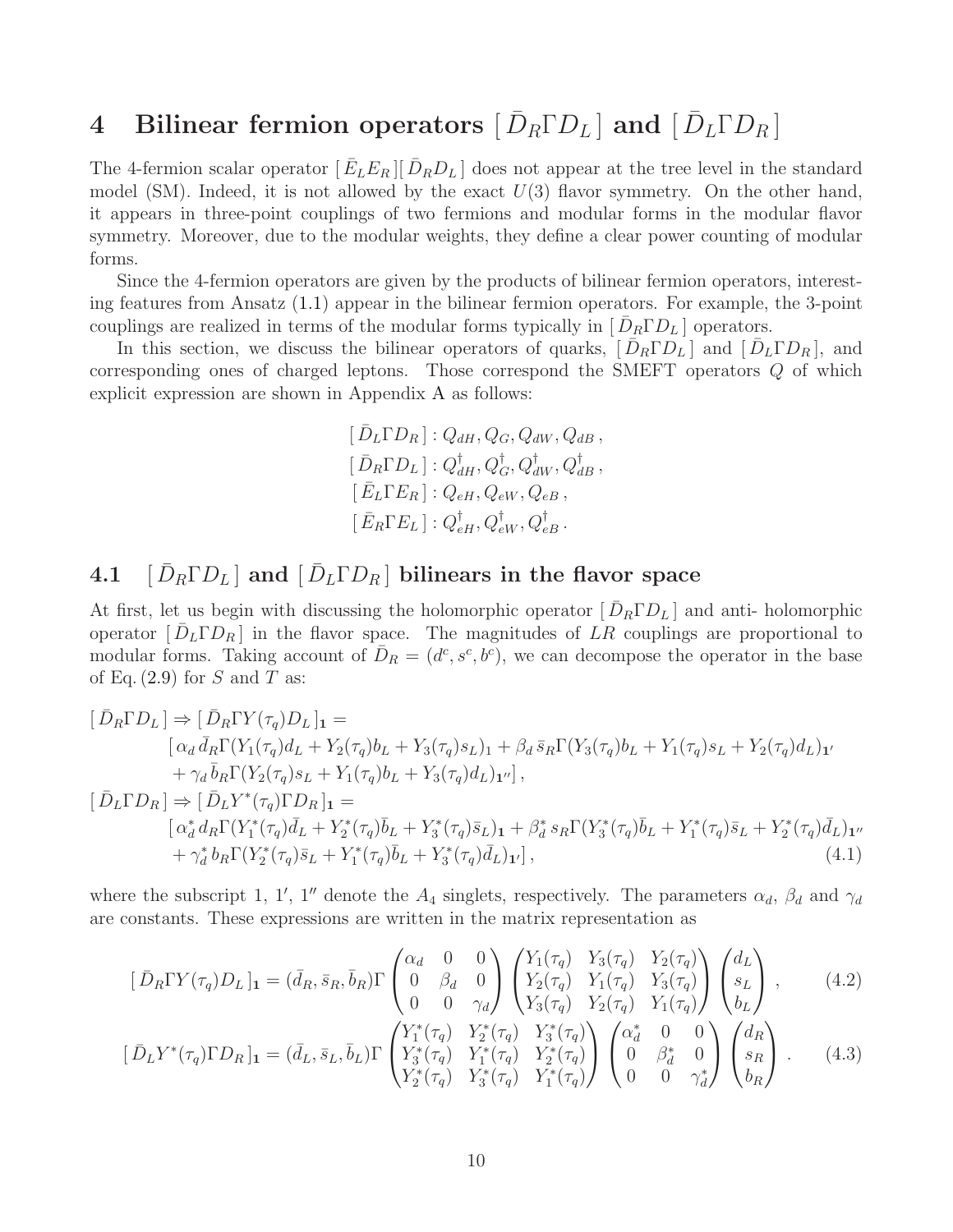It is useful to compare them with the down-type quark mass matrix  $M_d$  in the assignment of Table [1.](#page-8-0) The mass matrix is given in terms of weight 2 modular forms as:

$$
M_d = v_d \begin{pmatrix} \alpha_{d(m)} & 0 & 0 \\ 0 & \beta_{d(m)} & 0 \\ 0 & 0 & \gamma_{d(m)} \end{pmatrix} \begin{pmatrix} Y_1(\tau_q) & Y_3(\tau_q) & Y_2(\tau_q) \\ Y_2(\tau_q) & Y_1(\tau_q) & Y_3(\tau_q) \\ Y_3(\tau_q) & Y_2(\tau_q) & Y_1(\tau_q) \end{pmatrix}_{RL}, \qquad (4.4)
$$

where the VEV of the Higgs field  $H_d$  is denoted by  $v_d$ . Parameters  $\alpha_{d(m)}, \beta_{d(m)}, \gamma_{d(m)}$  can be taken to be real constants. Since the bilinear operators appear in four-field operators, it is reasonable to assume

<span id="page-11-1"></span>
$$
\alpha_d = c\alpha_{d(m)}, \qquad \beta_d = c\beta_{d(m)}, \qquad \gamma_d = c\gamma_{d(m)}, \tag{4.5}
$$

from the viewpoint of the Ansatz Eq. [\(1.1\)](#page-4-0), where the mode m may correspond to  $H_d$ . Here, c is a common constant. Hereafter, we set  $c = 1$  for simplicity. In this case, the matrix structure of bilinear operators  $[\bar{D}_R \Gamma D_L]$  appearing four-field operators is exactly the same as the mass matrix. Obviously, the bilinear operator matrix is diagonal in the basis for mass eigenstates. The FC processes such  $b \to s$ ,  $b \to d$ ,  $s \to d$  never happen. Hence, we obtain the very clear results in the modular symmetric SMEFT with the Ansatz Eq. [\(1.1\)](#page-4-0).

If the relation is violated, the situation would change drastically. When such violations are small such as

$$
\alpha_d - \alpha_{d(m)} \ll \alpha_d, \qquad \beta_d - \beta_{d(m)} \ll \beta_d, \qquad \gamma_d - \gamma_{d(m)} \ll \gamma_d, \tag{4.6}
$$

FC processes are still suppressed.

In what follows, we study larger violations such that  $\alpha_d$ ,  $\beta_d$ , and  $\gamma_d$  are of  $\mathcal{O}(\alpha_{d(m)})$ ,  $\mathcal{O}(\beta_{d(m)})$ , and  $\mathcal{O}(\gamma_{d(m)})$ , respectively, but they are different by factors from  $\alpha_{d(m)}$ ,  $\beta_{d(m)}$ , and  $\gamma_{d(m)}$ , i.e.

$$
\alpha_d - \alpha_{d(m)} \sim \alpha_d, \qquad \beta_d - \beta_{d(m)} \sim \beta_d, \qquad \gamma_d - \gamma_{d(m)} \sim \gamma_d. \tag{4.7}
$$

Unknown modes  $m$  in Eq.  $(1.1)$  may contribute to such violations.

For the charged lepton operators  $[\bar{E}_R \Gamma E_L]$  and  $[\bar{E}_L \Gamma E_R]$ , we obtain the decompositions by replacing  $\tau_q$ ,  $\alpha_d$ ,  $\beta_d$  and  $\gamma_d$  with  $\tau_e$ ,  $\alpha_e$ ,  $\beta_e$  and  $\gamma_e$  in Eq. [\(4.1\)](#page-10-2). As in the down-sector quarks, the FC processes such as  $\mu \to e$ ,  $\tau \to e$ , and  $\tau \to \mu$  never occur when we assume  $\alpha_e = \alpha_{e(m)}$ ,  $\beta_e = \beta_{e(m)}$ , and  $\gamma_e = \gamma_{e(m)}$ , where  $\alpha_{e(m)}$ ,  $\beta_{e(m)}$ , and  $\gamma_{e(m)}$  are parameters in the charged lepton mass matrix as shown in Appendix [B.](#page-33-0) This is the clear result in the modular symmetric SMEFT with the Ansatz Eq.  $(1.1)$ .

On the other hand, violations of the above parameter relation may lead to the FC processes. In what follows, we study such violations such as

$$
\alpha_e - \alpha_{e(m)} \sim \alpha_e, \qquad \beta_e - \beta_{e(m)} \sim \beta_e, \qquad \gamma_e - \gamma_{e(m)} \sim \gamma_e. \tag{4.8}
$$

The A<sup>4</sup> flavor coefficients are given in Table [2](#page-12-1) for relevant bilinear operators of down-type quarks and charged leptons, where the overall strength of the NP effect is not included.<sup>[3](#page-11-0)</sup> Hereafter, without specifying them, we denote  $\alpha_{d,e(m)}, \beta_{d,e(m)},$  and  $\gamma_{d,e(m)}$  by  $\alpha_{d,e}, \beta_{d,e},$  and  $\gamma_{d,e}$ , too, because they are the same orders.

<span id="page-11-0"></span><sup>&</sup>lt;sup>3</sup>The overall strength of the NP effect is omitted in coefficients of other Tables.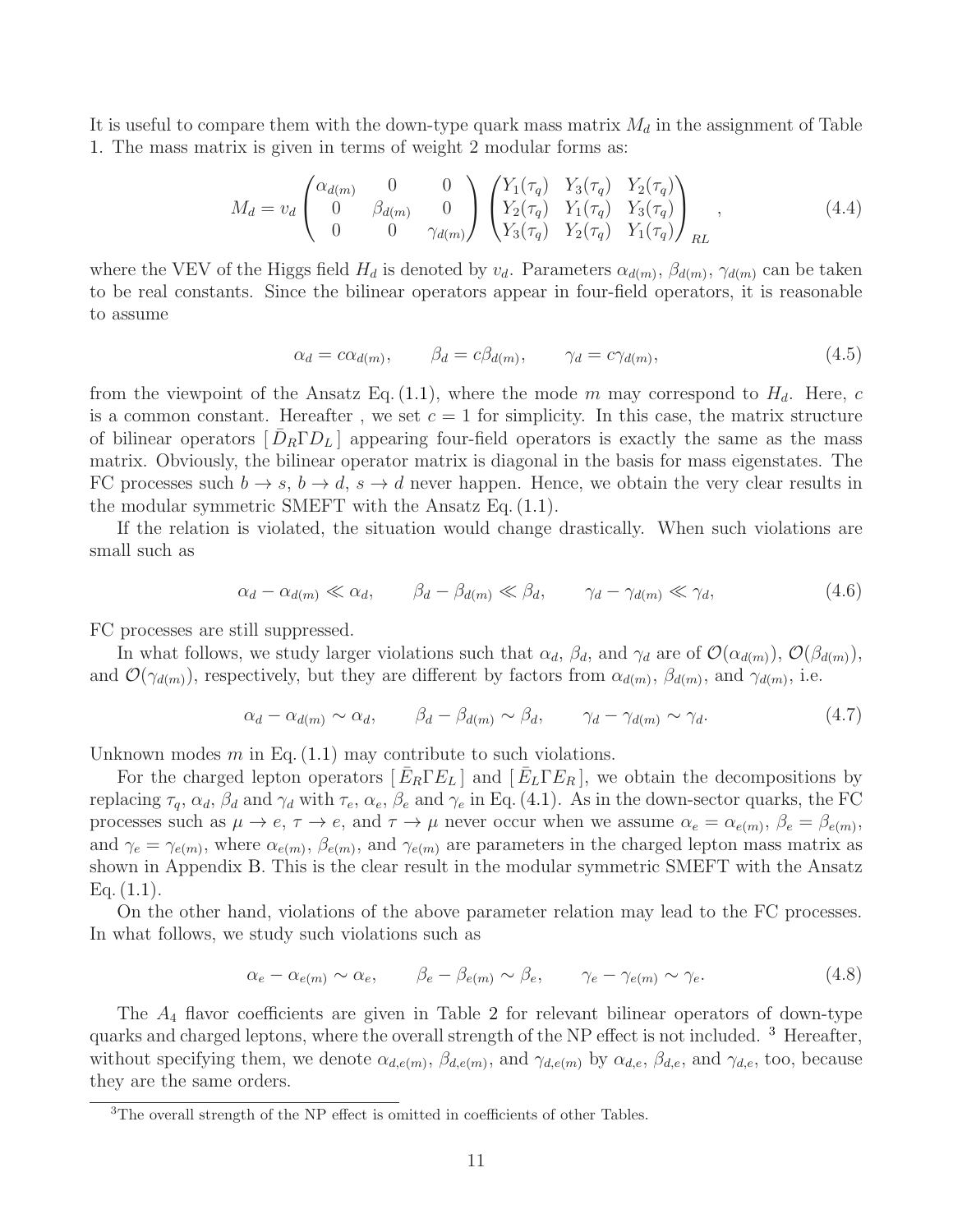| RL     | $\bar{s}_R \Gamma b_I$   | $d_R \Gamma b_I$         | $d_R \Gamma s_1$        | $\bar{\mu}_R \Gamma \tau_L$ | $\bar{e}_R \Gamma \tau_L$ | $\bar{e}_R \Gamma \mu_L$ | $\bar{e}_R\Gamma e_I$    | $\bar{\mu}_R \Gamma \mu_L$ |
|--------|--------------------------|--------------------------|-------------------------|-----------------------------|---------------------------|--------------------------|--------------------------|----------------------------|
| LR     | $\bar{s}_L \Gamma b_R$   | $d_L \Gamma b_R$         | $d_L \Gamma s_R$        | $\bar{\mu}_L \Gamma \tau_R$ | $\bar{e}_L \Gamma \tau_R$ | $\bar{e}_L\Gamma\mu_R$   | $\bar{e}_L \Gamma e_R$   | $\bar{\mu}_L\Gamma\mu_R$   |
| Coeff. | $\beta_d Y_3(\tau_q)$    | $\alpha_d Y_2(\tau_q)$   | $\alpha_d Y_3(\tau_q)$  | $\beta_e Y_3(\tau_e)$       | $\alpha_e Y_2(\tau_e)$    | $\alpha_e Y_3(\tau_e)$   | $\alpha_e Y_1(\tau_e)$   | $\beta_e Y_1(\tau_e)$      |
|        | $\gamma_d Y_2^*(\tau_q)$ | $\gamma_d Y_3^*(\tau_q)$ | $\beta_d Y_2^*(\tau_q)$ | $\gamma_e Y_2^*(\tau_e)$    | $\gamma_e Y_3^*(\tau_e)$  | $\beta_e\,Y^*_2(\tau_e)$ | $\alpha_e Y_1^*(\tau_e)$ | $\beta_e Y_1^*(\tau_e)$    |

<span id="page-12-1"></span>Table 2:  $A_4$  flavor coefficients of the bilinear operators of down-type quarks and charged leptons.

Therefore, the flavor structure of the these operators is predicted if the modulus  $\tau_{q,e}$  is fixed. It is noticed that above operators are given in the flavor base. In order to move the mass eigenstate of the left-handed quarks and leptons, we must fix the modulus  $\tau_{q,e}$ . The value of  $\tau_{q,e}$  depends on models, for example, Eqs. [\(B.1\)](#page-33-1) and [\(B.2\)](#page-34-2). The interesting value of  $\tau_{q,e}$  is fixed points of the modulus in the fundamental domain of  $SL(2, \mathbb{Z})$  since the moduli stabilization is realized in a controlled way at nearby fixed points [\[123,](#page-47-1) [124\]](#page-47-2). Furthermore, the fixed points are statistically favored in the string landscape [\[125\]](#page-47-3). We discuss the phenomenology at nearby fixed points in the next subsection.

## <span id="page-12-0"></span> $4.2 \quad$  Diagonal matrix  $M_E^\intercal M_E$  and  $M_q^\dagger M_q$  at fixed points

Residual symmetries arise whenever the VEV of the modulus  $\tau$  breaks the modular group  $\overline{\Gamma}$  only partially. Here and in what follows, we denote  $\tau = \tau_{q,e}$  unless we specify it. Fixed points of modulus are the case. There are only 2 inequivalent finite points in the fundamental domain of  $\Gamma$ , namely,  $\tau = i$  and  $\tau = \omega = -1/2 + i\sqrt{3}/2$ . The first point is invariant under the S transformation  $\tau = -1/\tau$ . In the case of  $A_4$  symmetry, the subgroup  $\mathbb{Z}_2^S = \{I, S\}$  is preserved at  $\tau = i$ . The second point is the left cusp in the fundamental domain of the modular group, which is invariant under the ST transformation  $\tau = -1/(\tau+1)$ . Indeed,  $\mathbb{Z}_3^{ST} = \{I, ST, (ST)^2\}$  is one of subgroups of A<sub>4</sub> group. The right cusp at  $\tau = -\omega^2 = 1/2 + i\sqrt{3}/2$  is related to  $\tau = \omega$  by the T transformation. There is also infinite point  $\tau = i\infty$ , in which the subgroup  $\mathbb{Z}_3^T = \{I, T, T^2\}$  of  $A_4$  is preserved. We summarize at three cases of the transformation:

S invariant : 
$$
\tau = i
$$
, ST invariant :  $\tau = \omega$ , T invariant :  $\tau = i\infty$ . (4.9)

If a residual symmetry of S and T in  $A_4$  is preserved in mass matrices of leptons and quarks, we have commutation relations between the mass matrices and the generator  $G \equiv S, T, ST$  as:

<span id="page-12-2"></span>
$$
[M_{RL}^{\dagger} M_{RL}, G] = 0, \qquad (4.10)
$$

where  $M_{RL}$  denotes the mass matrix of charged leptons and quarks,  $M_E$  and  $M_q$  ( $q = u, d$ ).

Then the mass matrices  $M_E^{\dagger} M_E$  and  $M_q^{\dagger} M_q$  could be diagonal in the diagonal basis of G at the fixed points. Therefore, the hierarchical structures of flavor mixing are easily realized near those fixed points.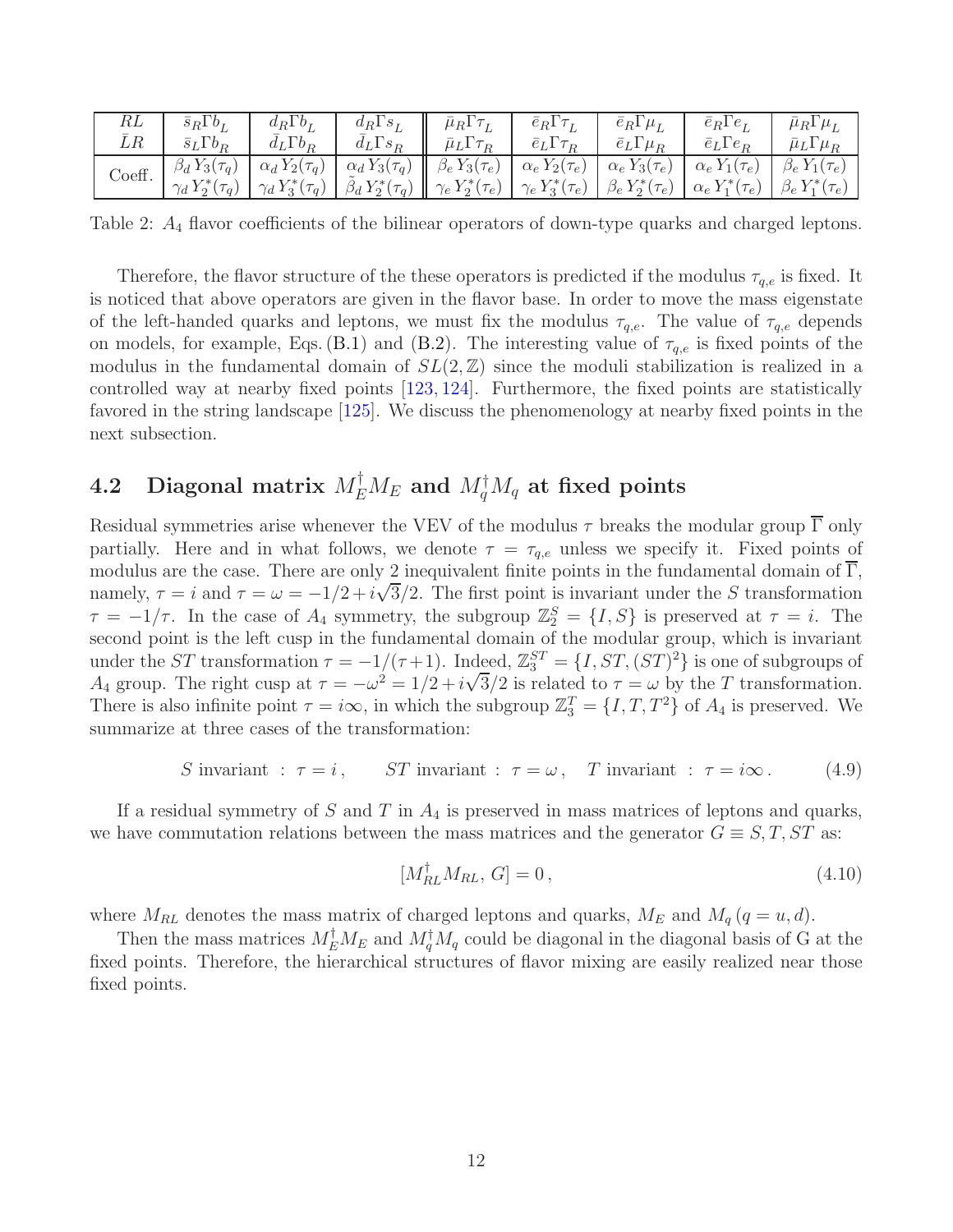<span id="page-13-0"></span>4.2.1 Mass matrix and operators  $\bar{D}_L \Gamma D_R$ ,  $\bar{D}_R \Gamma D_L$  at the fixed point  $\tau = i$ 

At  $\tau = i$ , holomorphic and anti-holomorphic modular forms of weight 2 are given as:

$$
Y(\tau_q = i) = Y_1(i) \begin{pmatrix} 1 \\ 1 - \sqrt{3} \\ -2 + \sqrt{3} \end{pmatrix}, \qquad Y^*(\tau_q = i) = Y_1(i) \begin{pmatrix} 1 \\ -2 + \sqrt{3} \\ 1 - \sqrt{3} \end{pmatrix},
$$
  

$$
Y(\tau_e = i) = Y_1(i) \begin{pmatrix} 1 \\ 1 - \sqrt{3} \\ -2 + \sqrt{3} \end{pmatrix}, \qquad Y(\tau_e = i) = Y_1(i) \begin{pmatrix} 1 \\ -2 + \sqrt{3} \\ 1 - \sqrt{3} \end{pmatrix},
$$
(4.11)

in the base of Eq. [\(2.9\)](#page-6-2). At this fixed point, we transform the left-handed quarks and charged lepton fields as:

$$
D_L \to D_L^S \equiv U_S D_L, \qquad \bar{D}_L \to \bar{D}_L^S \equiv \bar{D}_L U_S^{\dagger}, \nE_L \to E_L^S \equiv U_S E_L, \qquad \bar{E}_L \to \bar{E}_L^S \equiv \bar{E}_L U_S^{\dagger},
$$
\n(4.12)

where the unitary matrix  $U<sub>S</sub>$  is

<span id="page-13-4"></span><span id="page-13-3"></span><span id="page-13-2"></span><span id="page-13-1"></span>
$$
U_S = \frac{1}{2\sqrt{3}} \begin{pmatrix} 2 & 2 & 2 \\ \sqrt{3} + 1 & -2 & \sqrt{3} - 1 \\ \sqrt{3} - 1 & -2 & \sqrt{3} + 1 \end{pmatrix},
$$
(4.13)

(see Eq.  $(D.1)$  of Appendix [D\)](#page-36-1). On the other hand, the right-handed quarks and charged lepton fields are unchanged since they are  $A_4$  singlets.

At  $\tau_q = i$ , under the transformation of Eq. [\(4.12\)](#page-13-1), the down-type quark mass matrix is given as (see in Appendix [D\)](#page-36-1)

$$
M_{d} = \frac{1}{2}v_{d} \begin{pmatrix} 0 & 3(\sqrt{3}-1)\tilde{\alpha}_{d(m)} & -(3-\sqrt{3})\tilde{\alpha}_{d(m)} \\ 0 & -3(\sqrt{3}-1)\tilde{\beta}_{d(m)} & -(3-\sqrt{3})\tilde{\beta}_{d(m)} \\ 0 & 0 & 2(3-\sqrt{3})\tilde{\gamma}_{d(m)} \end{pmatrix}_{RL},
$$
  
\n
$$
M_{d}^{\dagger}M_{d} = \frac{1}{2}v_{d}^{2} \begin{pmatrix} 0 & 0 & 0 \\ 0 & 9(2-\sqrt{3})(\tilde{\alpha}_{d(m)}^{2} + \tilde{\beta}_{d(m)}^{2}) & 3(3-2\sqrt{3})(\tilde{\alpha}_{d(m)}^{2} - \tilde{\beta}_{d(m)}^{2}) \\ 0 & 3(3-2\sqrt{3})(\tilde{\alpha}_{d(m)}^{2} - \tilde{\beta}_{d(m)}^{2}) & 3(2-\sqrt{3})(\tilde{\alpha}_{d(m)}^{2} + \tilde{\beta}_{d(m)}^{2} + 4\tilde{\gamma}_{d(m)}^{2}) \end{pmatrix}_{LL},
$$
\n(4.14)

where  $\tilde{\alpha}_{d(m)} = (6 - 3\sqrt{3})Y_1(i)^2 \alpha_{d(m)}, \tilde{\beta}_{d(m)} = (6 - 3\sqrt{3})Y_1(i)^2 \beta_{d(m)}$  and  $\tilde{\gamma}_{d(m)} = (6 - 3\sqrt{3})Y_1(i)^2 \gamma_{d(m)}$ and  $\tilde{\gamma}_{d(m)}$  is supposed to be much larger than  $\tilde{\alpha}_{d(m)}$  and  $\tilde{\beta}_{d(m)}$ .

Since two eigenvalues of S are degenerate such as  $(1, -1, -1)$ , there is still a freedom of the 2–3 family rotation. Therefore,  $M_d^{\dagger} M_d$  could be diagonal after the small 2–3 family rotation of  $\mathcal{O}(\tilde{\alpha}_{d(m)}^2/\tilde{\gamma}_{d(m)}^2, \tilde{\beta}_{d(m)}^2/\tilde{\gamma}_{d(m)}^2)$ . The charged lepton mass matrix is the same one in Eq. [\(4.14\)](#page-13-2) by replacing the subscript  $d$  with  $e$ .

Let us consider the bilinear operators of the subsection [4.1](#page-10-1) in the diagonal base of the generator S. The  $A_4$  triplet left-handed fields are transformed as in Eq. [\(4.12\)](#page-13-1). Putting the modular forms of Eq. [\(4.11\)](#page-13-3) into the coefficients of Table [2,](#page-12-1) we can predict the flavor structure of the FC bilinear operators in the new base of S. Those coefficients are listed in Table [3](#page-15-0) at  $\tau = i$ . The left-handed fields are not yet the mass eigenstate, but close to it. We should move the left-handed fields to the mass eigenstate by the small rotation in the flavor space.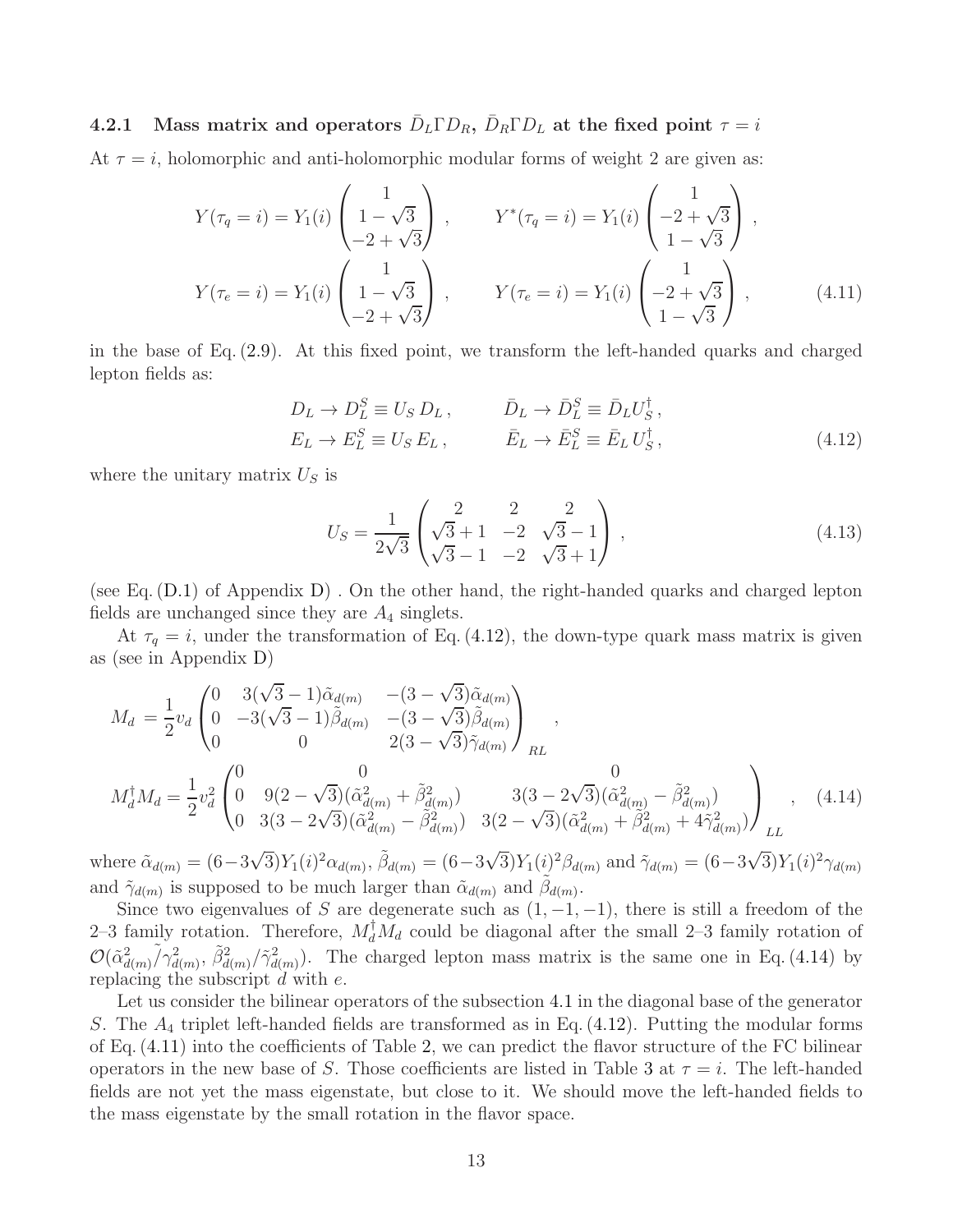#### <span id="page-14-0"></span>4.2.2 Mass eigenstate at nearby  $\tau = i$

In order to get the observed fermion masses and CKM elements, the modulus  $\tau$  is deviated from the fixed points  $\tau = i$ . Indeed, the successful quark mass matrices have been obtained at nearby  $\tau = i$  [\[47\]](#page-43-1). By using a small dimensionless parameter  $\epsilon$ , we put the modulus value as  $\tau = i + \epsilon$ . Then, approximate behaviors of the ratios of modular forms are [\[71\]](#page-44-0):

$$
\frac{Y_2(\tau)}{Y_1(\tau)} \simeq (1 + \epsilon_1) (1 - \sqrt{3}), \quad \frac{Y_3(\tau)}{Y_1(\tau)} \simeq (1 + \epsilon_2) (-2 + \sqrt{3}), \quad \epsilon_1 = \frac{1}{2} \epsilon_2 \simeq 2.05 \, i \, \epsilon \,. \tag{4.15}
$$

These approximate forms are agreement with exact numerical values within 0.1 % for  $|\epsilon| \leq 0.05$ . Since the modulus  $\tau$  is different ones for the quark and lepton sectors each other, we use the notation  $\epsilon_1^q$ <sup>q</sup> for the quark sector and  $\epsilon_1^{\ell}$  for the lepton sector hereafter.

The quark mass matrix is diagonalized by the transformation which is shown in Appendix [D:](#page-36-1)

<span id="page-14-3"></span>
$$
D_L \to D_L^m \equiv U_{md}^T U_{12}^T (90^\circ) U_S D_L \,, \quad \bar{D}_L \to \bar{D}_L^m \equiv \bar{D}_L U_S^\dagger U_{12} (90^\circ) U_{md} \,, \tag{4.16}
$$

where

$$
U_{md} \simeq \begin{pmatrix} 1 & s_{12}^d e^{i\eta_d} & 0 \\ -s_{12}^d e^{-i\eta_d} & 1 & s_{23}^d \\ s_{12}^d s_{23}^d & -s_{23}^d & 1 \end{pmatrix} \simeq \begin{pmatrix} 1 & \mathcal{O}(\epsilon_1^q) & 0 \\ \mathcal{O}(\epsilon_1^q) & 1 & \mathcal{O}(\epsilon_1^q) \\ \mathcal{O}(\epsilon_1^q^2) & \mathcal{O}(\epsilon_1^q) & 1 \end{pmatrix} . \tag{4.17}
$$

In these transformations,  $U_{12}^T(90°)$  denotes an extra rotation of  $90°$  between the first and second families. It is required to realize the hierarchy of three CKM mixing angles simply. Owing to  $U_{12}^T(90°)$ , the mixing angle  $s_{13}^d$  between the first and third families is negligibly small. Details are presented in Eq.[\(D.4\)](#page-37-0) of Appendix [D.](#page-36-1) In the quark sector,  $s_{12}^d$  may be expressed in terms of CKM elements. Since  $V_{CKM} = U_{mu}^{\dagger} U_{md}$ , where  $U_{mu}$  is the mixing matrix of the up-type quark mass matrix,  $s_{12}^d$  is approximately the ratio of CKM elements  $|V_{td}/V_{ts}|$  if the mixing angle  $s_{13}^u$  is also negligibly small as well as  $s_{13}^d$ . Then, we have

<span id="page-14-2"></span><span id="page-14-1"></span>
$$
s_{12}^d e^{i\eta_d} \simeq -\frac{V_{td}^*}{V_{ts}^*} \,. \tag{4.18}
$$

In the mass eigenstate,  $A_4$  flavor coefficients of quark bilinear operators in Eq. [\(4.1\)](#page-10-2) and Table [2](#page-12-1) are given in terms of mixing angles  $s_{12}^d$ ,  $s_{23}^d$  and  $\epsilon_1^q$ <sup>q</sup> at  $\tau_q = i + \epsilon_1^q$  $_1^q$  as well as the case at  $\tau_q = i$  as seen in Table [3.](#page-15-0) Due to the extra rotation of the left-handed quarks  $U_{12}(90°)$  of Eq. [\(4.16\)](#page-14-1), the magnitudes of coefficients between  $\tau_q = i$  and  $\tau_q = i + \epsilon$  are exchanged with respect to  $d_L$  and  $s_L$  $(\bar{d}_L$  and  $\bar{s}_L)$  in Table [3.](#page-15-0)

The mixing angles are  $s_{12}^d = \mathcal{O}(0.1), s_{23}^d = \mathcal{O}(\epsilon_1^d)$  $_1^q$ ) and  $s_{23}^d = \mathcal{O}(\epsilon_1^q)$  $_{1}^{q}$ ) as seen in Appendix [D.](#page-36-1) t is remarked that ratios among the  $b \to s$  and  $b \to d$  transitions are

$$
-\frac{1}{2}\frac{\tilde{\alpha}_d}{\tilde{\beta}_d}\frac{\left[\bar{d}_R\Gamma b_L^m\right]}{\left[\bar{s}_R\Gamma b_L^m\right]}, \qquad -\frac{s_{12}^d\epsilon_1^*}{\sqrt{3}s_{23}^d + \epsilon_1^*}\frac{\left[\bar{d}_L\Gamma b_R^m\right]}{\left[\bar{s}_L\Gamma b_R^m\right]}, \qquad -\frac{\sqrt{3}}{2}\frac{1}{\sqrt{3}s_{23}^d + \epsilon_1^*}\frac{\tilde{\beta}_d}{\tilde{\gamma}_d}\frac{\left[\bar{s}_R\Gamma b_L^m\right]}{\left[\bar{s}_L\Gamma b_R^m\right]},\qquad(4.19)
$$

where  $\tilde{\alpha}_d = (6 - 3\sqrt{3})Y_1(i)\alpha_d$ ,  $\tilde{\beta}_d = (6 - 3\sqrt{3})Y_1(i)\beta_d$  and  $\tilde{\gamma}_d = (6 - 3\sqrt{3})Y_1(i)\gamma_d$ . The superscript m of the left-handed quarks denotes the mass eigenstate of the transformation in Eq.  $(4.16)$ . The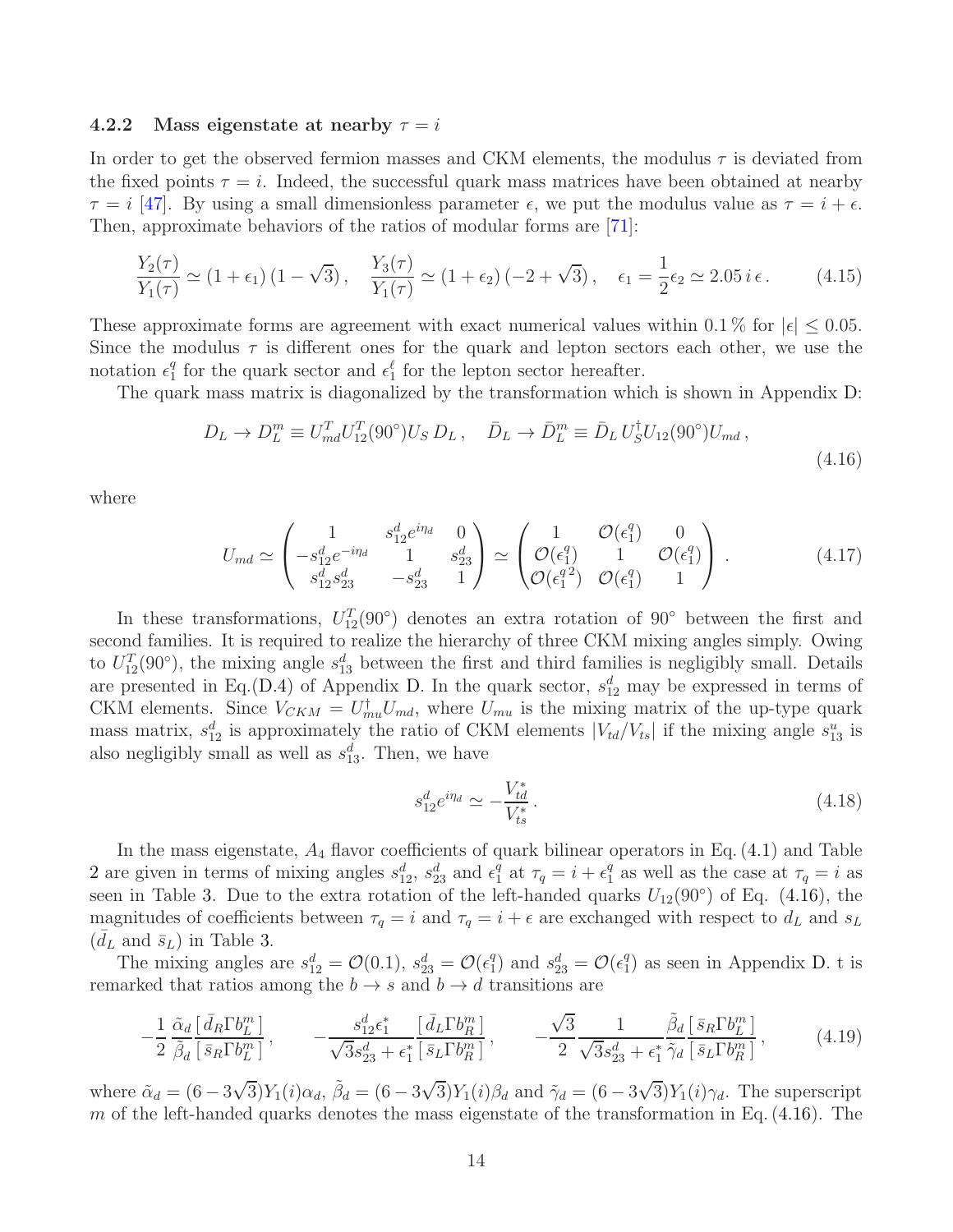| $\tau_q$     | $\bar{s}_R \Gamma b_L$<br>$\bar{s}_L\Gamma b_R$                                                                                                                           | $d_R \Gamma b_L$<br>$d_L \Gamma b_R$       | $d_R \Gamma s_L$<br>$d_L \Gamma s_R$                                                                                                                                    |
|--------------|---------------------------------------------------------------------------------------------------------------------------------------------------------------------------|--------------------------------------------|-------------------------------------------------------------------------------------------------------------------------------------------------------------------------|
| ı            | $-\frac{1}{2}(3-\sqrt{3})\beta_d$                                                                                                                                         | $-\frac{1}{2}(3-\sqrt{3})\tilde{\alpha}_d$ | $\frac{3}{2}(\sqrt{3}-1)\tilde{\alpha}_d$                                                                                                                               |
| $i+\epsilon$ | $-\frac{1}{2}(3-\sqrt{3})\tilde{\beta}_d$<br>$(1-\sqrt{3})(\sqrt{3}s_{23}^d+\epsilon_1^*)\tilde{\gamma}_d \bigm  (\sqrt{3}-1)s_{12}^d\epsilon_1^*\tilde{\gamma}_d \bigm $ |                                            | $-\frac{1}{2}\left[3-\sqrt{3}\right]\tilde{\alpha}_d \mid \frac{1}{2}(\sqrt{3}-1)(3s_{12}^d-2\epsilon_1^q)\tilde{\alpha}_d$<br>$\frac{3}{2}(1-\sqrt{3})\tilde{\beta}_d$ |

<span id="page-15-0"></span>Table 3:  $A_4$  flavor coefficients of the FC quark bilinear operators in  $Y_1(i)$  unit at  $\tau_q = i$  and  $\tau_q = i + \epsilon.$ 

magnitude of this ratio depends on the detail of the model, especially, the up-type quark sector. For example, we obtained the best fit parameters:

<span id="page-15-2"></span>
$$
\frac{\tilde{\beta}_{d(m)}}{\tilde{\gamma}_{d(m)}} = 4.26 \times 10^{-3}, \qquad \frac{\tilde{\alpha}_{d(m)}}{\tilde{\beta}_{d(m)}} = 3.40, \qquad (4.20)
$$

in the model of Appendix [B](#page-33-0) [\[71\]](#page-44-0). Since  $\tilde{\alpha}_d \sim \tilde{\alpha}_{d(m)}, \tilde{\beta}_d \sim \tilde{\beta}_{d(m)}$  and  $\tilde{\gamma}_d \sim \tilde{\gamma}_{d(m)},$  it is found that the  $\bar{s}_L b_R^m$  transition is the dominant among others as seen in Table [3.](#page-15-0) The  $\bar{d}_L b_R^m$  transition is smaller of one order than the  $\bar{s}_L b_R^m$  transition. Both  $\bar{d}_R s_L^m$  and  $\bar{d}_L s_R^m$  transitions are significantly suppressed compared with  $\bar{s}_L b_R^m$ .

For charged leptons  $e, \mu$  and  $\tau$ , the transformation is somewhat different from the down-type quark sector in Eq. [\(4.16\)](#page-14-1). The charged lepton mass matrix is diagonalized by the transformation which is also shown in Appendix [D:](#page-36-1)

<span id="page-15-1"></span>
$$
E_L \to E_L^m \equiv U_{me}^T U_S E_L , \qquad \bar{E}_L \to \bar{E}_L^m \equiv \bar{E}_L U_S^{\dagger} U_{me} , \qquad (4.21)
$$

where

$$
U_{me} \simeq \begin{pmatrix} 1 & s_{12}^e & s_{13}^e \\ -s_{12}^e & 1 & 0 \\ -s_{13}^d & 0 & 1 \end{pmatrix} \simeq \begin{pmatrix} 1 & \mathcal{O}(0.1) & \mathcal{O}(|\epsilon_1^e|) \\ \mathcal{O}((\epsilon_1^e|) & 1 & 0 \\ \mathcal{O}(|\epsilon_1^e|) & 0 & 1 \end{pmatrix} . \tag{4.22}
$$

Indeed, the numerical fit was succeeded as shown in Appendix  $D$  [\[77\]](#page-44-1). In these transformations, an extra rotation of  $U_{12}^T(90°)$  is not required in the transformation of Eq. [\(4.21\)](#page-15-1) because the observed lepton mixing angles are quite large. The large mixing angles are realized in the neutrino mass matrix of Appendix [B.](#page-33-0)

In the mass eigenstate, the  $A_4$  coefficients of charged lepton bilinear operators are given in terms of mixing angles  $s_{12}^e$ ,  $s_{13}^e$  and  $\epsilon_1^e$  at  $\tau_e = i + \epsilon$  in Table [4.](#page-16-3) These coefficients are different from the quark ones in Table [3.](#page-15-0)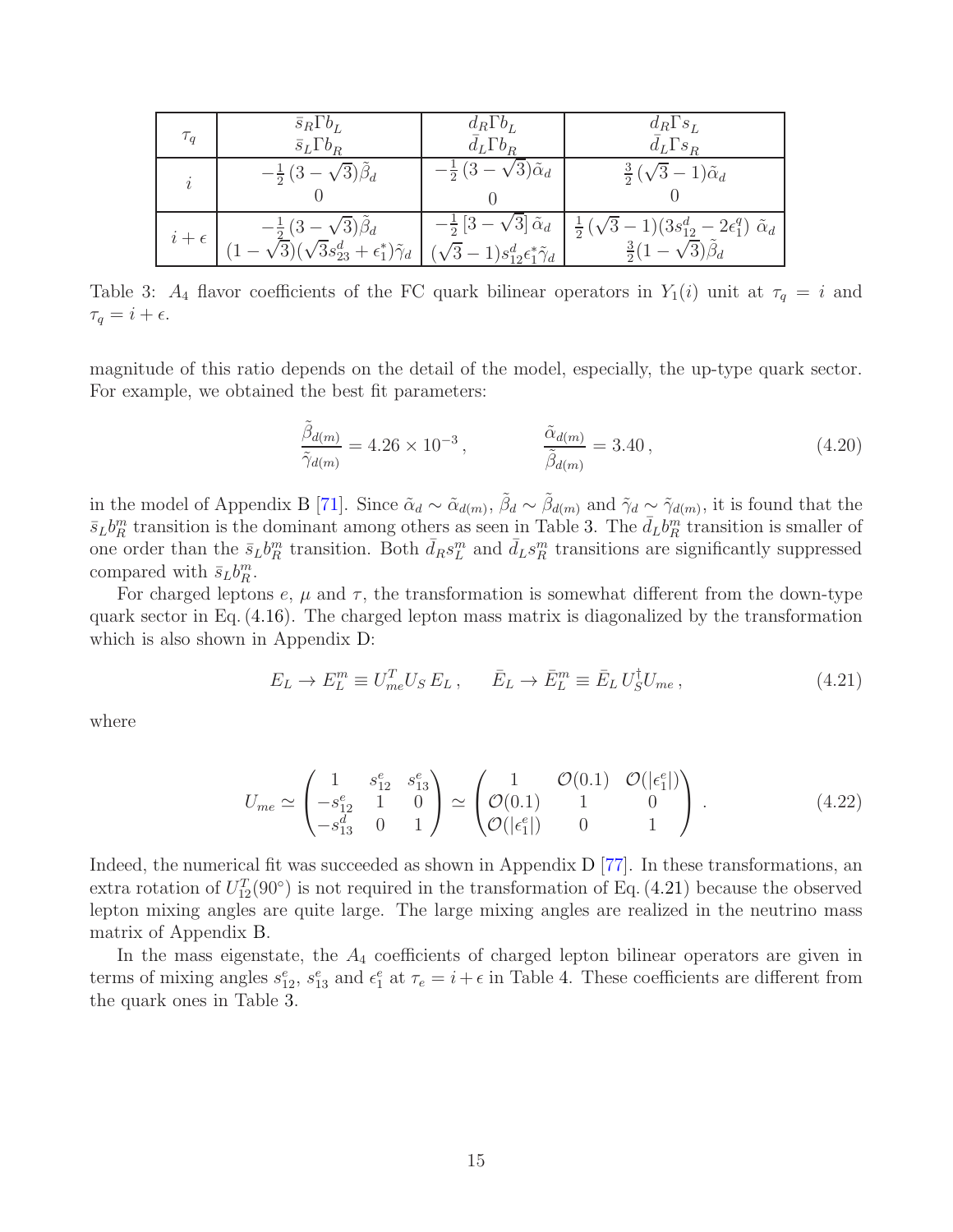| $\tau_e$ | $\bar{\mu}_R \Gamma \tau_L$<br>$\bar{\mu}_L \Gamma \tau_R$                                                                         | $\bar{e}_R \Gamma \tau_L$<br>$\bar{e}_L \Gamma \tau_R$                                                    | $\bar{e}_R \Gamma \mu_L$<br>$\bar{e}_L\Gamma\mu_R$                                                                            |
|----------|------------------------------------------------------------------------------------------------------------------------------------|-----------------------------------------------------------------------------------------------------------|-------------------------------------------------------------------------------------------------------------------------------|
|          | $-\frac{1}{2}(3-\sqrt{3})\hat{\beta}_e$                                                                                            | $-\frac{1}{2}(3-\sqrt{3})\tilde{\alpha}_e$                                                                | $rac{3}{2}(\sqrt{3}-1)\tilde{\alpha}_e$                                                                                       |
|          | $i+\epsilon\begin{bmatrix} -\frac{1}{2}(3-\sqrt{3})\tilde{\beta}_e\\ (1-\sqrt{3})s_{12}^e\epsilon_1\tilde{\gamma}_e \end{bmatrix}$ | $-\frac{1}{2}(3-\sqrt{3})\tilde{\alpha}_e$<br>$(1-\sqrt{3})(\sqrt{3}s^e_{13}+\epsilon_1)\tilde{\gamma}_e$ | $\frac{3}{2}(\sqrt{3}-1)\tilde{\alpha}_e$<br>$\frac{1}{2}(\sqrt{3}-1)(3s_{12}^e+\sqrt{3}s_{13}^e-2\epsilon_1)\tilde{\beta}_e$ |

<span id="page-16-3"></span>Table 4:  $A_4$  flavor coefficients of the FC lepton bilinear operators in  $Y_1(i)$  unit at  $\tau_e = i$  and  $\tau_e = i + \epsilon.$ 

### <span id="page-16-1"></span><span id="page-16-0"></span>4.3 Diagonal bases of ST for quarks

#### 4.3.1 At  $\tau = \omega$

At  $\tau = \omega$ , as presented in Eq. [\(4.9\)](#page-12-2), holomorphic and anti-holomorphic modular forms are given as:

$$
Y^{(2)}(\tau_q = \omega) = Y_1(\omega) \begin{pmatrix} 1 \\ \omega \\ -\frac{1}{2}\omega^2 \end{pmatrix}, \qquad Y^{(2)*}(\tau_q = \omega) = Y_1(\omega) \begin{pmatrix} 1 \\ -\frac{1}{2}\omega \\ \omega^2 \end{pmatrix}.
$$
 (4.23)

The left-handed quark fields are transformed as:

<span id="page-16-5"></span><span id="page-16-4"></span>
$$
D_L \to D_L^{ST} \equiv U_{STi} D_L \,, \qquad \bar{D}_L \to \bar{D}_L^{ST} \equiv \bar{D}_L U_{STi}^{\dagger} \,, \tag{4.24}
$$

where  $U_{STi}$  is presented in Eq. [\(C.7\)](#page-35-1) in Appendix [C.2.](#page-35-0) It is noticed there are independent 6 unitary transformation  $U_{STi}$  to diagonalize  $M_d^{\dagger} M_d$ . At this stage, we cannot fix  $U_{STi}$  among six ones. Once the up-type quark mass matrix is given to reproduce the CKM matrix,  $U_{STi}$  is fixed.

Putting modular forms of Eq. [\(4.23\)](#page-16-4) into coefficients of bilinear operators in Table [2,](#page-12-1) we obtain coefficients of FC bilinear operators in the diagonal base of ST. We summarize them for each  $U_{STi}$ . They correspond to the mass matrix as discussed below Eq. [\(4.4\)](#page-11-1).

#### <span id="page-16-2"></span>4.3.2 Mass eigenstate at nearby  $\tau = \omega$

In order to get the observed fermion masses and CKM elements, the modulus  $\tau$  is deviated from the fixed points  $\tau = \omega$ . By using a small dimensionless parameter  $\epsilon$ , we put the modulus value as  $\tau = i + \epsilon$ . Then, approximate behaviors of the ratios of modular forms are given in Ref. [\[71\]](#page-44-0). Small deviation of  $\tau$  like  $\tau = \omega + \epsilon$  leads to the approximate behavior of the ratios of modular forms:

$$
\frac{Y_2(\tau)}{Y_1(\tau)} \simeq \omega \left(1 + \epsilon_1\right), \quad \frac{Y_3(\tau)}{Y_1(\tau)} \simeq -\frac{1}{2}\omega^2 \left(1 + \epsilon_2\right), \quad \epsilon_1 \simeq \frac{1}{2}\epsilon_2 \simeq 2.1 \, i \, \epsilon \,. \tag{4.25}
$$

These approximate forms are agreement with exact numerical values within a few % for  $|\epsilon| \leq 0.05$ .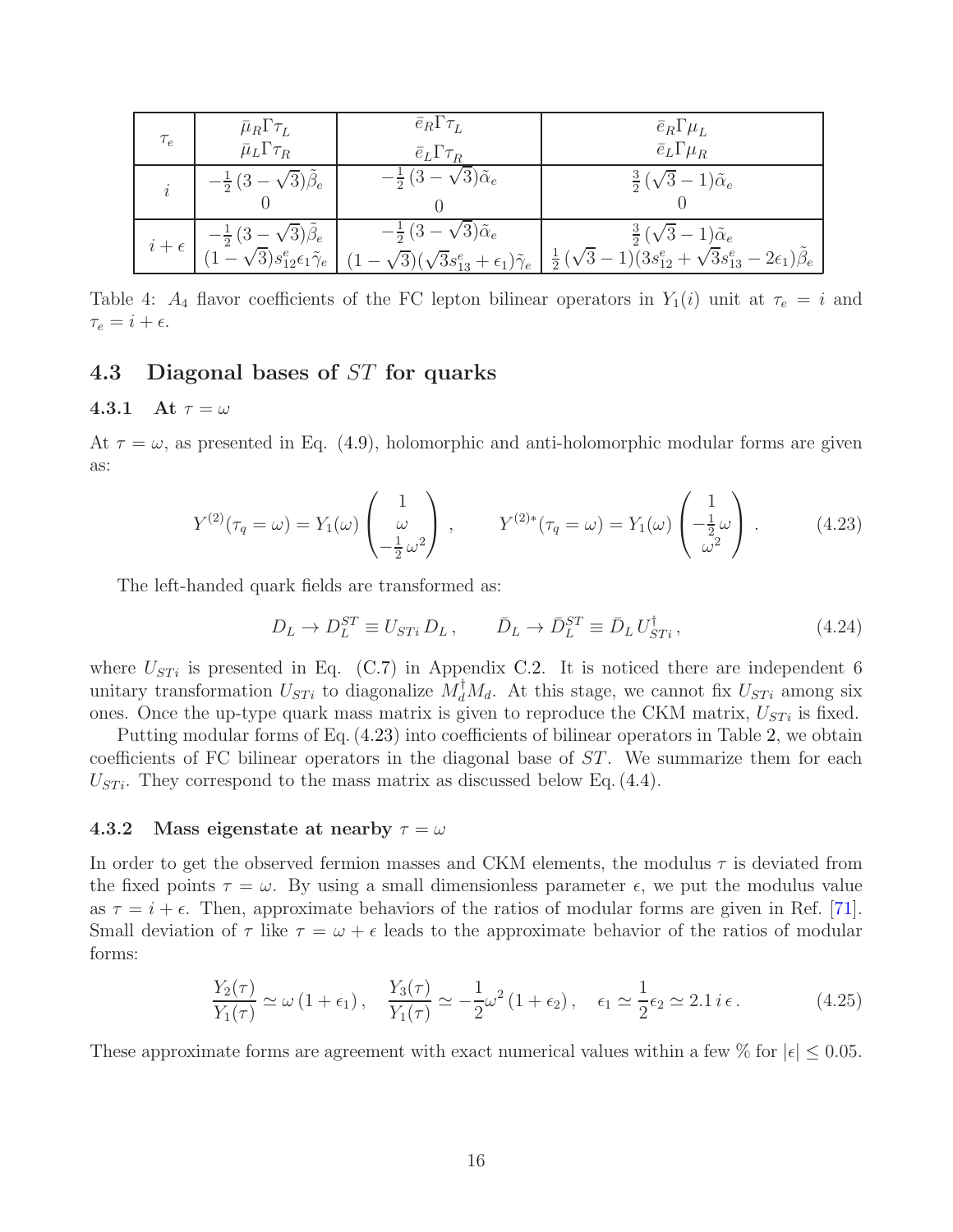|                  | $\mathcal{M}_d$                                                                                                                                                                                                                           | $M_d^{\dagger} M_d$                                                                                                                                                                                  | $\bar{s}_R\Gamma b_L^{ST}\\ \bar{s}_L\Gamma b_R^{ST}$                  | $\bar{d}_R\Gamma b_L^{ST} \\ \bar{d}_L\Gamma b_R^{ST}$               | $\bar{d}_R \Gamma s_L^{ST} \\ \bar{d}_L \Gamma s_R^{ST}$                    |
|------------------|-------------------------------------------------------------------------------------------------------------------------------------------------------------------------------------------------------------------------------------------|------------------------------------------------------------------------------------------------------------------------------------------------------------------------------------------------------|------------------------------------------------------------------------|----------------------------------------------------------------------|-----------------------------------------------------------------------------|
| ${\cal U}_{ST1}$ | $\omega \tilde{\alpha}_{d(m)}$ '<br>$\theta$<br>$-\omega^2 \tilde{\beta}_{d(m)}$<br>$\frac{3}{2}v_d$<br>$\theta$<br>$\overline{0}$<br>$\tilde{\gamma}_{d(m)}$<br>$\theta$                                                                 | $\tilde{\beta}_{d(m)}^2$<br>$\Omega$<br>$\frac{9}{4}v_d^2$<br>$\tilde{\gamma}^2_{d(m)}$<br>$\Omega$<br>$\tilde{\alpha}^2_{\underline{d}(m)}$<br>$\Omega$<br>$\Omega$                                 | $\overline{0}$<br>$rac{3}{2}\tilde{\gamma_d}$                          | $\frac{3}{2}\omega\tilde{\alpha_d}$<br>$\overline{0}$                | $rac{3}{2}\omega \tilde{\beta}_d$                                           |
| ${\cal U}_{ST2}$ | $\omega \tilde{\alpha}_{d(m)}$<br>$-\omega^2\check{\tilde{\beta}}_{d(m)}$<br>$\frac{3}{2}v_d$<br>$\overline{0}$<br>$\boldsymbol{0}$<br>$\overline{0}$<br>$\tilde{\gamma}_{d(m)}$                                                          | $\tilde{\gamma}^2_{d(m)}$<br>$\theta$<br>$\theta$<br>$\tilde{\beta}_{d(m)}^2$<br>$\frac{9}{4}v_d^2$<br>$\theta$<br>$\theta$<br>$\tilde{\alpha}_{\underline{d}\left( m\right) }^{2}$<br>$\Omega$      | $\boldsymbol{0}$<br>$\overline{0}$                                     | $\frac{3}{2}\omega\tilde{\alpha_d}$<br>$\frac{3}{2}\tilde{\gamma}_d$ | $\boldsymbol{0}$<br>$\overline{0}$                                          |
| ${\cal U}_{ST3}$ | $\omega \tilde{\alpha}_{d(m)}$<br>$-\omega^2 \tilde{\beta}_{d(m)}$<br>$rac{3}{2}v_d$<br>$\overline{0}$<br>$\boldsymbol{0}$<br>$\tilde{\gamma}_{d(\underline{m})}$<br>$\overline{0}$                                                       | $\tilde{\beta}_{d(m)}^2$<br>$\theta$<br>$\boldsymbol{0}$<br>$rac{9}{4}v_d^2$<br>$\tilde{\alpha}_{d(m)}^2$<br>$\theta$<br>$\Omega$<br>$\tilde{\gamma}_{d(m)}^2$<br>$\Omega$<br>$\theta$               | $\boldsymbol{0}$<br>$\overline{0}$                                     | $\boldsymbol{0}$<br>$\boldsymbol{0}$                                 | $\frac{3}{2}\omega\tilde{\alpha_d}$<br>$-\frac{3}{2}\omega \tilde{\beta_d}$ |
| ${\cal U}_{ST4}$ | $\sqrt{\omega}\tilde{\alpha}_{d(m)}$<br>$\begin{array}{c} 0 \\ 0 \end{array}$<br>$\begin{matrix}0\\-\omega^2\tilde{\beta}_{d(m)}\\0\end{matrix}$ ,<br>$\frac{3}{2}v_d$<br>$\begin{matrix} 0 \\ 0 \end{matrix}$<br>$\tilde{\gamma}_{d(m)}$ | $\tilde{\alpha}_{d(m)}^2$<br>$\overline{0}$<br>$\Omega$<br>$\tilde{\gamma}^2_{d(m)}$<br>$\frac{9}{4}v_d^2$<br>$\theta$<br>$\theta$<br>$\tilde{\beta}^2_{\underline{d}(m)}$ .<br>$\Omega$<br>$\theta$ | $-\frac{3}{2}\omega^2\tilde{\beta_d}$<br>$\frac{3}{2}\tilde{\gamma_d}$ | $\boldsymbol{0}$<br>$\overline{0}$                                   | $\overline{0}$<br>$\overline{0}$                                            |
| ${\cal U}_{ST5}$ | $\int \omega \tilde{\alpha}_{d(m)}$<br>$\boldsymbol{0}$<br>$\begin{array}{c} 0 \\ -\omega^2\tilde{\beta}_{d(m)} \\ 0 \end{array}$<br>$rac{3}{2}v_d$<br>$\boldsymbol{0}$<br>$\overline{0}$<br>$\tilde{\gamma}_{d(m)}$                      | $\tilde{\alpha}_{d(m)}^2$<br>$\boldsymbol{0}$<br>$\theta$<br>$\tilde{\beta}_{d(m)}^2$<br>$\frac{9}{4}v_d^2$<br>$\Omega$<br>$\Omega$<br>$\tilde{\gamma}^2_{d(m)}$<br>$\Omega$<br>$\left( \right)$     | $\boldsymbol{0}$<br>$\overline{0}$                                     | $\boldsymbol{0}$<br>$\boldsymbol{0}$                                 | 0<br>0                                                                      |
| ${\cal U}_{ST6}$ | $\omega \tilde{\alpha}_{d(m)}$<br>0<br>$\left(\begin{matrix}0\-\omega^2\tilde{\beta}_{d(m)}\0\end{matrix}\right)$<br>$rac{3}{2}v_d$<br>$\overline{0}$<br>$\boldsymbol{0}$<br>$\tilde{\gamma}_{d(m)}$                                      | $\tilde{\gamma}^2_{d(m)}$<br>$\overline{0}$<br>$\theta$<br>$\tilde{\alpha}_{d(m)}^2$<br>$\frac{9}{4}v_d^2$<br>$\theta$<br>$\theta$<br>$\tilde{\beta}_{d(m)}^2$<br>$\overline{0}$                     | $-\frac{3}{2}\omega^2 \tilde{\beta_d}$<br>$\Omega$                     | $\theta$<br>$rac{3}{2}\tilde{\gamma_d}$                              | $rac{3}{2}\omega\tilde{\alpha_d}$<br>$\theta$                               |

<span id="page-17-0"></span>Table 5: Down-type quark mass matrices and  $A_4$  flavor coefficients of the FC quark bilinear operators in  $Y_1(\omega)$  unit for each  $U_{STi}$  at  $\tau_q = \omega$ . Here,  $\tilde{\alpha}_d = Y_1(\omega)\alpha_d$ ,  $\tilde{\beta}_d = Y_1(\omega)\beta_d$  and  $\tilde{\gamma}_d =$  $Y_1(\omega)\gamma_d$ .

As a representative, we show the  $M_d^{\dagger} M_d$  including corrections up to  $\mathcal{O}(\epsilon)$  for the case of  $U_{ST4}$ in Table [5:](#page-17-0)

$$
M_d^{\dagger} M_d \simeq \frac{9}{4} v_d^2 P \begin{pmatrix} \tilde{\alpha}_{d(m)}^2 & -\frac{2}{3} \tilde{\gamma}_{d(m)}^2 |\epsilon_1^q| & 0\\ -\frac{2}{3} \tilde{\gamma}_{d(m)}^2 |\epsilon_1^q| & \tilde{\gamma}_{d(m)}^2 & \frac{2}{3} \tilde{\beta}_d^2 |\epsilon_1^q|\\ 0 & \frac{2}{3} \tilde{\beta}_{d(m)}^2 |\epsilon_1^q| & \tilde{\beta}_{d(m)}^2 \end{pmatrix} P^*,
$$
(4.26)

where  $\tilde{\alpha}_{d(m)} = Y_1(\omega) \alpha_{d(m)}, \tilde{\beta}_{d(m)} = Y_1(\omega) \beta_{d(m)}$  and  $\tilde{\gamma}_{d(m)} = Y_1(\omega) \gamma_{d(m)},$  and  $\mathcal{O}(\tilde{\beta}_{d(m)}^2 \epsilon_1^d)$  $\tilde{a}_1^2, \tilde{\alpha}_{d(m)}^2 \epsilon_1^q$  $\binom{q}{1},$ terms are neglected. The phase matrix  $P$  is

$$
P = \begin{pmatrix} e^{2i\eta} & 0 & 0 \\ 0 & e^{i\eta} & 0 \\ 0 & 0 & 1 \end{pmatrix}, \qquad \eta = \arg \epsilon_1^* \,. \tag{4.27}
$$

The mass matrix  $M_d^{\dagger} M_d$  is diagonalized as:

<span id="page-17-1"></span>
$$
U_m^T P^* M_d^{\dagger} M_d P U_m = \text{diag}(m_d^2, m_s^2, m_b^2), \qquad (4.28)
$$

where we have up to  $\mathcal{O}(|\epsilon_1^q)$  $_{1}^{q}$ ]):

$$
U_{md} \simeq \begin{pmatrix} 1 & s_{12}^d & s_{13}^d \\ -s_{12}^d & 1 & s_{23}^d \\ s_{12}^d s_{23}^d - s_{13}^d & -s_{23}^d & 1 \end{pmatrix} \simeq \begin{pmatrix} 1 & -2/3|\epsilon_1^q| & \mathcal{O}(|\epsilon_1^q|^2) \\ 2/3|\epsilon_1^q| & 1 & 2/3|\epsilon_1^q| \\ \mathcal{O}(|\epsilon_1^q|^2) & -2/3|\epsilon_1^q| & 1 \end{pmatrix} . \tag{4.29}
$$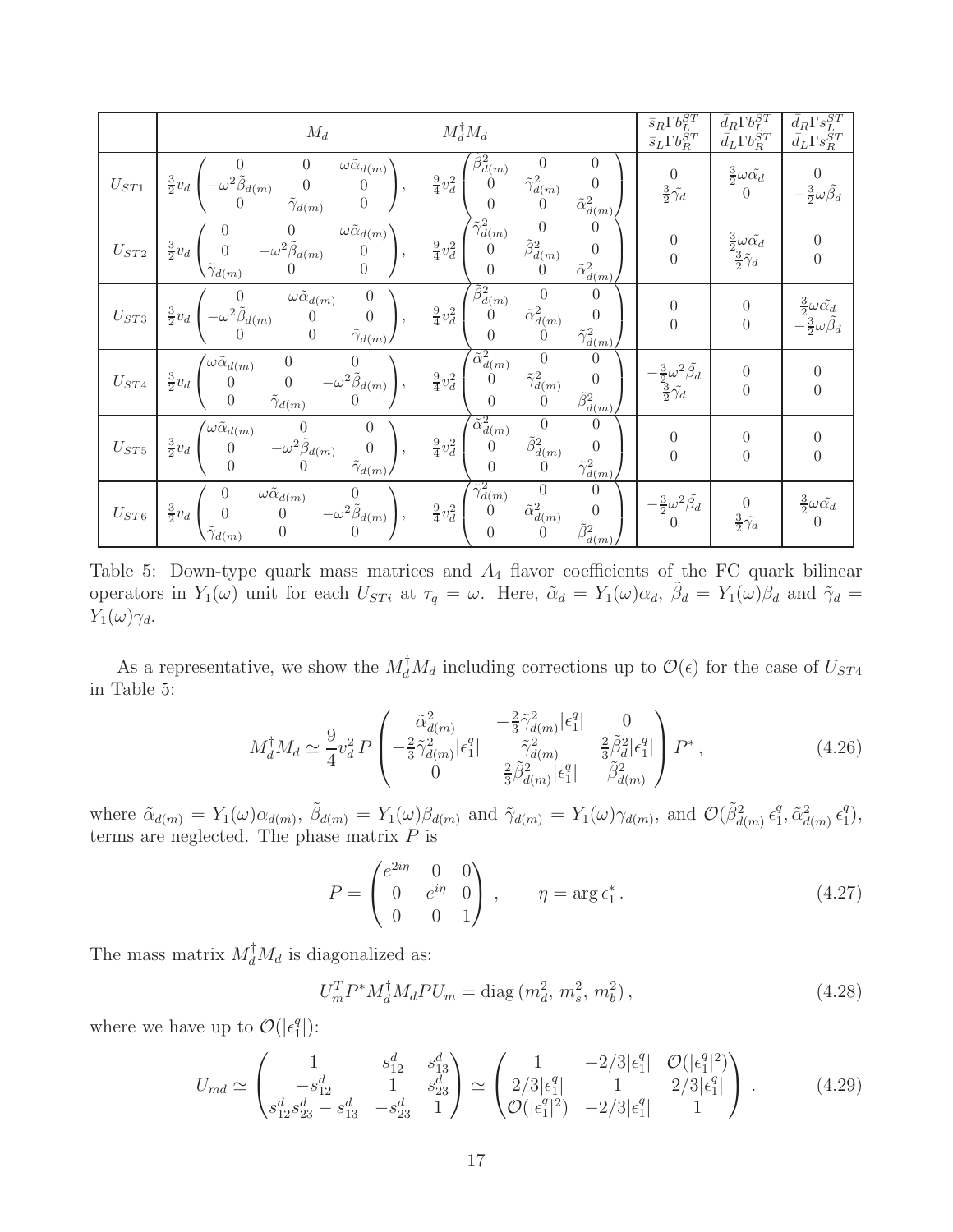Here, the 1-3 mixing angle  $s_{13}^d$  negligibly small. The magnitude of  $s_{12}^d$  is also approximately the ratio of CKM elements  $|V_{td}/V_{ts}|$  if the mixing angle  $s_{13}^u$  is also negligibly small as well as  $s_{13}^d$ . For other cases of  $U_{STi}$  in Table [5,](#page-17-0) the mixing matrix  $U_{md}$  is the same one as in Eq. [\(4.29\)](#page-17-1).

The mass eigenstate is realized by the transformation:

$$
d_L \to d_L^m \equiv U_{md}^T U_{STi} d_L, \qquad \qquad \bar{d}_L \to \bar{d}_L^m \equiv \bar{d}_L U_{STi}^\dagger U_{md} \,. \tag{4.30}
$$

In Table [6,](#page-18-2) A<sup>4</sup> flavor coefficients of the FC operators are summarized.

|                                                                      | $\bar{s}_R \Gamma b_L^m$                                               | $d_R \Gamma b_L^m$                                                          | $d_R \Gamma s_L^m$                                            |
|----------------------------------------------------------------------|------------------------------------------------------------------------|-----------------------------------------------------------------------------|---------------------------------------------------------------|
|                                                                      | $\bar{s}_L \Gamma b_R^m$                                               | $d_L \Gamma b_R^m$                                                          | $d_L \Gamma s_R^m$                                            |
| $U_{ST1}(\tilde{\alpha_d}\gg\tilde{\gamma_d}\gg\beta_d)$             | $\omega^2 s^d_{23} \epsilon_1 \tilde{\gamma_d}$                        | $rac{3}{2}\omega \tilde{\alpha_d}$                                          | $-\frac{3}{2}\omega s_{23}^d\tilde{\alpha_d}$                 |
|                                                                      | $rac{3}{2}\tilde{\gamma_d}$                                            | $-\frac{3}{2} s^d_{12} \tilde{\gamma_d}$                                    | $-\frac{3}{2}\omega\beta_d$                                   |
| $U_{ST2}(\tilde{\alpha_d}\gg \tilde{\beta_d}\gg \tilde{\gamma_d})$   | $-\frac{3}{2}\omega^2s_{23}^d\beta_d$                                  | $rac{3}{2}\omega \tilde{\alpha_d}$                                          | $-\frac{1}{2}\omega(3s_{23}^d-2\epsilon_1)\tilde{\alpha_d}$   |
|                                                                      | $rac{3}{2} s_{12}^d \tilde{\gamma}_d$                                  | $rac{3}{2}\tilde{\gamma}_d$                                                 | $\frac{1}{2}\omega(3s_{23}^d - 2\epsilon_1^*)\beta_d$         |
| $U_{ST3}(\tilde{\gamma_d}\gg \tilde{\alpha_d}\gg \beta_d)$           | $-\omega^2 \epsilon_1 \beta_d$                                         | $rac{3}{2}\omega s_{23}^d\tilde{\alpha_d}$                                  | $rac{3}{2}\omega \tilde{\alpha_d}$                            |
|                                                                      | $-\frac{1}{2}(3s_{23}^d + 2\epsilon_1^*)\tilde{\gamma_d}$              | $\frac{1}{2} s_{12}^d (\bar{3} s_{23}^d + 2 \epsilon_1^*) \tilde{\gamma}_d$ | $-\frac{3}{2}\omega \tilde{\beta}_d$                          |
| $U_{ST4}(\tilde{\beta}_d \gg \tilde{\gamma}_d \gg \tilde{\alpha}_d)$ | $-\frac{3}{2}\omega^2\tilde{\beta_d}$<br>$\frac{3}{2}\tilde{\gamma_d}$ | $\omega \epsilon_1 \tilde{\alpha_d}$                                        | $rac{3}{2}\omega s_{12}^d\tilde{\alpha_d}$                    |
|                                                                      |                                                                        | $-\frac{1}{2}(3s_{12}^d + 2\epsilon_1^*)\tilde{\gamma_d}$                   | $-\frac{1}{2}\omega s_{12}^d(3s_{23}^d-2\epsilon_1^*)\beta_d$ |
| $U_{ST5}(\tilde{\gamma_d}\gg\tilde{\beta_d}\gg\tilde{\alpha_d})$     | $-\frac{1}{2}\omega^2(3s_{23}^d + 2\epsilon_1)\beta_d$                 | $\omega s_{23}^d \epsilon_1 \tilde{\alpha_d}$                               | $\frac{1}{2}\omega(3s_{12}^d+2\epsilon_1)\tilde{\alpha_d}$    |
|                                                                      | $-\frac{3}{2} s^d_{23} \tilde{\gamma_d}$                               | $-\epsilon_1^*\tilde{\gamma_d}$                                             | $rac{3}{2}\omega s_{12}^d\beta_d$                             |
| $U_{ST6}(\hat{\beta}_d \gg \tilde{\alpha_d} \gg \tilde{\gamma_d})$   | $-\frac{3}{2}\omega^2\tilde{\beta_d}$                                  | $\frac{1}{2}\omega(3s_{23}^d + 2\epsilon_1)\tilde{\alpha_d}$                | $rac{3}{2}\omega \tilde{\alpha_d}$                            |
|                                                                      | $\frac{1}{2}(3s_{12}^d - 2\epsilon_1^*)\tilde{\gamma_d}$               | $rac{3}{2}\tilde{\gamma_d}$                                                 | $-\omega \epsilon_1^* \beta_d$                                |

<span id="page-18-2"></span>Table 6:  $A_4$  flavor coefficients of the FC quark bilinear operators in  $Y_1(\omega)$  unit for each  $U_{STi}$  at nearby  $\tau_q = \omega$ .

### <span id="page-18-1"></span><span id="page-18-0"></span>4.4 Diagonal bases of  $T$  for quarks

#### 4.4.1 At  $\tau = i\infty$

At  $\tau = i\infty$  as presented in Eq. [\(4.9\)](#page-12-2), holomorphic and anti-holomorphic modular forms are given as:

$$
Y^{(2)}(\tau_q = i\infty) = \begin{pmatrix} 1 \\ 0 \\ 0 \end{pmatrix} , \qquad Y^{(2)*}(\tau_q = i\infty) = \begin{pmatrix} 1 \\ 0 \\ 0 \end{pmatrix} . \tag{4.31}
$$

Since the generator T is already diagonal in Eq.  $(2.9)$ , the unitary matrix to transform  $D<sub>L</sub>$  is the unit matrix. Then,

<span id="page-18-3"></span>
$$
\bar{D}_L \to D_L, \qquad \qquad \bar{D}_L \to \bar{D}_L. \qquad (4.32)
$$

The down-type quark mass matrix is simply given as:

$$
M_d = v_d \begin{pmatrix} \alpha_{d(m)} & 0 & 0 \\ 0 & \beta_{d(m)} & 0 \\ 0 & 0 & \gamma_{d(m)} \end{pmatrix}_{RL}, \qquad M_d^{\dagger} M_d = v_d^2 \begin{pmatrix} \alpha_{d(m)}^2 & 0 & 0 \\ 0 & \beta_{d(m)}^2 & 0 \\ 0 & 0 & \gamma_{d(m)}^2 \end{pmatrix}, \qquad (4.33)
$$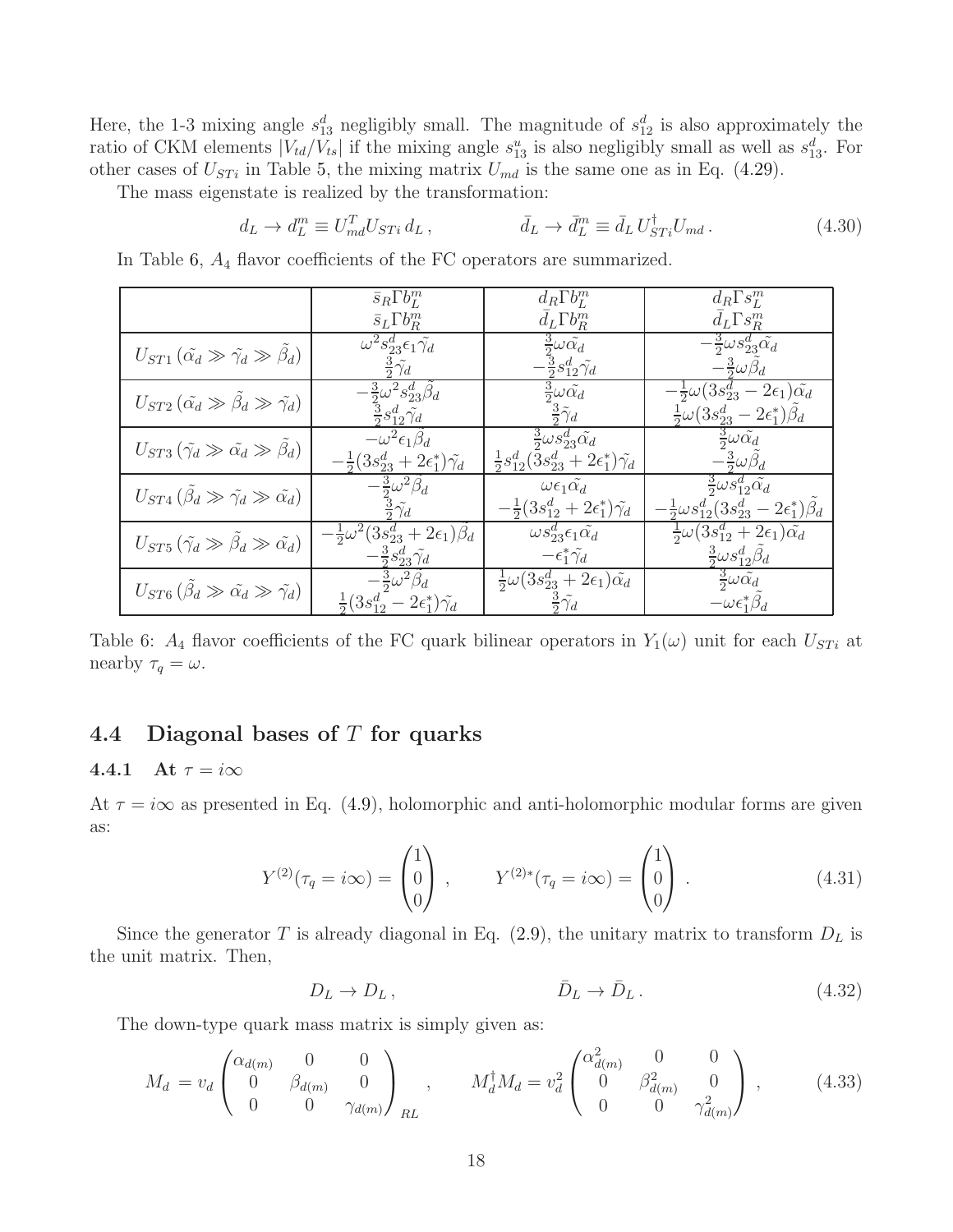where  $Y_1(i\infty) = 1$  is taken.

At  $\tau_q = i\infty$ ,  $A_4$  flavor coefficients of the relevant operators are summarized in Table [7.](#page-19-1)

|                              | $\bar{s}_R\Gamma b_L$            | $d_R \Gamma b_L$                                                             | $d_R \Gamma s_L$                |
|------------------------------|----------------------------------|------------------------------------------------------------------------------|---------------------------------|
|                              | $\bar{s}_L \Gamma b_R$           | $d_L \Gamma b_R$                                                             | $d_L \Gamma s_R$                |
|                              |                                  |                                                                              |                                 |
| $\tau_q = i\infty$           |                                  |                                                                              |                                 |
|                              | $s^a_{23}\beta_d$                | $-\delta \alpha_d$                                                           | $s_{12}^a \alpha_d$             |
| $\tau_q \rightarrow i\infty$ | $-(s_{23}^d + \delta^*)\gamma_d$ | $(s_{12}^d s_{23}^d + s_{12}^d \delta^* - \frac{1}{2} \delta^{*2}) \gamma_d$ | $-(s_{12}^d + \delta^*)\beta_d$ |

<span id="page-19-1"></span>Table 7:  $A_4$  flavor coefficients of the FC quark bilinear operators at  $\tau_q = i\infty$  and toward  $\tau_q = i\infty$ .

### <span id="page-19-0"></span>4.4.2 Mass eigenstate towards  $\tau_q = i\infty$

Taking leading terms of Eq. [\(2.11\)](#page-7-2), we can express modular forms approximately as:

$$
Y_1(\tau) \simeq 1 + 12p\,\epsilon \,, \quad Y_2(\tau) \simeq -6p^{\frac{1}{3}}\,\epsilon^{\frac{1}{3}} \,, \quad Y_3(\tau) \simeq -18p^{\frac{2}{3}}\,\epsilon^{\frac{2}{3}} \,, \quad p = e^{2\pi i \,\text{Re}\,\tau} \,, \quad \epsilon = e^{-2\pi \,\text{Im}\,\tau} \,, \tag{4.34}
$$

where  $\text{Im}\,\tau \gg 1$ . Then, the down-type quark mass matrix

$$
M_d^{\dagger} M_d \simeq v_d^2 \begin{pmatrix} \alpha_{d(m)}^2 & \beta_{d(m)}^2 \delta^* & \alpha_{d(m)}^2 \delta \\ \beta_{d(m)}^2 \delta & \beta_{d(m)}^2 & \gamma_{d(m)}^2 \delta^* \\ \alpha_{d(m)}^2 \delta^* & \gamma_{d(m)}^2 \delta & \gamma_{d(m)}^2 \end{pmatrix} ,
$$
 (4.35)

where  $\delta = -6p^{\frac{1}{3}} \epsilon^{\frac{1}{3}}$ .

Taking account of the quark mass hierarchy, that is  $\gamma_q^2 \gg \beta_q^2 \gg \alpha_q^2$ , the mass matrix  $M_d^{\dagger} M_d$  is rewritten as:

$$
M_d^{\dagger} M_d \simeq v_d^2 P \begin{pmatrix} \alpha_{d(m)}^2 & \beta_{d(m)}^2 |\delta| & 0\\ \beta_{d(m)}^2 |\delta| & \beta_{d(m)}^2 & \gamma_{d(m)}^2 |\delta|\\ 0 & \gamma_{d(m)}^2 |\delta| & \gamma_{d(m)}^2 \end{pmatrix} P^*,
$$
 (4.36)

where  $\mathcal{O}(\alpha_d^2 \delta)$  is neglected and

$$
P = \begin{pmatrix} e^{2i\eta} & 0 & 0 \\ 0 & e^{i\eta} & 0 \\ 0 & 0 & 1 \end{pmatrix}, \qquad \eta = \arg \delta^*.
$$
 (4.37)

Then, the mass matrix is diagonalized as:

$$
U_{md}^T P^* M_d^{\dagger} M_d P U_{md} = \text{diag}(m_d^2, m_s^2, m_b^2), \qquad (4.38)
$$

where we have up to  $\mathcal{O}(|\delta|)$ :

$$
U_{md} \simeq \begin{pmatrix} 1 & s_{12}^d & s_{13}^d \\ -s_{12}^d & 1 & s_{23}^d \\ s_{12}^d s_{23}^d - s_{13}^d & -s_{23}^d & 1 \end{pmatrix} \simeq \begin{pmatrix} 1 & |\delta| & \mathcal{O}(\delta^2) \\ -|\delta| & 1 & |\delta| \\ \mathcal{O}(\delta^2) & -|\delta| & 1 \end{pmatrix} . \tag{4.39}
$$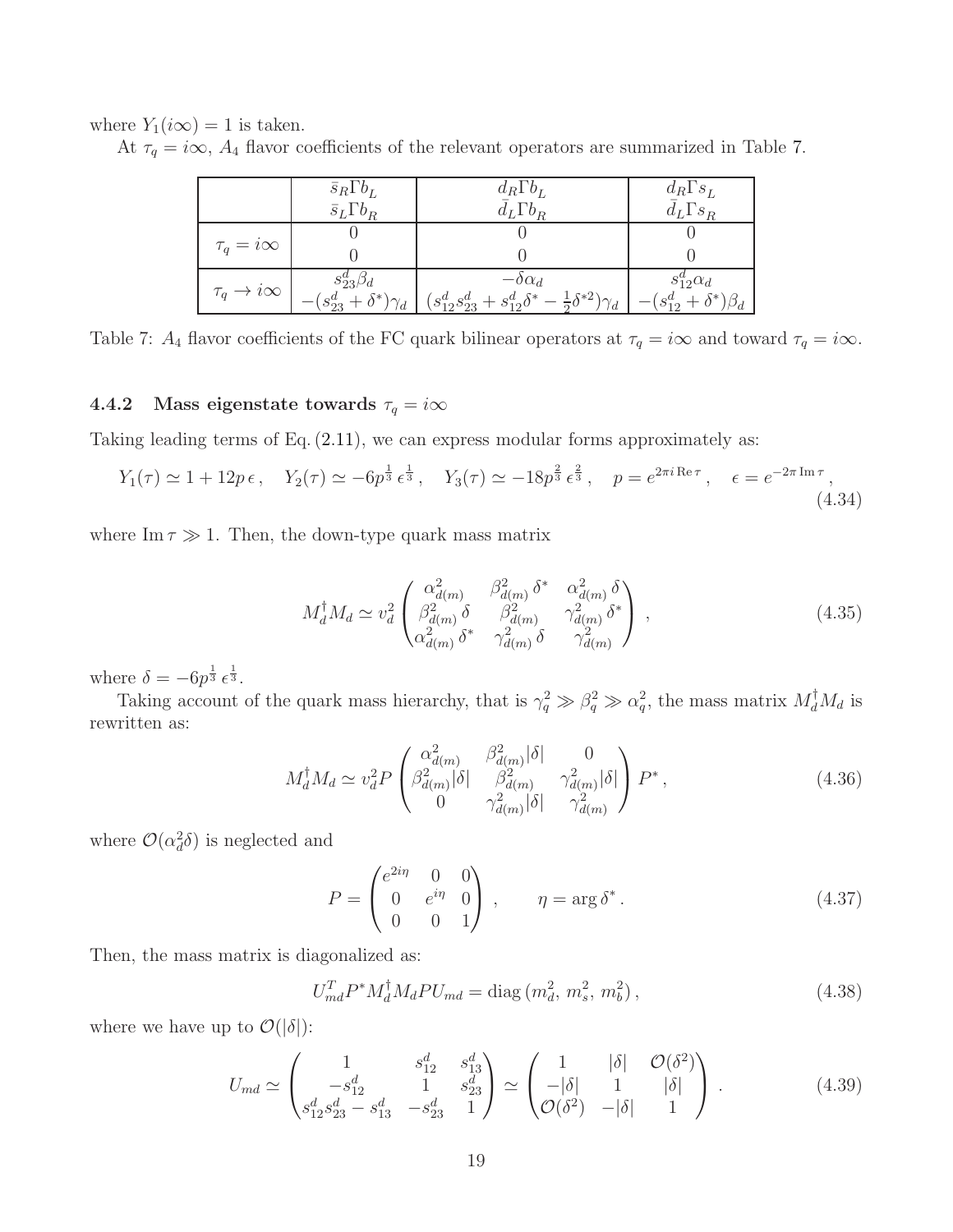Here, the 1-3 mixing angle  $s_{13}^d$  is negligibly small. The mixing angle  $s_{12}^d$  is also approximately the ratio of CKM elements  $|V_{td}/V_{ts}|$  if the mixing angle  $s_{13}^u$  is also negligibly small as well as  $s_{13}^d$ .

The mass eigenstate of the down-type quarks is obtained by the transformation:

<span id="page-20-2"></span>
$$
d_L \to d_L^m \equiv U_{md}^T d_L, \qquad \qquad \bar{d}_L \to \bar{d}_L^m \equiv \bar{d}_L U_{md} \,. \tag{4.40}
$$

Then, towards  $\tau_q = i\infty$ ,  $A_4$  flavor coefficients of the FC operators are obtained. We summarize them in Table [7.](#page-19-1) Since  $\gamma_{d(m)} \gg \beta_{d(m)} \gg \alpha_{d(m)}$ , the  $[\bar{s}_L \Gamma b_R]$  transition is much larger than others.

#### <span id="page-20-0"></span>4.5 Bilinear FC operators in  $U(2)$  flavor symmetry

As well known, the  $U(2)$  flavor symmetry is a powerful hypothesis to reduce the number of independent parameters of the quark sector. Indeed, the flavor symmetries  $U(2)^5$  have been successfully applied to the SMEFT [\[4\]](#page-41-3). Let us compare our predictions with ones of  $U(2)^5$  flavor symmetry. The down-type quark transitions with chirality flip allowed by different  $U(2)$  breaking terms are summarized in Table [8,](#page-20-1) where we follow the result of Table 4 in Ref. [\[4\]](#page-41-3). Details of parameters are given as presented in Appendix [F.](#page-40-0) The magnitudes of parameters are

$$
s_d = \mathcal{O}(10^{-1}), \qquad \epsilon_q = \mathcal{O}(10^{-1}), \qquad \delta_d = \mathcal{O}(10^{-2}), \qquad \delta_d' = \mathcal{O}(10^{-3}), \qquad (4.41)
$$

and others are of  $\mathcal{O}(1)$ .

| $s \to d$                                                                              | $h \rightarrow s$ | $b \rightarrow d$                                                                                                                                                                           |
|----------------------------------------------------------------------------------------|-------------------|---------------------------------------------------------------------------------------------------------------------------------------------------------------------------------------------|
|                                                                                        |                   | $\bar{R}L \ \left  \ (\rho_1s_d\delta_d')^*[\bar{d}_R s_L] \ \right  \ (\sigma_1\epsilon_q\delta_d)^*[\bar{s}_R b_L] \ \left  \ (\sigma_1\epsilon_q s_d\delta_d')^*[\bar{d}_R b_L] \right.$ |
| $\bar{L}R$ $-\rho_1 s_d \delta_d [\bar{d}_L s_R]$ $\beta_1 \epsilon_q [\bar{s}_L b_R]$ |                   |                                                                                                                                                                                             |

<span id="page-20-1"></span>Table 8: Left-right fermion bilinears allowed by different  $U(2)$  breaking terms. The  $\epsilon_q$ ,  $\delta_d$ ,  $\delta'_d$  stand for an order of spurion,  $s_d$  is a mixing angle and  $\rho_1, \sigma_1, \beta_1$  are independent coefficients. The detail definition of the parameters are presented in Appendix [F.](#page-40-0)

Those results are compared with our ones at  $\tau = i + \epsilon$  of Table [3,](#page-15-0) at  $\tau = \omega + \epsilon$  of Table [6](#page-18-2) and towards  $\tau = i\infty$  of Table [7.](#page-19-1) In  $U(2)$  flavor symmetry, the  $[\bar{s}_L b_R]$  transition is much larger than other ones as seen in Table [8.](#page-20-1) The  $[\bar{d}_R s_L]$  transition is suppressed of 10<sup>-5</sup>. These results are contrast to our ones. For example, the  $\bar{d}_L b_R^m$  transition is the dominant one in our case of Table [3.](#page-15-0) The  $\bar{s}_L b_R^m$  transition is one order suppressed. Taking numerical values in Eq, [\(4.20\)](#page-15-2) and  $\epsilon_1^q = \mathcal{O}(0.1)$ , it is found that  $\bar{d}_R s_L^m$  and  $\bar{d}_L s_R^m$  transitions are suppressed of  $\mathcal{O}(10^{-3})$  and  $\mathcal{O}(10^{-5})$ , respectively as seen in Table [3.](#page-15-0)

Thus, the predictions of  $A_4$  modular symmetry are considerably different from ones of  $U(2)$ . This difference comes from the flavor structure of the right-handed fermions. In our framework, the right-handed fermions are assigned to be  $A_4$  singlets contrast to the left-handed ones of the  $A_4$  triplet typically, that is, the flavor structure is drastically different from the left-handed one. On the other hand, both left-handed and right-handed ones are singlets (3rd family) and doublets (1st and 2nd families) in the framework of  $U(2)^5$  symmetry. Then, operators  $\overline{R}L$  and  $\overline{L}R$  have the typical flavor structures like CKM, respectively.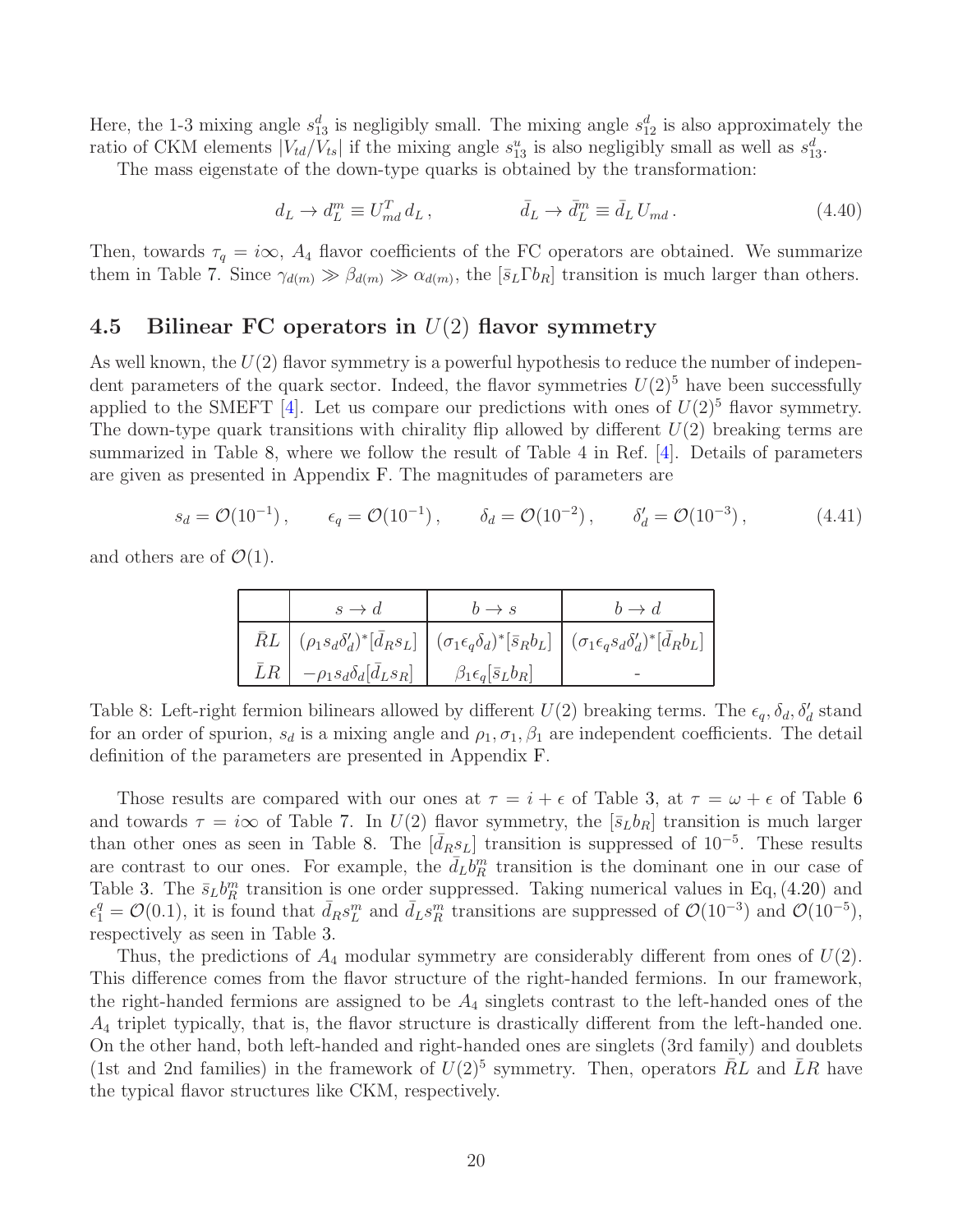#### <span id="page-21-0"></span>4.6 Application to the lepton flavor violation

As well known, the LFV such as the  $\mu \to e\gamma$  decay is suppressed enough in the SM, and is a good probe to discover the NP. If the flavor structure of NP is ruled with the  $A_4$  modular symmetry, we can expect the correlation among decays of  $\mu \to e\gamma$ ,  $\tau \to \mu\gamma$  and  $\tau \to e\gamma$ .

For  $\mu \to e\gamma$ , the relevant effective Lagrangian which is valid below some scale  $\Lambda$  with  $m_W \geq$  $\Lambda \gg m_b$ , is given as [\[126,](#page-47-4) [127\]](#page-47-5)

<span id="page-21-2"></span>
$$
\mathcal{L}_{\text{eff}} = \frac{1}{\Lambda^2} (C_{RL}^{di} O_{RL}^{di} + C_{LR}^{di} O_{LR}^{di}) + h.c.,
$$
\n(4.42)

with the dipole operators  $O_{RL}^{di} = em_{\mu} (\bar{e}_R \sigma^{\mu\nu} \mu_L) F_{\mu\nu}$  and  $O_{LR}^{di} = em_{\mu} (\bar{e}_L \sigma^{\mu\nu} \mu_R) F_{\mu\nu}$ , while  $C_{RL}^{di}$  and  $C_{LR}^{di}$  are the dimensionless Wilson coefficients. Here, we consider tree-level matching between the SMEFT and this effective Lagrangian. Then,  $O_{LR}^{di}$  matches to the SMEFT operators  $Q_{eW}$  and  $Q_{eB}$ (see Table [12](#page-32-1) in Appendix [A\)](#page-32-0). The matching relation for  $C_{LR}^{di}$  is given as the linear combination of  $C_{eW}$  and  $C_{eB}$ , which are Wilson coefficients of the SMEFT operators. Since both  $C_{eW}$  and  $C_{eB}$  are proportional to  $A_4$  flavor coefficients of the bilinear operators  $\bar{E}_R \Gamma E_L$  and  $\bar{E}_L \Gamma E_R$ , respectively, we can simply take  $C_{LR}^{di}$  to be equal to the coefficients in Table [9](#page-21-1) apart from the absolute values. In Table [9,](#page-21-1)  $A_4$  flavor coefficients are listed for the decay processes  $\mu \to e\gamma$ ,  $\tau \to \mu\gamma$  and  $\tau \to e\gamma$ at nearby  $\tau_e = i$ .

| $\frac{3}{2}(\sqrt{3}-1)\tilde{\alpha}_e[\bar{e}_R\sigma^{\mu\nu}\mu_L]$                                                                                                                                                        | $-\frac{1}{2}(3-\sqrt{3})\tilde{\beta}_{e}[\bar{\mu}_{R}\sigma^{\mu\nu}\tau_{L}] - \frac{1}{2}(\sqrt{3}-1)(3s_{12}^{e}+\sqrt{3}s_{13}^{e}-2\epsilon_{1})\tilde{\beta}_{e}[\bar{e}_{R}\sigma^{\mu\nu}\tau_{L}]$ |
|---------------------------------------------------------------------------------------------------------------------------------------------------------------------------------------------------------------------------------|----------------------------------------------------------------------------------------------------------------------------------------------------------------------------------------------------------------|
| $(1-\sqrt{3})\left(\sqrt{3}s_{13}^e+\epsilon_1^e\right)\tilde{\beta}_e\left[\bar{e}_L\sigma^{\mu\nu}\mu_R\right]\ \left[\ (1-\sqrt{3})s_{12}^e\epsilon_1\tilde{\gamma}_e\left[\bar{\mu}_L\sigma^{\mu\nu}\tau_R\right]\ \right]$ | $(1-\sqrt{3})(\sqrt{3}s_{13}^e+\epsilon_1)\tilde{\gamma}_e[\bar{e}_L\sigma^{\mu\nu}\tau_R]$                                                                                                                    |

Table 9:  $A_4$  flavor coefficients of the charged lepton FC bilinear operators at nearby  $\tau_e = i$ , where  $\tilde{\gamma_e} \gg \tilde{\alpha_e} \gg \tilde{\beta_e}.$ 

<span id="page-21-1"></span>At the tree level, the Lagrangian in Eq. [\(4.42\)](#page-21-2) results in the branching ratio

$$
BR(\mu \to e\gamma) = \frac{\alpha m_\mu^5}{\Lambda^4 \Gamma_\mu} (|C_{RL}^{di}|^2 + |C_{LR}^{di}|^2), \qquad (4.43)
$$

where  $\Gamma_{\mu}$  is the width of the muon and  $\alpha$  is the electromagnetic fine-structure constant. The flavor structure of the dipole operators  $[\bar{E}_R \sigma^{\mu\nu} E_L F_{\mu\nu}]$  and  $[\bar{E}_L \sigma^{\mu\nu} E_R F_{\mu\nu}]$  in the flavor space are presented in Table [9.](#page-21-1) Therefore, we can calculate Wilson coefficients at nearby fixed points of the modulus  $\tau_e = i$ , where the successful lepton mass matrix has been reproduced [\[77\]](#page-44-1).

At nearby  $\tau_e = i$ , the best fit point is given by the parameters [\[77\]](#page-44-1):

$$
\tau_e = -0.080 + 1.007 i, \qquad \frac{\tilde{\alpha}_{e(m)}}{\tilde{\gamma}_{e(m)}} = 6.82 \times 10^{-2}, \qquad \frac{\tilde{\beta}_{e(m)}}{\tilde{\gamma}_{e(m)}} = 1.02 \times 10^{-3}. \tag{4.44}
$$

That is  $\tilde{\gamma}_{e(m)} \gg \tilde{\beta}_{e(m)}$ . Since the Wilson coefficients are proportional to the coefficients in Table [9,](#page-21-1) the  $O_{RL}^{di}$  operator dominates the decay amplitude for  $\mu \to e\gamma$ . On the other hand, the  $O_{LR}^{di}$  operator dominates the decay amplitude for  $\tau \to \mu \gamma$  and  $\tau \to e \gamma$ . Then, we predict

$$
BR(\mu \to e\gamma) \ge BR(\tau \to e\gamma) \gg BR(\tau \to \mu\gamma). \tag{4.45}
$$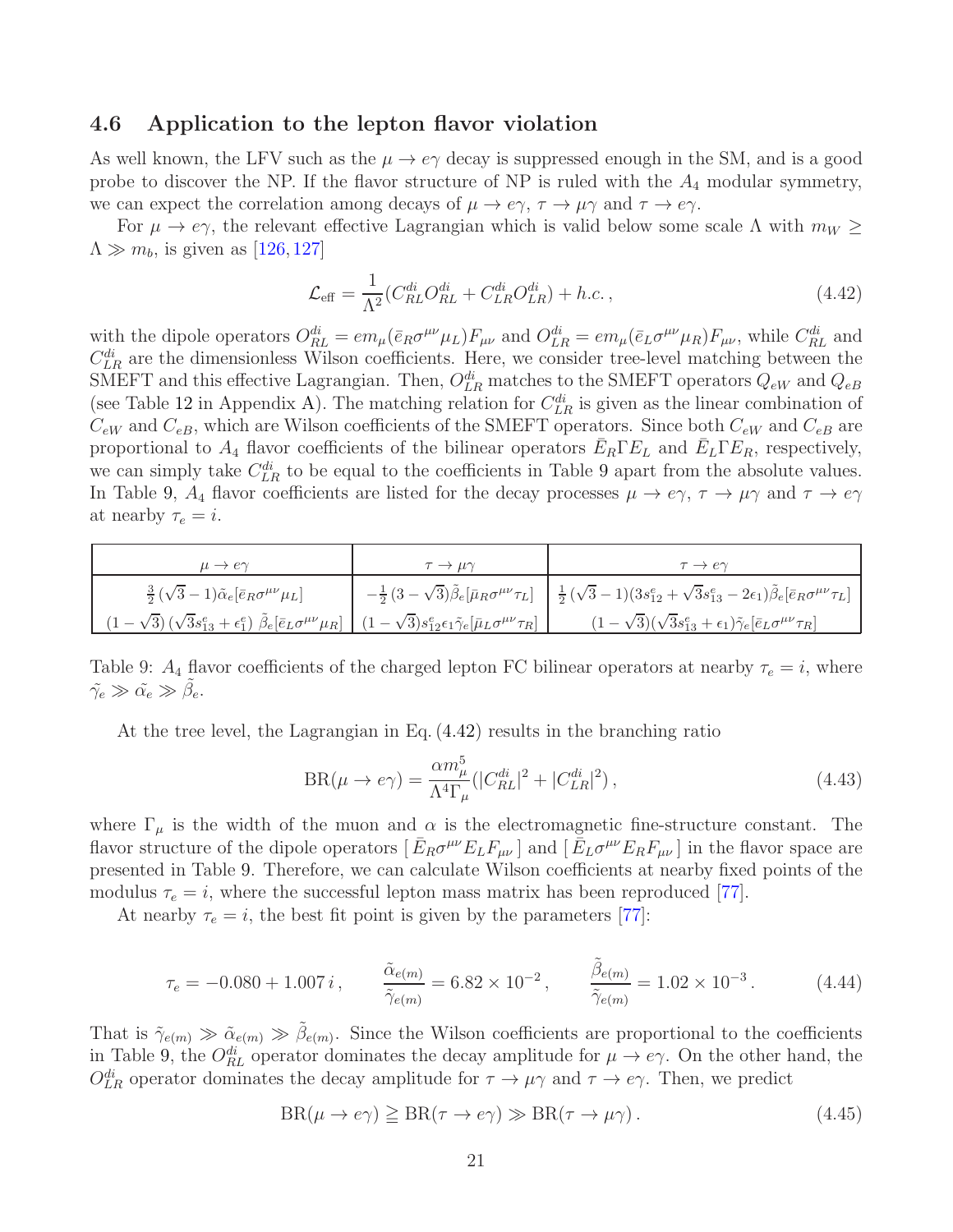Those ratios are:

$$
\frac{\text{BR}(\tau \to \mu \gamma)}{\text{BR}(\tau \to e \gamma)} \simeq \left| \frac{s_{12}^e \epsilon_1}{\sqrt{3} s_{13}^e + \epsilon_1} \right|^2 \simeq 1.3 \times 10^{-3},
$$
\n
$$
\frac{\text{BR}(\mu \to e \gamma)}{\text{BR}(\tau \to e \gamma)} \simeq \left( \frac{m_\mu}{m_\tau} \right)^5 \left( \frac{\Gamma_\tau}{\Gamma_\mu} \right) \frac{3}{4} \left| \frac{1}{\sqrt{3} s_{13}^e + \epsilon_1} \right|^2 \left( \frac{\tilde{\alpha}_e}{\tilde{\gamma}_e} \right)^2 \simeq 4,
$$
\n(4.46)

where  $s_{12}^e = s_{13}^e = \epsilon_1 = 0.1$  are put for a bench mark as seen in Appendix [D,](#page-36-1) and  $\tilde{\alpha}_e/\tilde{\gamma}_e \simeq$  $\tilde{\alpha}_{e(m)}/\tilde{\gamma}_{e(m)}$  is put. Inputting the current upperbound of the branching ratio  $\mu \to e\gamma$ , BR( $\mu \to$  $e\gamma$  < 4.2 × 10<sup>-13</sup> [\[128\]](#page-47-6), we obtain BR( $\tau \to \mu \gamma$ ) < 1.4 × 10<sup>-16</sup> and BR( $\tau \to e\gamma$ ) < 1.1 × 10<sup>-13</sup>. These current experimental upper bounds are  $3.3 \times 10^{-8}$  and  $4.4 \times 10^{-8}$ , respectively [\[129\]](#page-47-7), which are far away from our predictions.

Let us compare above predictions with ones of  $U(2)^5$  flavor symmetry. The chirality-flipped  $\ell_i \to \ell_j \gamma$  transitions are summarized in Table [10,](#page-22-1) where we follow the result of Table 4 in Ref. [\[4\]](#page-41-3). Magnitudes of parameters are given as presented in Appendix [F,](#page-40-0)

$$
s_e = \mathcal{O}(10^{-1}), \qquad \epsilon_\ell = \mathcal{O}(10^{-1}), \qquad \delta_e = \mathcal{O}(10^{-2}), \qquad \delta'_e = \mathcal{O}(10^{-3}), \qquad (4.47)
$$

and others are of  $\mathcal{O}(1)$ . As seen in Table [10,](#page-22-1)  $O_{LR}^{di}$  operator dominates the decay amplitude for  $\mu \to e\gamma$  and  $\tau \to \mu\gamma$  while  $O_{RL}^{di}$  operator dominates the decay amplitude for  $\tau \to e\gamma$ . Then, we predict

$$
BR(\tau \to \mu \gamma) \gg BR(\mu \to e \gamma) \gg BR(\tau \to e \gamma).
$$
 (4.48)

This relation is completely different from the prediction at nearby  $\tau = i$ .

|                                                                | $\bar{\phantom{a}}$ $\phantom{a}$ $\rightarrow$ $\mu\gamma$ |                                                                                                                                                                                                                                           |
|----------------------------------------------------------------|-------------------------------------------------------------|-------------------------------------------------------------------------------------------------------------------------------------------------------------------------------------------------------------------------------------------|
|                                                                |                                                             | $\bar{R}L \mid (\rho_1 s_e \delta'_e)^* [\bar{e}_R \sigma^{\mu\nu} \mu_L] \mid (\sigma_1 \epsilon_\ell \delta_e)^* [\bar{\mu}_R \sigma^{\mu\nu} \tau_L] \mid (\sigma_1 \epsilon_\ell s_e \delta'_e)^* [\bar{e}_R \sigma^{\mu\nu} \tau_L]$ |
| $\bar{L}R$ $-\rho_1s_e\delta_e[\bar{e}_L\sigma^{\mu\nu}\mu_R]$ | $\beta_1 \epsilon_\ell [\bar\mu_L \sigma^{\mu\nu} \tau_R]$  |                                                                                                                                                                                                                                           |

<span id="page-22-1"></span>Table 10: Left-right fermion bilinears allowed by different  $U(2)$  breaking terms. The  $\epsilon_{\ell}, \delta_{e}, \delta'_{e}$  stand for an order of spurion,  $s_e$  is a mixing angle and  $\rho_1, \sigma_1, \beta_1$  are independent coefficients. The detail definition of the parameters are presented in Appendix [F.](#page-40-0)

# <span id="page-22-0"></span>5 Bilinear fermion operators  $[\bar{D}_L \Gamma D_L]$  and  $[\bar{E}_L \Gamma E_L]$

In order to study the semileptonic operators  $\left[\bar{E}_{\underline{L}}\Gamma E_{\underline{L}}\right] \left[\bar{D}_{\underline{L}}\Gamma D_{\underline{L}}\right]$ , which dominates  $b \to s\bar{\mu}\mu$ , etc. transitions, we discuss the bilinear operators  $[\bar{D}_L \Gamma D_L]$  and  $[\bar{E}_L \Gamma E_L]$ . Corresponding SMEFT operators Q including fermion bilinear are

$$
[\bar{D}_{L}\Gamma D_{L}]: Q_{Hq}^{(1)}, Q_{Hq}^{(3)},
$$
  

$$
[\bar{E}_{L}\Gamma E_{L}]: Q_{H\ell}^{(1)}, Q_{H\ell}^{(3)}.
$$
\n(5.1)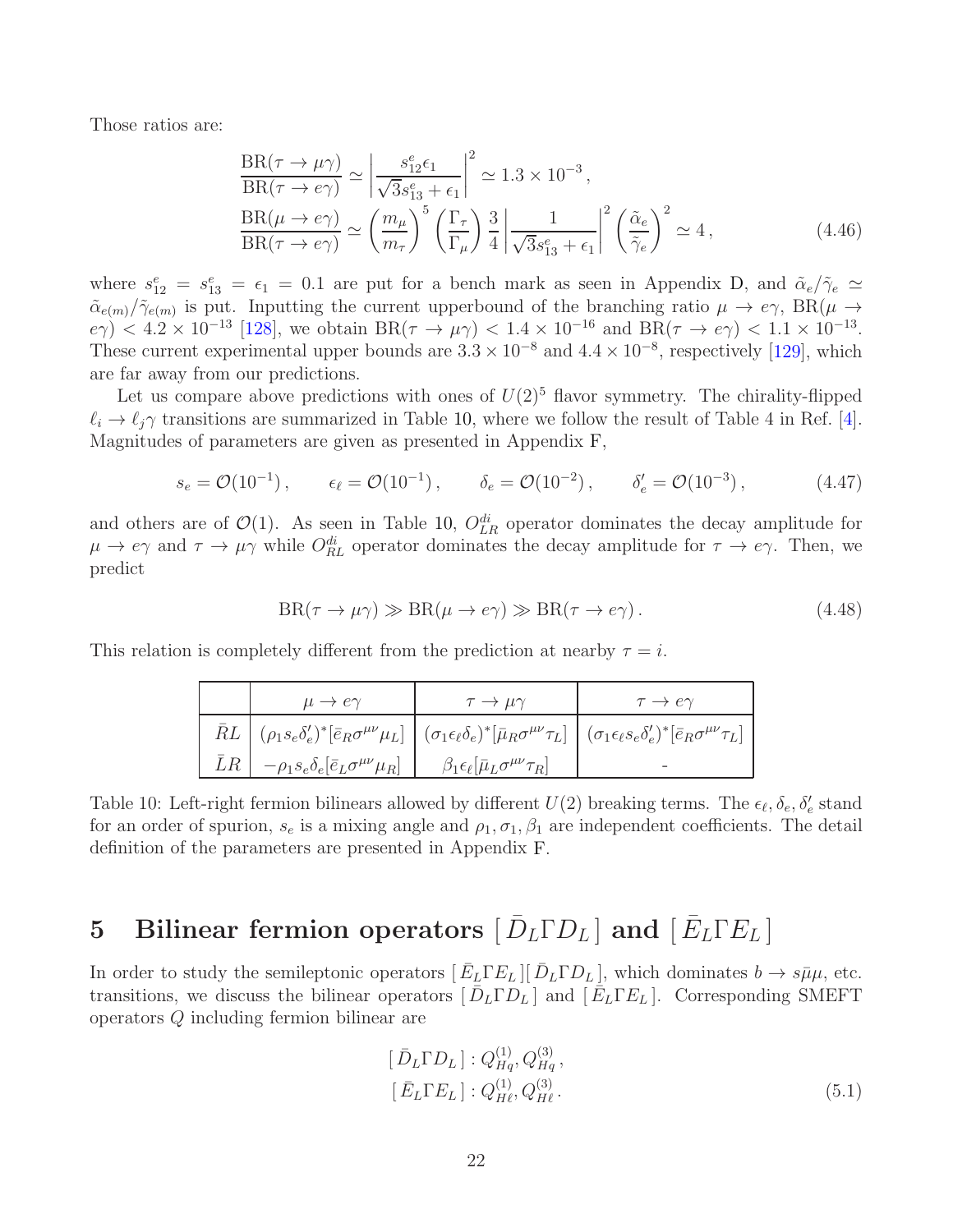## <span id="page-23-0"></span>5.1  $\left[\,\bar{D}_L\Gamma D_L\,\right]$  and  $\left[\,\bar{E}_L\Gamma E_L\,\right]$  in flavor space

At first, we construct the  $A_4$  invariant bilinear quark operator  $\bar{D}_L \Gamma D_L$ . As presented in Appendix [E,](#page-38-0) the  $A_4$  invariant bilinear quark operator is obtained by the two type of combinations.

$$
(Y^*\bar{D}_L)_{\mathbf{1},\mathbf{1}',\mathbf{1}''}\otimes(YD_L)_{\mathbf{1},\mathbf{1}',\mathbf{1}''},\qquad [(Y^*\bar{D}_L)_{\mathbf{3s},\mathbf{3a}}\otimes(YD_L)_{\mathbf{3s},\mathbf{3a}}]_{\mathbf{1},\mathbf{1}',\mathbf{1}''}.
$$
(5.2)

The singlets combination gives three  $A_4$  invariant bilinear quark operators as

$$
(Y^*\bar{D}_L)_1\gamma^{\mu}(YD_L)_1, \qquad (Y^*\bar{D}_L)_1\gamma^{\mu}(YD_L)_{1''}, \qquad (Y^*\bar{D}_L)_1\gamma^{\mu}(YD_L)_{1'}.
$$
 (5.3)

On the other hand, the triplets combination gives four  $A_4$  invariant bilinear quark operators as

$$
(Y^*\bar{D}_L\Gamma Y D_L)_{1(s,s)} = (Y^*\bar{D}_L)_{3s1}\Gamma (Y D_L)_{3s1} + (Y^*\bar{D}_L)_{3s2}\Gamma (Y D_L)_{3s3} + (Y^*\bar{D}_L)_{3s3}\Gamma (Y D_L)_{3s2},
$$
  
\n
$$
(Y^*\bar{D}_L\Gamma Y D_L)_{1(a,a)} = (Y^*\bar{D}_L)_{3a1}\Gamma (Y D_L)_{3a1} + (Y^*\bar{D}_L)_{3a2}\Gamma (Y D_L)_{3a3} + (Y^*\bar{D}_L)_{3a3}\Gamma (Y D_L)_{3a2},
$$
  
\n
$$
(Y^*\bar{D}_L\Gamma Y D_L)_{1(s,a)} = (Y^*\bar{D}_L)_{3s1}\Gamma (Y D_L)_{3a1} + (Y^*\bar{D}_L)_{3s2}\Gamma (Y D_L)_{3a3} + (Y^*\bar{D}_L)_{3s3}\Gamma (Y D_L)_{3a2},
$$
  
\n
$$
(Y^*\bar{D}_L\Gamma Y D_L)_{1(a,s)} = (Y^*\bar{D}_L)_{3a1}\Gamma (Y D_L)_{3s1} + (Y^*\bar{D}_L)_{3a2}\Gamma (Y D_L)_{3s3} + (Y^*\bar{D}_L)_{3a3}\Gamma (Y D_L)_{3s2}.
$$
  
\n
$$
(5.4)
$$

Finally, we have the  $A_4$  invariant bilinear quark operator, which is expressed as:

$$
\bar{D}_{L}\Gamma D_{L} \Rightarrow s_{q1}(Y^{*}\bar{D}_{L})_{1}\Gamma(YD_{L})_{1} + s_{q2}(Y^{*}\bar{D}_{L})_{1}{}^{\prime\prime}\Gamma(YD_{L})_{1}{}^{\prime} + s_{q3}(Y^{*}\bar{D}_{L})_{1}{}^{\prime}\Gamma(YD_{L})_{1}{}^{\prime\prime} \n+ t_{qss}(Y^{*}\bar{D}_{L}\Gamma YD_{L})_{1(s,s)} + t_{qaa}(Y^{*}\bar{D}_{L}\Gamma YD_{L})_{1(a,a)} + t_{qsa}(Y^{*}\bar{D}_{L}\Gamma YD_{L})_{1(s,a)} + t_{qas}(Y^{*}\bar{D}_{L}\Gamma YD_{L})_{1(a,s)}
$$
\n(5.5)

<span id="page-23-4"></span><span id="page-23-3"></span>.

Here,  $s_{qi}(i = 1, 2, 3)$  and  $t_{qss}$ , etc., are arbitrary constants. For the lepton sector, we have similar forms as:

$$
\bar{E}_{L}\Gamma E_{L} = s_{e1} (Y^{*}\bar{E}_{L})_{1}\Gamma(YE_{L})_{1} + s_{e2} (Y^{*}\bar{E}_{L})_{1} \cdot \Gamma(YE_{L})_{1} + s_{e3} (Y^{*}\bar{E}_{L})_{1} \cdot \Gamma(YE_{L})_{1} \cdot \n+ t_{ess} (Y^{*}\bar{E}_{L}\Gamma YE_{L})_{1(s,s)} + t_{eas} (Y^{*}\bar{E}_{L}\Gamma YE_{L})_{1(s,s)} + t_{eas} (Y^{*}\bar{E}_{L}\Gamma YE_{L})_{1(s,s)} \tag{5.6}
$$

Since both  $\bar{D}_L \gamma_\mu D_L$  and  $\bar{E}_L \gamma_\mu E_L$  are Hermitian, we have parameter relations as:

$$
\text{Im}\, s_{q_1} = 0 \,, \quad s_{q_3} = s_{q_2}^* \,, \quad t_{qsa} = t_{qas}^* \,, \qquad \text{Im}\, s_{e_1} = 0 \,, \quad s_{e_3} = s_{e_2}^* \,, \quad t_{esa} = t_{eas}^* \,. \tag{5.7}
$$

By using Eqs. [\(5.5\)](#page-23-3) and [\(5.6\)](#page-23-4), we can calculate the bilinear operators  $[\bar{D}_L \Gamma D_L]$  and  $[\bar{E}_L \Gamma E_L]$ .

The  $A_4$  flavor coefficients of the relevant operators are summarized in the base of Eq.  $(2.9)$  for S and T in Table [11,](#page-24-0) where coefficients of  $\bar{\mu}_L \mu_L$  and  $\bar{e}_L e_L$  are presented for the lepton sector since we focus on  $b \to s\bar{\mu}\mu$ , etc. transitions.

#### <span id="page-23-2"></span><span id="page-23-1"></span>5.2 Diagonal base of S for both quarks and leptons

#### 5.2.1 Semileptonic operator at  $\tau = i$

In order to move the diagonal base of S for both quark  $D<sub>L</sub>$  and lepton  $E<sub>L</sub>$ , we transform the quark and lepton fields like Eqs. [\(4.12\)](#page-13-1) and [\(4.13\)](#page-13-4). Furthermore, we put  $\tau = i$  for modular forms as in Eq.  $(4.11)$ . Then,  $A_4$  triplet left-handed fields are transformed as in Eq.  $(4.12)$ :

$$
D_L \to D_L^S \equiv U_S D_L, \quad \bar{D}_L \to \bar{D}_L^S \equiv \bar{D}_L U_S^{\dagger}, \quad E_L \to E_L^S \equiv U_S E_L, \quad \bar{E}_L \to \bar{E}_L^S \equiv \bar{E}_L U_S^{\dagger}, \quad (5.8)
$$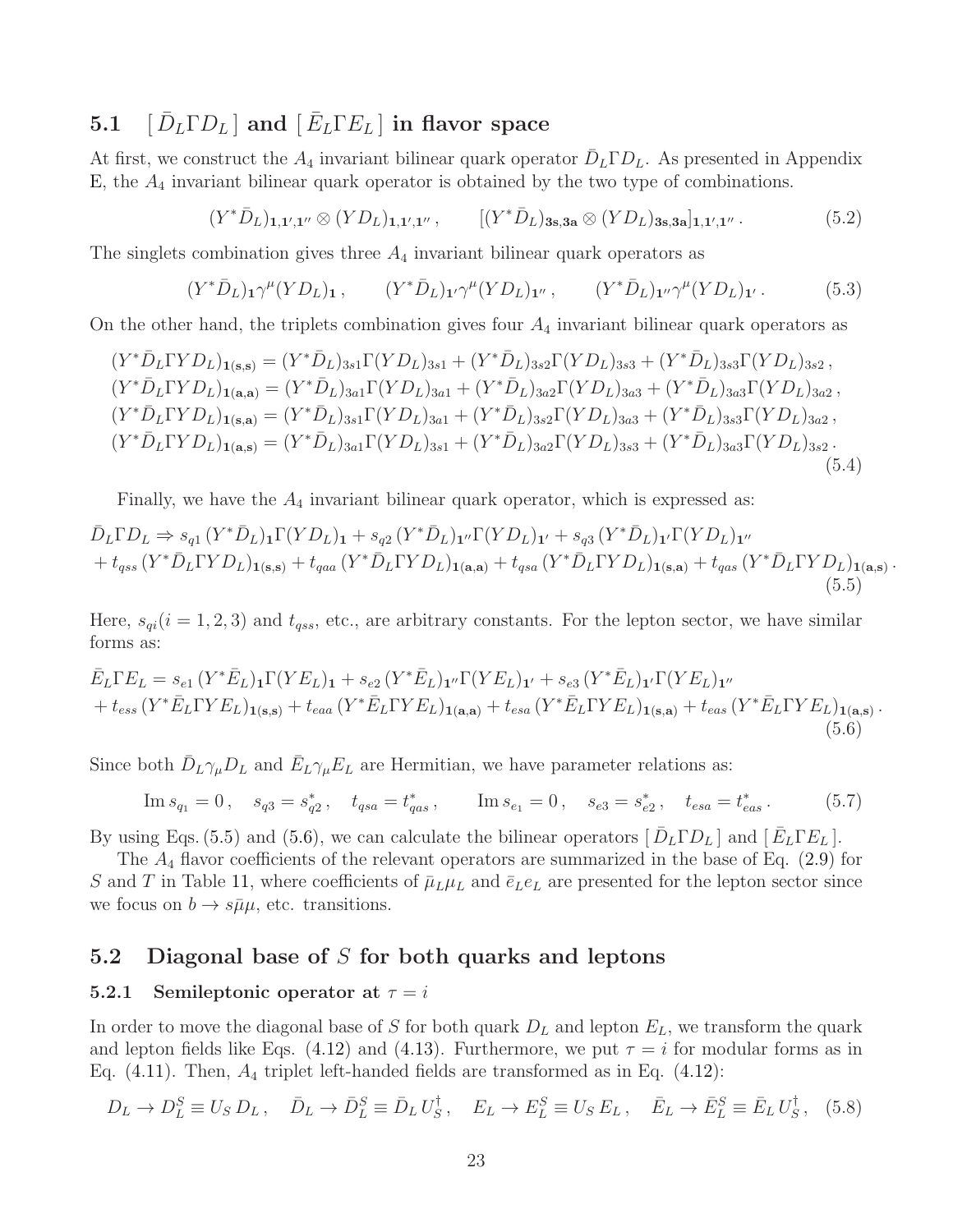| Operator                           | $A_4$ coefficient                                                                                                                                                                    |
|------------------------------------|--------------------------------------------------------------------------------------------------------------------------------------------------------------------------------------|
| $\left[\bar{s}_L\Gamma b_L\right]$ | $\frac{1}{36}\left[4(9s_{q3}-2t_{qss}-3t_{qss})Y_{2}^{*}Y_{1}+(36s_{q1}+4t_{qss}+9t_{qaa}-6(t_{qas}+t_{qsa}))Y_{3}^{*}Y_{2}+4(9s_{q2}-2t_{q1}-3t_{q3})Y_{1}^{*}Y_{3}\right]$         |
| $\left[d_L\Gamma b_L\right]$       | $\frac{1}{36}\left[4(9sq_1 - 2t_{qss} + 3t_{qss})Y_1^*Y_2 + 4(9sq_2 - 2t_{qss} + 3t_{qas})Y_2^*Y_3 + (36sq_3 + 4t_{qss} + 9t_{qaa} + 6(t_{qas} + t_{qsa}))Y_3^*Y_1\right]$           |
| $[\bar{d}_L \Gamma s_L]$           | $\frac{1}{36}\left[ (36s_{q2} + 4t_{qss} + 9t_{qaa} - 6(t_{qas} + t_{qsa}))Y_2^*Y_1 + 2(-9s_{q3} + 2t_{qss} + 3t_{qas})Y_3^*Y_2 + (36s_{q1} - 8t_{qss} - 12t_{qsa})Y_1^*Y_3 \right]$ |
| $\bar\mu_L\Gamma\mu_L$             | $[(36s_{e2}+4t_{ess}-9t_{eas}+6(t_{eas}-6t_{esa}))Y_1^*Y_1+4(9s_{e1}+4t_{ess})Y_2^*Y_2+(36s_{e1}+4t_{e1}-9t_{eas}-(6t_{eas}-6t_{esa}))Y_3^*Y_3]$<br>$rac{1}{36}$                     |
| $[\, \bar{e}_L \Gamma e_L \,]$     | $\frac{1}{36}\left[4(9s_{e1}+4t_{e1})Y_1^*Y_1+(36s_{e3}+4t_{ess}-9t_{eaa}-6(t_{eas}-t_{esa}))Y_2^*Y_2+(36s_{e3}+4t_{ess}-9t_{eaa}+6(t_{eas}-t_{esa}))Y_3^*Y_3\right]$                |

<span id="page-24-0"></span>Table 11:  $A_4$  flavor coefficients of the FC bilinear operators for arbitrary  $\tau$ .

where  $U<sub>S</sub>$  is presented in Eq. [\(4.13\)](#page-13-4) and

$$
D_L^S = \begin{pmatrix} d_L^S \\ s_L^S \\ b_L^S \end{pmatrix} , \qquad E_L^S = \begin{pmatrix} e_L^S \\ \mu_L^S \\ \tau_L^S \end{pmatrix} . \tag{5.9}
$$

Then, we have relevant semileptonic operators

$$
C_{\alpha L\beta L}^S[\,\bar{\alpha}^S\Gamma\beta_L^S\,]\,,\tag{5.10}
$$

where  $\alpha$ ,  $\beta$  denote d, s, b, e,  $\mu$ ,  $\tau$ . Coefficients of Table [11](#page-24-0) are transformed to simple ones as:

$$
C_{bLbL}^{S} = \frac{1}{2}Y_{1}(i)^{2} \left[ (2 - \sqrt{3})(s_{q1} + s_{q2} + 4s_{q3} - t_{qaa}) \right],
$$
  
\n
$$
C_{sLsL}^{S} = \frac{1}{2}Y_{1}(i)^{2} \left[ (2 - \sqrt{3})(9s_{q1} + 9s_{q2} + 4t_{qss}) \right],
$$
  
\n
$$
C_{dLdL}^{S} = \frac{1}{2}(2 - \sqrt{3})Y_{1}(i)^{2} (4t_{qss} - 3t_{qaa}),
$$
  
\n
$$
C_{sLbL}^{S} = \frac{1}{2}Y_{1}(i)^{2} \left[ (3 - 2\sqrt{3})(3s_{q1} - 3s_{q2} + 2t_{qsa}) \right],
$$
  
\n
$$
C_{bLsL}^{S} = \frac{1}{2}Y_{1}(i)^{2} \left[ (3 - 2\sqrt{3})(3s_{q1} - 3s_{q2} - 2t_{qas}) \right],
$$
  
\n
$$
C_{dLbL}^{S} = C_{dLsL}^{S} = 0,
$$
  
\n
$$
C_{\mu L\mu L}^{S} = \frac{1}{2}(2 - \sqrt{3})Y_{1}(i)^{2}(9s_{e1} + 9s_{e2} + 4t_{ess}),
$$
  
\n
$$
C_{eLeL}^{S} = \frac{1}{2}(2 - \sqrt{3})Y_{1}(i)^{2}(4t_{ess} - 3t_{eaa}).
$$
  
\n(5.11)

In this base of quarks and leptons, the off diagonal elements of the mass matrix  $(M_d^{\dagger}M_d)_{LL}$ vanish or are tiny under the condition  $\tilde{\gamma}_d \gg \tilde{\alpha}_d$ ,  $\tilde{\beta}_d$  as seen in Eq. [\(4.14\)](#page-13-2). We also expect that  $C_{sLbL}^S$  and  $C_{bLsL}^S$  are suppressed. Therefore, we impose the constraints of parameters in Eq. [\(5.11\)](#page-24-1) as:

<span id="page-24-2"></span><span id="page-24-1"></span>
$$
3s_{q1} - 3s_{q2} + 2t_{qsa} = 0, \qquad \text{Re}\,t_{qsa} = 0,\tag{5.12}
$$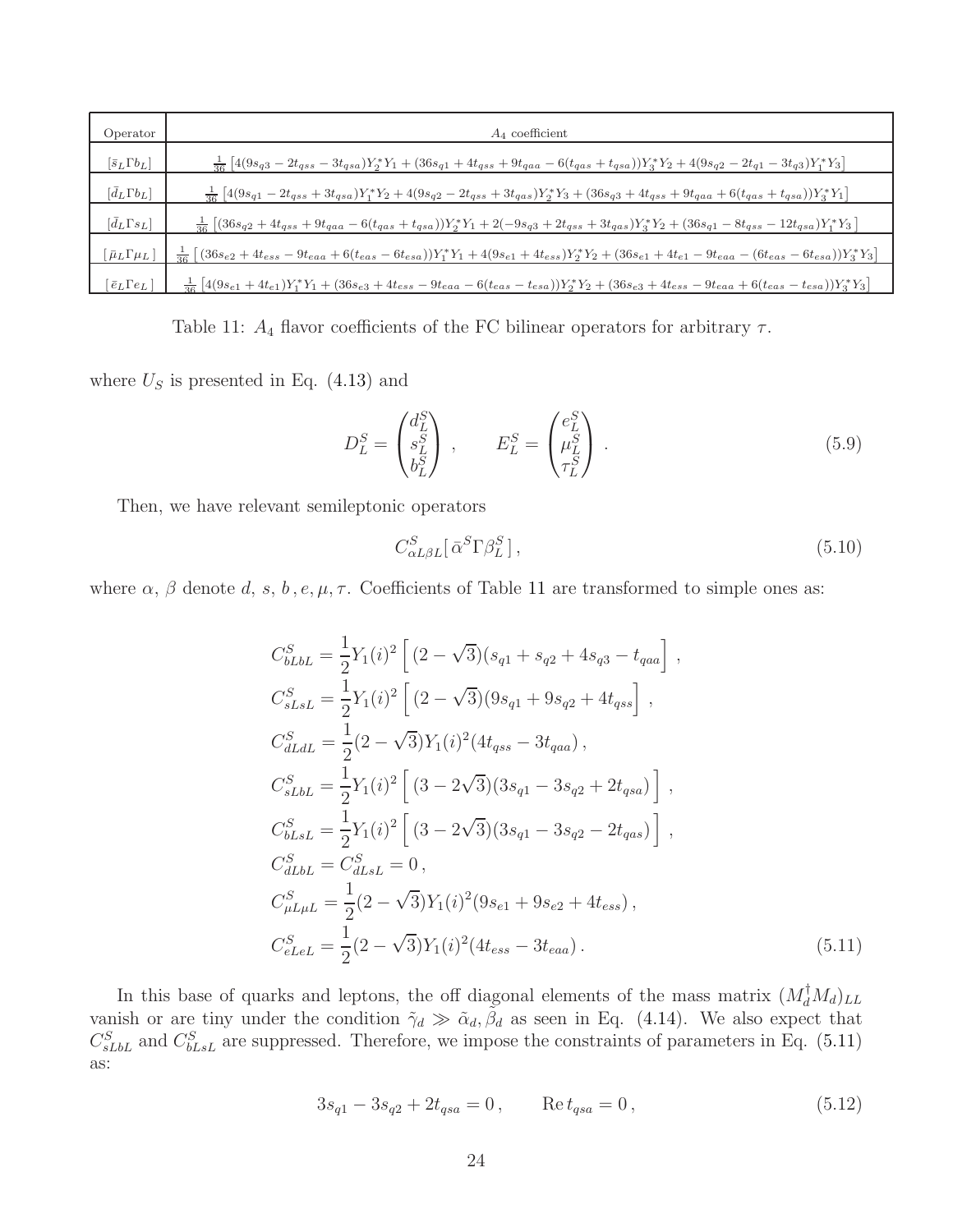which lead to  $C_{sLbL}^S = C_{bLsL}^S = 0$ .

Next, we shift  $\tau_q = i$  to  $\tau_q = i + \epsilon$  and transform  $D_L \to D_L^m \equiv U_{md}^T U_{12}^T (90^\circ) U_S D_L$  as well as in Eq.  $(4.16)$ , we obtain

$$
C_{sLbL}^{Sm} = Y_1(i)^2 \left[ \frac{1}{2} (\sqrt{3} - 2) [3(s_{q1} + s_{q2} + 4s_{q3}) - 4t_{qss}] s_{23}^d - 3(\sqrt{3} - 2)(s_{q1} - s_{q2}) \epsilon_1 + 3(2\sqrt{3} - 3)(s_{q1} + s_{q2} - 2s_{q3}) \epsilon_1^* \right],
$$
  

$$
C_{dLbL}^{Sm} = Y_1(i)^2 \left[ \left\{ \frac{1}{2} (\sqrt{3} - 2) [3(s_{q1} + s_{q2} + 4s_{q3}) - 4t_{qss}] s_{23}^d + 3(\sqrt{3} - 2)((s_{q1} - s_{q2})(\epsilon_1 + \epsilon_1^*) \right\} (-s_{12}^d) + \left\{ 3(\sqrt{3} - 2)(s_{q1} - s_{q2}) \epsilon_1 + \frac{1}{6} (3 - 2\sqrt{3}) (3t_{qaa} + 4t_{qss}) \epsilon_1^* \right\} s_{23}^d \right],
$$
  

$$
C_{dLsL}^{Sm} = Y_1(i)^2 \left[ -\frac{3}{2} (\sqrt{3} - 2) [3(s_{q1} + s_{q2}) + 4t_{qaa}] s_{12}^d + 3(\sqrt{3} - 2)(s_{q1} - s_{q2}) \epsilon_1 + \frac{1}{6} (3 - 2\sqrt{3}) (3t_{qaa} + 4t_{qss}) \epsilon_1^* \right],
$$
  
(5.13)

where  $s_{12}^d$  is redefined to be complex one including a phase as seen in Eq. [\(4.18\)](#page-14-2), and  $s_{23}^d$  is real.

For the coefficients of charged leptons, we transform  $E_L \to E_L^m \equiv U_{me}^T U_S E_L$  as well as in Eq.  $(4.16)$ , we obtain

$$
C_{\mu L \mu L}^{Sm} \simeq \frac{1}{2} (2 - \sqrt{3}) Y_1(i)^2 (9 s_{e1} + 9 s_{e2} + 4 t_{ess}), \qquad C_{e L e L}^{Sm} \simeq \frac{1}{2} (2 - \sqrt{3}) Y_1(i)^2 (4 t_{ess} - 3 t_{eaa}).
$$
\n(5.14)

Thus,  $C_{eLeL}^{Sm}$  is comparable to  $C_{\mu L\mu L}^{Sm}$  unless specific relations are set.

It is found that there is no relation among three coefficients of quarks because of many parameters. As well known, the  $U(2)$  flavor symmetry predicts [\[4\]](#page-41-3)

<span id="page-25-1"></span><span id="page-25-0"></span>
$$
\frac{C_{dLbL}^{Sm}}{C_{sLbL}^{Sm}} \simeq -s_{12}^d = \frac{V_{td}^*}{V_{ts}^*},
$$
\n(5.15)

where Eq.  $(4.18)$  is taken account. This relation could be reproduced if we impose following relations in addition to ones in Eq. [\(5.12\)](#page-24-2)

$$
s_{q1} = s_{q2}, \t 3t_{qaa} + 4t_{qss} = 0, \t (5.16)
$$

which lead to  $t_{as} = t_{sa} = 0$  and  $s_{q1} = s_{q2} = s_{q3}$  finally. We arrive at

$$
C_{sLbL}^{Sm} = \frac{1}{2} (\sqrt{3} - 2)(9s_{q1} - t_{qss}) s_{23}^d Y_1 (i)^2 ,
$$
  
\n
$$
C_{dLbL}^{Sm} = -s_{12}^d C_{sLbL}^{Tm} Y_1 (i)^2 ,
$$
  
\n
$$
C_{dLbL}^{Sm} = \frac{3}{2} (2 - \sqrt{3})(6s_{q1} + t_{qaa}) s_{12}^d Y_1 (i)^2 .
$$
\n(5.17)

In addition, imposing  $s_{q1} = 0$ , we obtain

$$
\frac{C_{dLsL}^{Sm}}{C_{sLsL}^{Sm}} = -s_{12}^d = \frac{V_{td}^*}{V_{ts}^*},\tag{5.18}
$$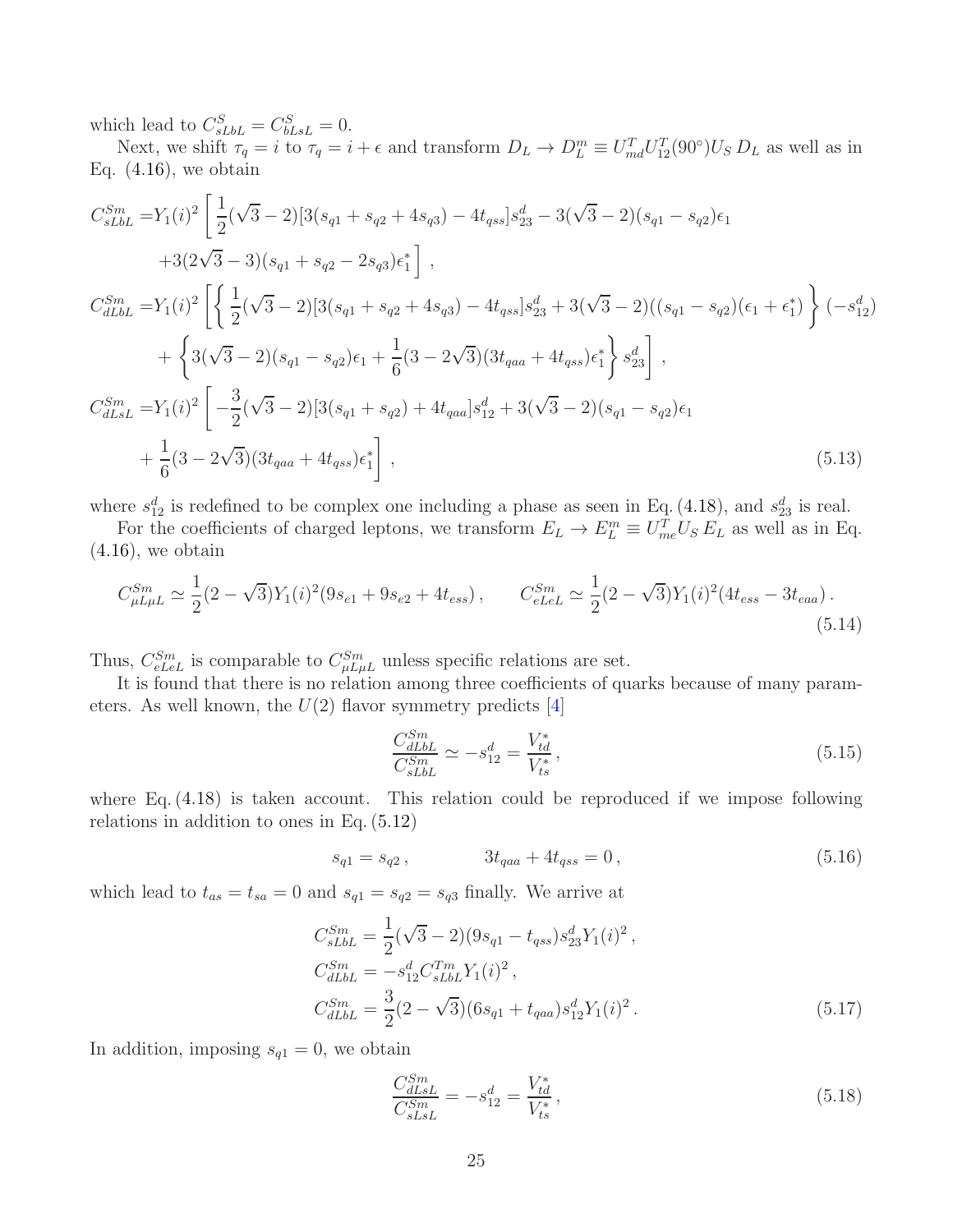where  $C_{sLsL}^{Sm} \simeq C_{sLsL}^{S}$  is given in Eq. [\(5.11\)](#page-24-1). This relation is also predicted in the  $U(2)$  flavor symmetry. Thus, a simple setup of parameters gives well known relations of the coefficients in the  $U(2)$  symmetry. However, we have no principle to choose such a parameter set at this stage unless an additional symmetry is put.

### <span id="page-26-0"></span>5.3 Diagonal bases of ST for quarks

We consider the case of the diagonal ST only for quarks because the successful lepton mass matrices are realized at nearby  $\tau_e = i$ . The  $A_4$  triplet left-handed fields are transformed as in Eq.  $(4.24):$  $(4.24):$ 

$$
D_L \to D_L^{ST} \equiv U_{STi} D_L \,, \quad \bar{D}_L \to \bar{D}_L^{ST} \equiv \bar{D}_L U_{STi}^{\dagger} \,, \tag{5.19}
$$

where  $U_{STi}$  is presented in Eq. [\(C.7\)](#page-35-1) and

$$
D_L^{ST} = \begin{pmatrix} d_L^{ST} \\ s_L^{ST} \\ b_L^{ST} \end{pmatrix} . \tag{5.20}
$$

As a representative, we discuss the case of  $U_{ST4}$ , which is shown explicitly in Eq. [\(C.7\)](#page-35-1) of Appendix [C.2.](#page-35-0) The down-type quark mass matrix is given in Table [5.](#page-17-0) Then, we have relevant semileptonic operators

<span id="page-26-2"></span><span id="page-26-1"></span>
$$
C_{\alpha L\beta L}^{ST}[\,\bar{\alpha}^{ST}\Gamma\beta_L^{ST}\,]\,,\tag{5.21}
$$

where  $\alpha$ ,  $\beta$  denote d, s, b. Putting  $\tau_q = \omega$ , those coefficients are given as:

$$
C_{bLbL}^{ST} = Y_1(\omega)^2 \frac{1}{4} (9s_{q2} + 4t_{qss}),
$$
  
\n
$$
C_{sLsL}^{ST} = Y_1(\omega)^2 \frac{1}{16} (36s_{q3} + 4t_{qss} - 9t_{qaa} + 6t_{qas} - 6t_{qsa}),
$$
  
\n
$$
C_{dLdL}^{ST} = Y_1(\omega)^2 \frac{1}{16} (36s_{q1} + 4t_{qss} - 9t_{qaa} - 6t_{qas} + 6t_{qsa}),
$$
  
\n
$$
C_{sLbL}^{ST} = C_{dLbL}^{ST} = C_{dLsL}^{ST} = 0.
$$
\n(5.22)

Thus, the flavor changing operators vanish.

Next step, we shift  $\tau_q = \omega$  to  $\tau_q = \omega + \epsilon$  and transform  $d_L \to d_L^m \equiv U_{md}^T U_{ST4} d_L$  and obtain

$$
C_{sLbL}^{STm} = -Y_1(\omega)^2 \left[ \frac{3}{16} s_{23}^d (12s_{q2} + 4t_{qss} + 3t_{qaa} - 12s_{q3} - 2t_{qas} + 2t_{qsa}) - \frac{1}{6} \epsilon_1^*(9s_{q2} - 2t_{qss} + 3t_{qas}) \right],
$$
  
\n
$$
C_{dLsb}^{STm} = Y_1(\omega)^2 s_{12}^d \left[ \frac{3}{16} s_{23}^d (12s_{q2} + 4t_{qss} + 3t_{qaa} - 12s_{q3} - 2t_{qas} + 2t_{qsa}) - \frac{1}{6} \epsilon_1^*(9s_{q2} - 2t_{qss} + 3t_{qas}) \right]
$$
  
\n
$$
+ \frac{1}{24} Y_1(\omega)^2 (\epsilon_1 + \frac{2}{3} |\epsilon_1|^2) (36s_{q1} + 4t_{qss} + 9t_{qaa} - 6t_{qas} - 6t_{qsa}) - \frac{1}{6} Y_1^2(\omega) \epsilon_1^* s_{23}^d (9s_{q3} - 2t_{qss} + 3t_{qsa}),
$$
  
\n
$$
C_{dLsL}^{STm} = Y_1(\omega)^2 \left\{ \frac{1}{4} s_{12}^d [9s_{q1} - 9s_{q3} + 3t_{qsa} - 3t_{qas}] - \frac{1}{6} \epsilon_1^*(9s_{q3} - 2t_{qss} + 3t_{qsa}) \right\}.
$$
 (5.23)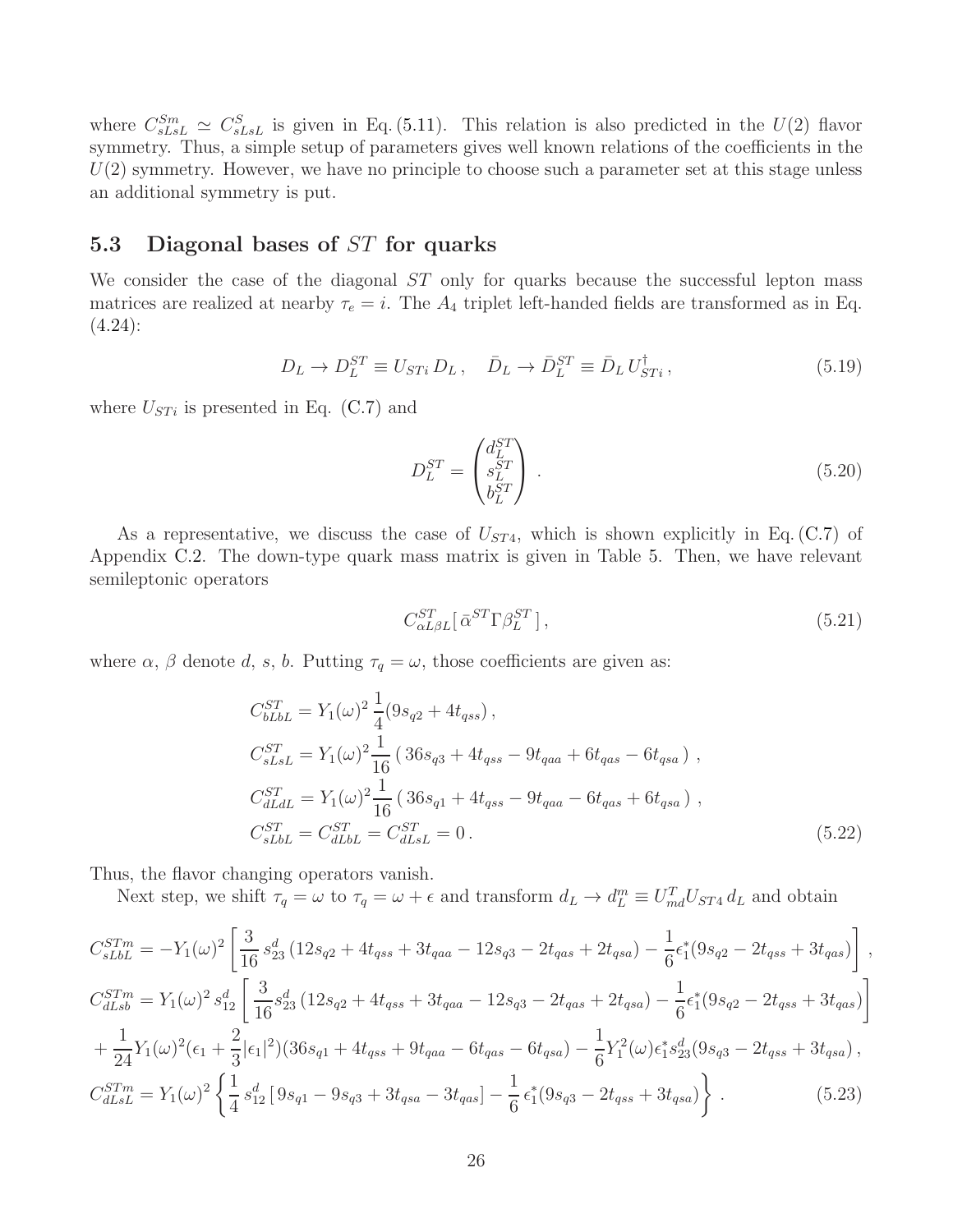In order to obtain the  $U(2)$  symmetry like relation in Eq.  $(5.15)$ ,

$$
\frac{C_{dLbL}^{STm}}{C_{sLbL}^{STm}} = -s_{12}^d = \frac{V_{td}^*}{V_{ts}^*},\tag{5.24}
$$

we impose relations of parameters:

$$
9s_{q3} - 2t_{qss} + 3t_{qsa} = 0, \t 36s_{q1} + 4t_{qss} + 9t_{qaa} - 6t_{qas} - 6t_{qsa} = 0.
$$
(5.25)

Putting them into  $C_{dLsL}^{STm}$  in Eq. [\(5.23\)](#page-26-1), we obtain

$$
C_{dLsL}^{STm} = \frac{1}{4} Y_1(\omega)^2 s_{12}^d \left( 9s_{q1} - 9s_{q3} + 3t_{qsa} - 3t_{qas} \right).
$$
 (5.26)

In addition, imposing  $t_{sa} = t_{aa} = 0$ , we obtain

$$
\frac{C_{dLS}}{C_{SLm}^{STm}} = -s_{12}^d = \frac{V_{td}^*}{V_{ts}^*},\tag{5.27}
$$

where  $C_{sLsL}^{STm} \simeq C_{sLsL}^{ST}$  is given in Eq. [\(5.22\)](#page-26-2). This relation is also predicted in the  $U(2)$  flavor symmetry.

### <span id="page-27-0"></span>5.4 Diagonal bases of  $T$  for quarks

Let us consider the case of the diagonal T only for quarks. In the diagonal base of T of Eq.  $(2.9)$ , the mass matrix  $M_q^{\dagger} M_q$  is given at  $\tau_q = i\infty$  as:

$$
\mathcal{M}_q^{2(0)} \equiv M_q^{\dagger} M_q = v_d^2 \begin{pmatrix} \alpha_q^2 & 0 & 0 \\ 0 & \beta_q^2 & 0 \\ 0 & 0 & \gamma_q^2 \end{pmatrix},
$$
\n(5.28)

where  $Y_1(i\infty) = 1$  is taken. Mixing angles appear through the finite effect of Im  $[\tau]$ .

Since the base of Eq.  $(2.9)$  is already the diagonal base of T, the transformation is trivial as seen in Eq.  $(4.32)$ . Then, we have

$$
D_L^T = D_L = \begin{pmatrix} d_L^T \\ s_L^T \\ b_L^T \end{pmatrix} . \tag{5.29}
$$

Therefore, the relevant bilinear operators are given in subsection [5.1](#page-23-0) for the diagonal case of T.

Then, we have relevant semileptonic operators

$$
C_{\alpha L\beta L}^T \left[ \bar{\alpha}^T \Gamma \beta_L^T \right],\tag{5.30}
$$

where  $\alpha$ ,  $\beta$  denote d, s, b. Those coefficients are given at  $\tau = i\infty$  as:

$$
C_{bLbL}^{T} = \frac{1}{36} \left( 36s_{q3} + 4t_{qss} - 9t_{qaa} - 6t_{qas} + 6t_{qsa} \right),
$$
  
\n
$$
C_{sLsL}^{T} = \frac{1}{36} \left( 36s_{q2} + 4t_{qss} - 9t_{qaa} + 6t_{qas} - 6t_{qsa} \right),
$$
  
\n
$$
C_{dLdL}^{T} = \frac{1}{9} \left( 9s_{q1} + 4t_{qss} \right),
$$
  
\n
$$
C_{sLbL}^{T} = C_{dLbL}^{T} = C_{dLsL}^{T} = 0.
$$
\n(5.31)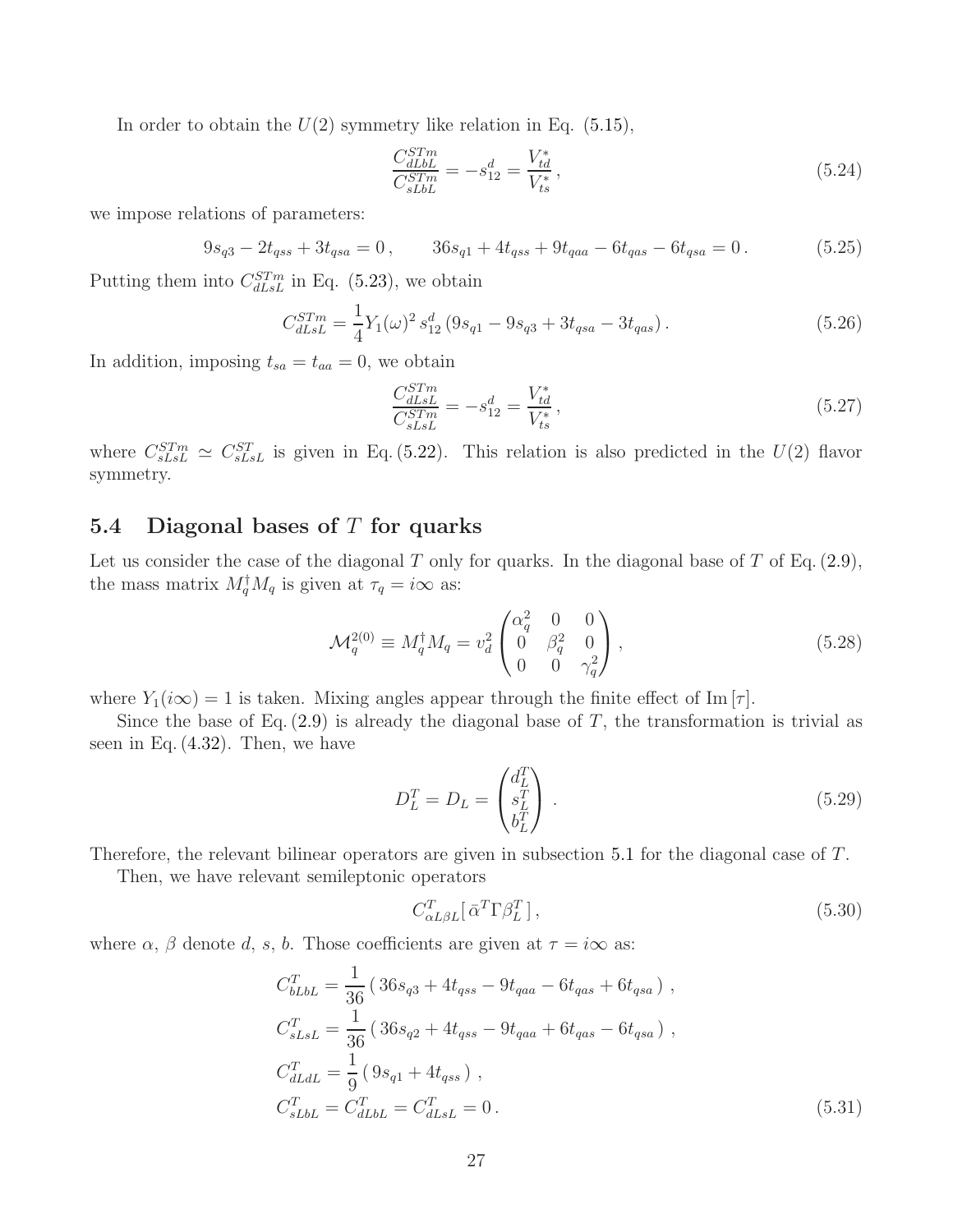It is noticed that the flavor changing operators vanish at  $\tau = i\infty$ .

Next step, we include the finite effect of the modular forms and transform  $d_L \to d_L^m \equiv U_{md}^T d_L$ as given in Eq. [\(4.40\)](#page-20-2) and obtain

$$
C_{sLbL}^{Tm} = \frac{1}{3} s_{23}^d \left( 3s_{q2} - 3s_{q3} + t_{qas} - t_{qsa} \right) + \frac{1}{9} \delta^*(9s_{q3} - 3t_{qsa} - 2t_{qss}),
$$
  
\n
$$
C_{dLsb}^{Tm} = -\frac{1}{3} s_{12}^d s_{23}^d \left( 3s_{q2} - 3s_{q3} + t_{qas} - t_{qsa} \right) - \frac{1}{9} s_{12}^d \delta^*(9s_{q3} - 3t_{qsa} - 2t_{qss})
$$
  
\n
$$
+ \frac{1}{9} \delta(9s_{q1} + 3t_{qsa} - t_{qss}) + \frac{1}{36} s_{23}^d (36s_{q2} + 4t_{qss} + 9t_{qaa} - 6t_{qas} - 6t_{qsa}),
$$
  
\n
$$
C_{dLsL}^{Tm} = s_{12}^d \left( s_{q1} - s_{q2} + \frac{1}{3} t_{qss} + \frac{1}{4} t_{qaa} + \frac{1}{6} t_{qsa} - \frac{1}{6} t_{qas} \right)
$$
  
\n
$$
+ \delta^*(s_{q2} + \frac{1}{9} t_{qss} + \frac{1}{4} t_{qaa} - \frac{1}{6} t_{qsa} - \frac{1}{6} t_{qas}).
$$
\n(5.32)

In order to obtain the  $U(2)$  symmetry like relation

$$
\frac{C_{dLbL}^{Tm}}{C_{sLbL}^{Tm}} = -s_{12}^d = \frac{V_{td}^*}{V_{ts}^*},\tag{5.33}
$$

we impose relations of parameters

$$
t_{qss} = 9s_{q1} + 3t_{qsa} , \t t_{qaa} = -4(s_{q1} + 3s_{q2}) , \t (5.34)
$$

with all real parameters. Then, we have a reasonable result for  $C_{dLsL}^{Tm}$ 

$$
C_{dLsL}^{Tm} = s_{12}^d \left( 3s_{q1} - 2s_{q2} + t_{qsa} \right), \tag{5.35}
$$

which is proportional to  $s_{12}^d$ .

In addition, imposing  $t_{sa} = t_{ss} = 0$ , which give  $s_{q1} = 0$ , we obtain

<span id="page-28-1"></span>
$$
\frac{C_{dLsL}^{Tm}}{C_{sLsL}^{Tm}} = -s_{12}^d = \frac{V_{td}^*}{V_{ts}^*},
$$
\n(5.36)

which is also predicted in the  $U(2)$  flavor symmetry.

#### <span id="page-28-0"></span> $5.5 \quad \Delta F=1 \,\, {\rm semileptonic \,\, operators \,\, in} \,\, A_4^E \otimes A_4^Q$  $\frac{Q}{4}$  symmetry

Let us discuss the semileptonic flavor changing neutral processes.

$$
b \to s \bar{\mu}\mu \ (s \bar{e}e), \qquad b \to d \bar{\mu}\mu \ (d \bar{e}e), \qquad s \to d \bar{\mu}\mu \ (d \bar{e}e), \tag{5.37}
$$

which are caused by the flavor changing  $\Delta F = 1$  operators of  $[\bar{E}_L \gamma_\mu E_L][\bar{D}_L \gamma_\mu D_L]$ .

Suppose the  $A_4$  modular symmetry on quarks and leptons, respectively, that is  $A_4^E \otimes A_4^Q$  $\frac{Q}{4}$ . Then, those operators are given simply by the products of bilinear fermion operators; We can predict the correlations among processes in Eq. [\(5.37\)](#page-28-1) by using the results of the previous subsections.

The  $b_L \rightarrow s_L$ ,  $b_L \rightarrow d_L$  and  $s_L \rightarrow d_L$  transitions have been discussed in subsections [5.2,](#page-23-1) [5.3](#page-26-0) and [5.4.](#page-27-0) The transition ratio of  $b \to s \bar{e}e$  to  $b \to s \bar{\mu}\mu$  is given by the ratio of  $C_{eL}^{Sm}$  to  $C_{\mu L\mu L}^{Sm}$ , which are presented in Eq. [\(5.14\)](#page-25-1). Since  $C_{eL}^{Sm}$  is comparable to  $C_{\mu L\mu L}^{Sm}$ , the  $b \to s \bar{e}e$  process is not suppressed compared with  $b \to s \bar{\mu}\mu$ . Since the  $A_4$  modular symmetry controls the flavor structure of NP in our framework, the investigation of the ratio of  $B \to K^{(*)} \bar{\mu}\mu$  to  $B \to K^{(*)} \bar{e}e$  provides an important test. Also  $B \to \bar{\mu}\mu$  and  $B \to \bar{e}e$  are interesting processes because those include  $\left[\bar{E}_L E_R\right] \left[\bar{D}_R D_L\right]$  operator.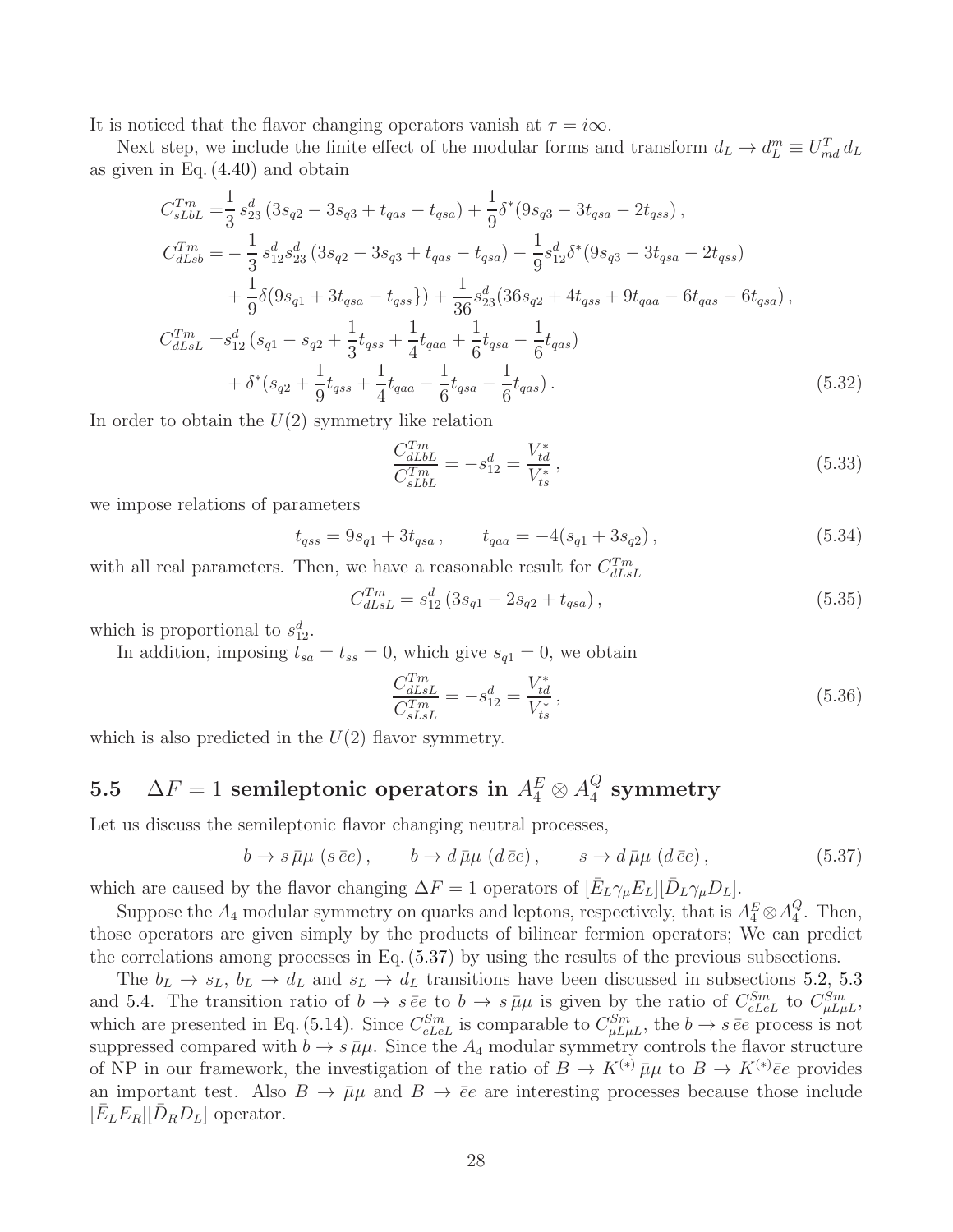## <span id="page-29-0"></span>6 4-quark operator with  $\Delta F = 2$  in  $A_4$  symmetry

Now we discuss the left-handed 4-quark operator of which corresponding SMEFT operators Q are given as

$$
[\,\bar{D}_L\Gamma D_L\,][\,\bar{D}_L\Gamma D_L\,]:Q_{qq}^{(1)},Q_{qq}^{(3)}\,.
$$

In the modular symmetry, the  $A_4$  flavor coefficient of the 4-quark operator  $\overline{L}L\overline{L}L$  is not given by the products of coefficients of the bilinear quark operators. Therefore, we discuss the 4-quark operators directly, which are obtained by extracting the  $A_4$  singlet component from

$$
\left[\bar{D}_L\gamma_\mu(Y^*(\tau_q)Y(\tau_q))D_L\right]\left[\bar{D}_L\gamma_\mu(Y^*(\tau_q)Y(\tau_q))D_L\right].\tag{6.1}
$$

This is expressed by three parts:

$$
\left\{ \left[ \bar{D}_L \gamma_\mu (Y^*(\tau_q) Y(\tau_q)) D_L \right] \left[ \bar{D}_L \gamma_\mu (Y^*(\tau_q) Y(\tau_q)) D_L \right] \right\}_1 = \Omega_1 + \Omega_2 + \Omega_3, \tag{6.2}
$$

where  $\Omega_1$ ,  $\Omega_2$  and  $\Omega_3$  are decomposed as:

$$
\Omega_{1} = [(\bar{D}_{L}Y^{*})_{1}\gamma_{\mu}(YD_{L})_{1} \oplus (\bar{D}_{L}Y^{*})_{1}\gamma_{\mu}(YD_{L})_{1} \cdots \oplus (\bar{D}_{L}Y^{*})_{1}\gamma_{\mu}(YD_{L})_{1}]_{1} \times [(\bar{D}_{L}Y^{*})_{1}\gamma_{\mu}(YD_{L})_{1} \oplus (\bar{D}_{L}Y^{*})_{1}\gamma_{\mu}(YD_{L})_{1} \cdots \oplus (\bar{D}_{L}Y^{*})_{1}\gamma_{\mu}(YD_{L})_{1}]_{1} \n+ [(\bar{D}_{L}Y^{*})_{1}\gamma_{\mu}(YD_{L})_{1} \cdots \oplus (\bar{D}_{L}Y^{*})_{1}\gamma_{\mu}(YD_{L})_{1} \oplus (\bar{D}_{L}Y^{*})_{1}\gamma_{\mu}(YD_{L})_{1}\cdots]_{1} \times [(\bar{D}_{L}Y^{*})_{1}\gamma_{\mu}(YD_{L})_{1} \cdots \oplus (\bar{D}_{L}Y^{*})_{1}\gamma_{\mu}(YD_{L})_{1} \oplus (\bar{D}_{L}Y^{*})_{1}\gamma_{\mu}(YD_{L})_{1}\cdots]_{1} \n\Omega_{2} = \left[\sum_{\oplus i,j=s,a} (\bar{D}_{L}Y^{*})_{3i}\gamma_{\mu}(YD_{L})_{3j}\right]_{1} \left[\sum_{\oplus i',j'=s,a} (\bar{D}_{L}Y^{*})_{3i'}\gamma_{\mu}(YD_{L})_{3j'}\right]_{1}
$$

$$
+\left[\sum_{\oplus i,j=s,a} (\bar{D}_L Y^*)_{3i} \gamma_\mu (Y D_L)_{3j}\right]_{1'} \left[\sum_{\oplus i',j'=s,a} (\bar{D}_L Y^*)_{3i'} \gamma_\mu (Y D_L)_{3j'}\right]_{1''},
$$
  

$$
\Omega_3 = \left\{\sum_{\oplus I,J=s,a} \left[\sum_{\oplus i,j=s,a} (\bar{D}_L Y^*)_{3i} \gamma_\mu (Y D_L)_{3j}\right]_{3I} \left[\sum_{\oplus i',j'=s,a} (\bar{D}_L Y^*)_{3i'} \gamma_\mu (Y D_L)_{3j'}\right]_{3J}\right\}_1.
$$
 (6.3)

As seen in Eq. [\(6.3\)](#page-29-2),  $\Omega_1$ ,  $\Omega_2$  and  $\Omega_3$  have 18 terms, 32 terms and 64 terms, respectively. Finally, we have 114 terms in this decompositions (see also Appendix [E\)](#page-38-0).

We find that the MFV cannot be reproduced if all terms contribute to the FC processes. Therefore, we present three cases, in which a specific parameter set dominates the 4-quark operator with  $\Delta F = 2$ .

### <span id="page-29-1"></span>6.1 4-quark operator with  $\Delta F = 2$  at nearby  $\tau_q = i$

As far as  $\Omega_2$  and  $\Omega_3$  dominate the FC processes, the MFV cannot be reproduced without fine tuning of parameters. As a simple example, if the following terms dominate the FC processes;

<span id="page-29-2"></span>
$$
s_{Q1x}[(\bar{D}_L Y^*)_{1'}\gamma_\mu (Y D_L)_{1}][(\bar{D}_L Y^*)_{1'}\gamma_\mu (Y D_L)_{1'}]+s_{Q1y}[(\bar{D}_L Y^*)_{1'}\gamma_\mu (Y D_L)_{1''}][(\bar{D}_L Y^*)_{1'}\gamma_\mu (Y D_L)_{1''}],
$$
\n(6.4)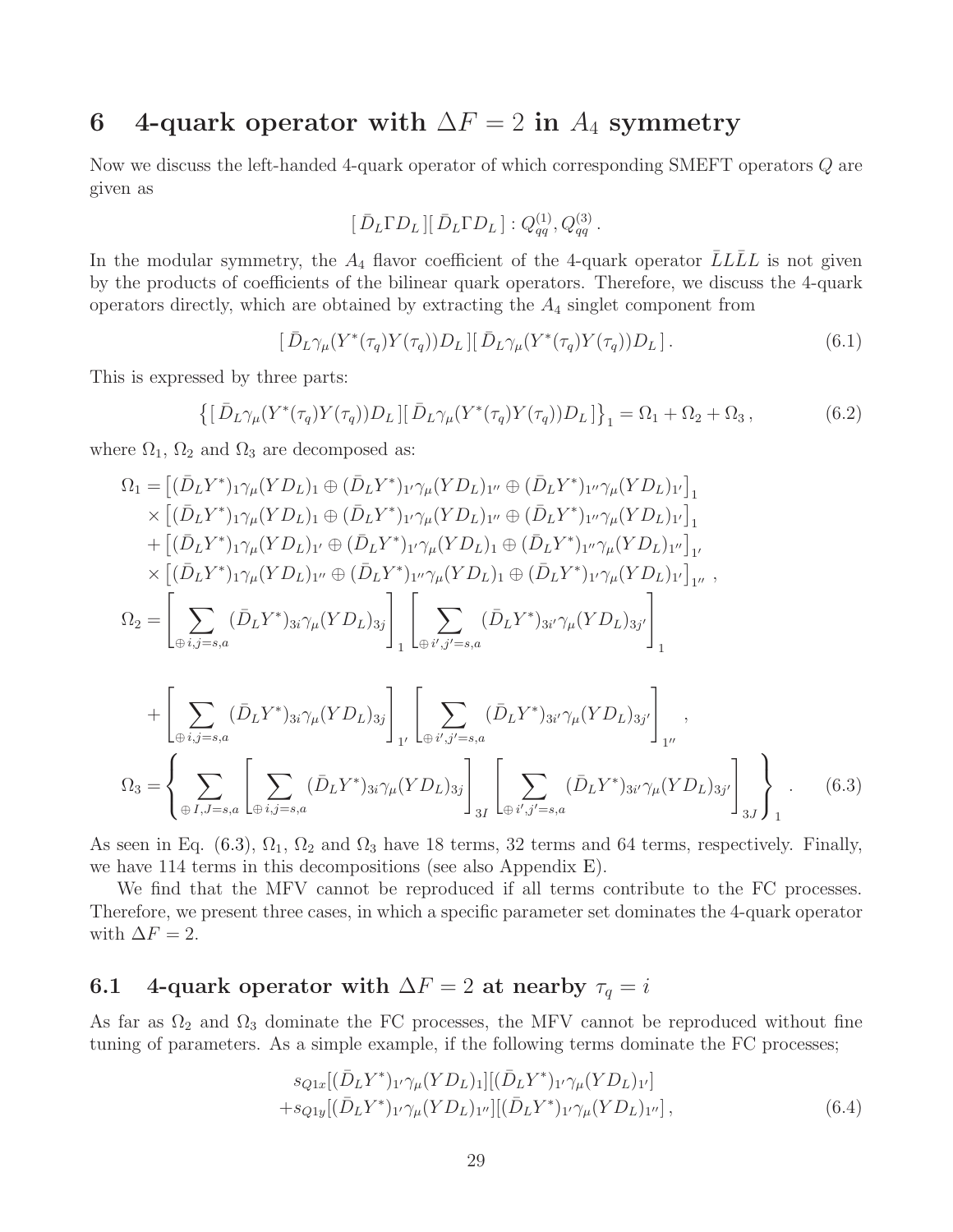where  $s_{Q1x}$  and  $s_{Q1y}$  are complex parameters, we obtain simple results:

$$
C_{sLbLstbL}^{Sm} = (4\sqrt{3} - 7)Y_1(i)^2(9s_{23}^{d2} - 6\sqrt{3}\epsilon_1^*s_{23}^d + \epsilon_1^{*2})(s_{Q1x} + 4s_{Q1y}),
$$
  
\n
$$
C_{dLbLdtbL}^{Sm} = (4\sqrt{3} - 7)Y_1(i)^2(s_{12}^d)^2(9s_{23}^{d2} - 6\sqrt{3}\epsilon_1^*s_{23}^{d2} + \epsilon_1^{*2})(s_{Q1x} + 4s_{Q1y}),
$$
  
\n
$$
C_{dLsLdLsL}^{Sm} = -4(4\sqrt{3} - 7)Y_1(i)^2(s_{12}^d)^2|\epsilon_1|^4(s_{Q1x} + 4s_{Q1y}),
$$
\n(6.5)

where  $C_{sLbLsLbL}^{Sm}$  is the coefficient of the operator  $[(\bar{s}_L\gamma_\mu b_L)(\bar{s}_L\gamma_\mu b_L)],$  and so on. Then, we have a typical relation of the MFV:

<span id="page-30-3"></span><span id="page-30-2"></span>
$$
\left| \frac{C_{dLbL dL bL}^{Sm}}{C_{sL bL sL bL}^{Sm}} \right|^2 = (s_{12}^d)^2 = \left| -\frac{V_{td}^*}{V_{ts}^*} \right|^2, \qquad (6.6)
$$

where Eq.  $(4.18)$  is put.

## <span id="page-30-0"></span>6.2 4-quark operator with  $\Delta F = 2$  at nearby  $\tau_q = \omega$

As a simple example, if the following terms dominate the FC processes ;

$$
s_{Q1z}[(\bar{D}_L Y_q^*(\tau))_{1''}\gamma_\mu(Y_q(\tau)D_L)_{1'}][(\bar{D}_L Y_q^*(\tau))_{1''}\gamma_\mu(Y_q(\tau)D_L)_{1'}],\tag{6.7}
$$

where  $s_{Q1z}$  is a complex parameter, we obtain simple results:

$$
C_{sLbLslbL}^{STm} = \frac{9}{16} Y_1(\omega)^2 (3s_{23}^d - 2\epsilon_1^*)^2 s_{Q1z} ,
$$
  
\n
$$
C_{dLbLdlbL}^{STm} = (s_{12}^d)^2 \frac{9}{16} Y_1(\omega)^2 (3s_{23}^d - 2\epsilon_1^*)^2 s_{Q1z} ,
$$
  
\n
$$
C_{dLsLdlsL}^{STm} = (s_{12}^d)^2 \frac{1}{16} Y_1(\omega)^2 |3s_{23}^d - 2\epsilon_1^*|^4 s_{Q1z} .
$$
\n(6.8)

These give the MFV like relation in Eq. [\(6.6\)](#page-30-2).

## <span id="page-30-1"></span>6.3 4-quark operator with  $\Delta F = 2$  towards  $\tau_q = i\infty$

As a simple example, if the following terms dominate the FC processes;

$$
s_{Q1z}^*[(\bar{D}_L Y_q^*(\tau))_{1'}\gamma_\mu(Y_q(\tau)D_L)_{1''}][(\bar{D}_L Y_q^*(\tau))_{1'}\gamma_\mu(Y_q(\tau)D_L)_{1''}],
$$
\n(6.9)

where  $s_{Q1z}$  is the same one in Eq. [\(6.7\)](#page-30-3), we obtain simple results:

$$
C_{sLbLsLbL}^{Tm} = (s_{23}^d + \delta^*)^2 s_{Q1z}^*,
$$
  
\n
$$
C_{dLbLdLbL}^{Tm} = (s_{12}^d)^2 (s_{23}^d + \delta^*)^2 s_{Q1z}^*,
$$
  
\n
$$
C_{dLsLdLsL}^{Tm} = (s_{12}^d)^2 |s_{23}^d + \delta^*|^4 s_{Q1z}^*.
$$
\n(6.10)

These also give MFV like relation in Eq. [\(6.6\)](#page-30-2).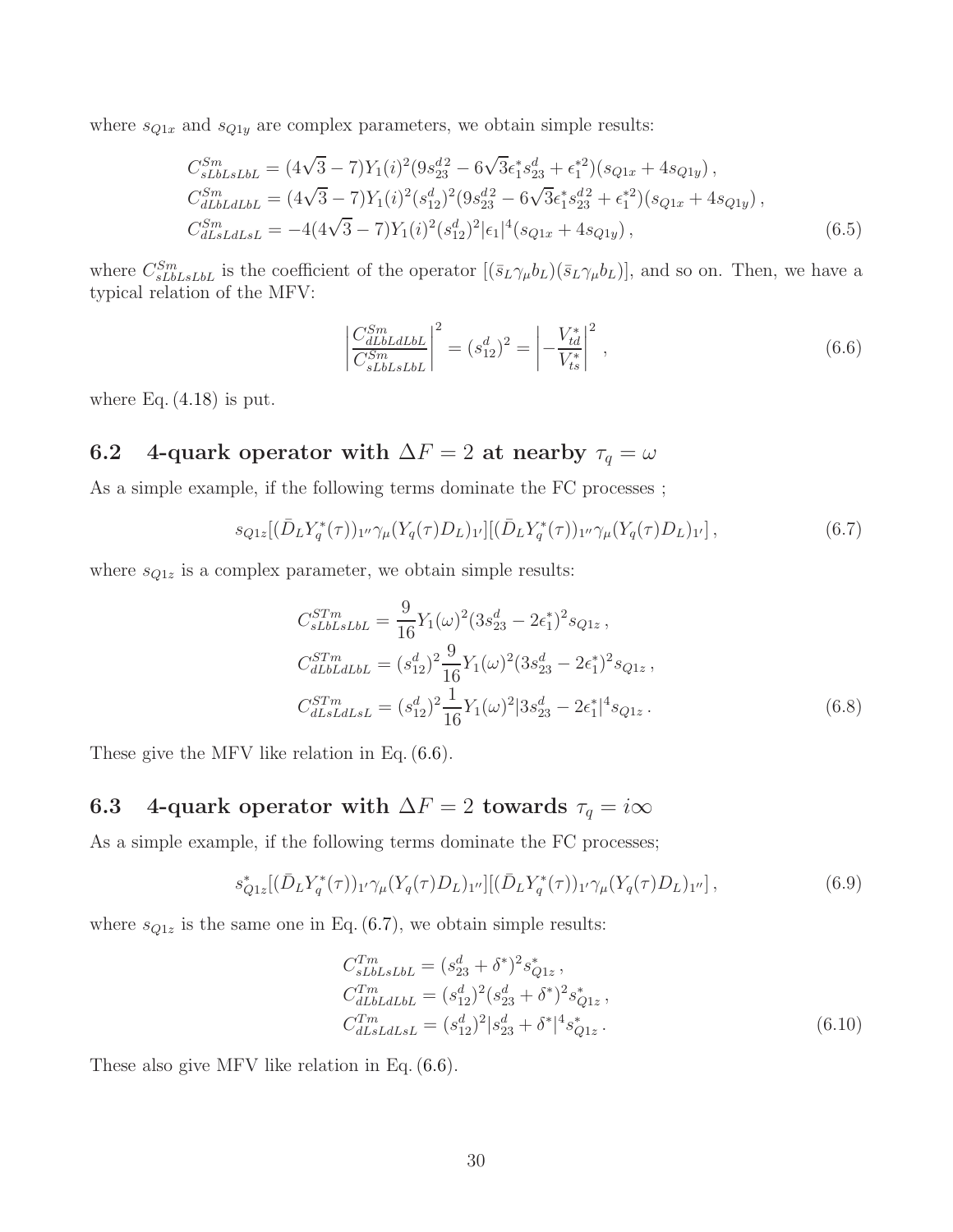## <span id="page-31-0"></span>7 Summary

We have studied the modular symmetric standard-model effective field theory. We have employed the stringy Ansatz on the coupling structure that 4-point couplings  $y^{(4)}$  of matter fields are written by a product of 3-point couplings  $y^{(3)}$  of matter fields, i.e.,  $y^{(4)} = y^{(3)}y^{(3)}$ . In this framework, we have discussed the flavor structure of bilinear fermion operators and 4-fermion operators.

In order to cover many modular flavor models, we take a setup that the  $A_4$  modular flavor symmetry in the lepton sector is independent of the  $A_4$  symmetry in the quark sector, i.e.,  $A_4^E \otimes A_4^Q$ 4 symmetry. They have two independent moduli,  $\tau_q$  and  $\tau_e$  for the quark sector and the lepton sector, respectively. Moreover, we take the holomorphic and anti-holomorphic modular forms with weight 2, which couples to quarks and leptons.

From the viewpoint of the Ansatz  $y^{(4)} = y^{(3)}y^{(3)}$ , the  $A_4$  modular-invariant semileptonic 4fermion operator  $[\bar{E}_R \Gamma E_R] [\bar{D}_R \Gamma D_R]$  does not lead to the FC processes since this operator would be constructed in terms of gauge couplings g as  $y^{(3)} \sim g$ .

The bilinear operator  $[\bar{D}_R \Gamma D_L]$  also does not lead FC if the mediated mode corresponds to the Higgs boson  $H_d$  in the viewpoint of the Ansatz. In this case, the flavor structure of this operator is the exactly same as the mass matrix. Then, the bilinear operator matrix is diagonal in the basis for mass eigenstates. The FC processes such  $b \to s$ ,  $b \to d$ ,  $s \to d$  never happen. On the other hand, if the flavor structure of the operator is not the exactly same as the mass matrix, the situation would change drastically. Then, we have obtained the non-trivial relations of the FC transitions at nearby fixed points  $\tau = i$ ,  $\omega$ ,  $i\infty$ , which are testable in the future.

As an application, we have discussed the LFV processes,  $\mu \to e\gamma$ ,  $\tau \to e\gamma$  and  $\tau \to \mu\gamma$ . We have estimated the branching ratios by using  $A_4$  flavor coefficients at nearby  $\tau_e = i$  since the successful lepton mass matrix has been obtained there. We have predicted  $BR(\mu \to e\gamma) \geq$  $BR(\tau \to e\gamma) \gg BR(\tau \to \mu\gamma)$  at nearby  $\tau_e = i$ . This prediction is different from the one of the  $U(2)$  flavor symmetry.

We also have studied the flavor changing 4-quark operators in the  $A_4$  modular symmetry of quarks. Then, the MFV could be realized by taking relevant specific parameter sets of order one.

The flavor symmetry is a useful way for a systematic NP analysis of the SMEFT. The finite modular group is one of the attractive choice for the flavor symmetry, and the characteristic predictions are derived. This application on the SMEFT would be a first step of a systematic analysis for the modular symmetric model, connecting quark and lepton flavor observables.

#### Acknowledgments

We thank Hiroshi Okada for useful discussions. This work was supported by JSPS KAKENHI Grant Numbers JP19J00664 (HO), JP20K14477 (HO), JP21K13923 (KY), and IBS under the project code, IBS-R018-D1 (HO).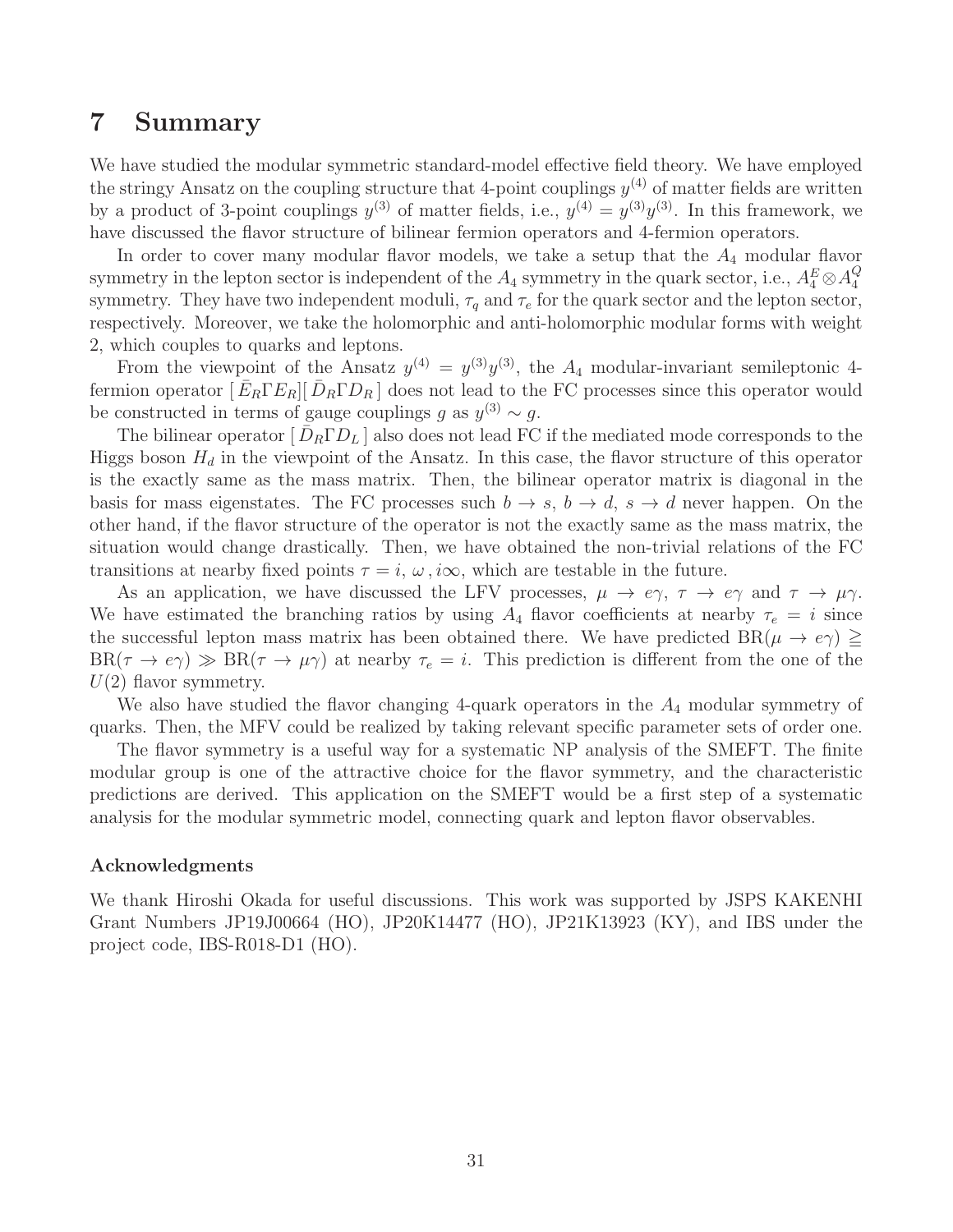# Appendix

## <span id="page-32-0"></span>A SMEFT operators

|                 |          | 5: $\psi^2 H^3$ + h.c.                     | 6: $\psi^2 X H + \text{h.c.}$ |                                                                                                                                                                                                                                                                                                                   |  |
|-----------------|----------|--------------------------------------------|-------------------------------|-------------------------------------------------------------------------------------------------------------------------------------------------------------------------------------------------------------------------------------------------------------------------------------------------------------------|--|
| $(\bar{\ell}e)$ |          |                                            |                               | $\label{eq:QeH} \begin{array}{ c c c c c c c c} \hline \begin{array}{ccc} Q_{eH} & (H^\dagger H)(\bar{\ell}_p e_r H) & Q_{eW} & (\bar{\ell}_p \sigma^{\mu\nu} e_r) \tau^I H W^I_{\mu\nu} \end{array} \\ \hline \begin{array}{c} Q_{eB} & (\bar{\ell}_p \sigma^{\mu\nu} e_r) H B_{\mu\nu} \end{array} \end{array}$ |  |
|                 |          |                                            |                               |                                                                                                                                                                                                                                                                                                                   |  |
| $(\bar{q}u)$    |          |                                            |                               |                                                                                                                                                                                                                                                                                                                   |  |
|                 |          |                                            |                               | $\begin{array}{ c c } \hline \,Q_{uH} & (H^\dagger H)(\bar q_p u_r \tilde H) & Q_{uG} & (\bar q_p \sigma^{\mu\nu} T^A u_r) \tilde H G^A_{\mu\nu} \\ & Q_{uW} & (\bar q_p \sigma^{\mu\nu} u_r) \tau^I \, \tilde H W^I_{\mu\nu} \\ & Q_{uB} & (\bar q_p \sigma^{\mu\nu} u_r) \tilde H B_{\mu\nu} \end{array}$       |  |
|                 |          |                                            |                               |                                                                                                                                                                                                                                                                                                                   |  |
| $(\bar{q}d)$    | $Q_{dH}$ | $(H^{\dagger}H)(\bar{q}_p d_r H)$ $Q_{dG}$ |                               | $\begin{array}{ll} \hbox{\large \it Q}_{dG}&(\bar{q}_{p}\sigma^{\mu\nu}T^{A}d_{r})HG^{A}_{\mu\nu}\\ Q_{dW}&(\bar{q}_{p}\sigma^{\mu\nu}d_{r})\tau^{I}HW^{I}_{\mu\nu}\\ Q_{dB}&(\bar{q}_{p}\sigma^{\mu\nu}d_{r})HB_{\mu\nu} \end{array}$                                                                            |  |
|                 |          |                                            |                               |                                                                                                                                                                                                                                                                                                                   |  |
|                 |          |                                            |                               |                                                                                                                                                                                                                                                                                                                   |  |

| Class 5–7: Fermion Bilinears |  |  |
|------------------------------|--|--|
|------------------------------|--|--|

|        |                   |                                                                                                    | 7: $\psi^2 H^2 D$                                                                                                                                            |                              |
|--------|-------------------|----------------------------------------------------------------------------------------------------|--------------------------------------------------------------------------------------------------------------------------------------------------------------|------------------------------|
|        |                   | 'LL                                                                                                | $(\bar R R)$                                                                                                                                                 | $^{\prime}\bar{R}R^{\prime}$ |
| lepton | $Q_{H\ell}^{(1)}$ | $(H^{\dagger}i\overleftrightarrow{D}_{\mu}H)(\overline{\ell}_{p}\gamma^{\mu}\ell_{r})$ $Q_{He}$    | $(H^{\dagger}i\overleftrightarrow{D}_{\mu}H)(\bar{e}_{p}\gamma^{\mu}e_{r})$                                                                                  |                              |
|        | $Q_{H\ell}^{(3)}$ | $(H^{\dagger} i \overleftrightarrow{D}_\mu^I H)(\bar{\ell}_p \tau^I \gamma^\mu \ell_r)$            |                                                                                                                                                              |                              |
| quark  | $Q_{Hq}^{(1)}$    | $\overline{(H^{\dagger}i\overleftrightarrow{D}_{\mu}H)(\bar{q}_p\gamma^{\mu}q_r)}$                 | $(H^{\dagger}i\overleftrightarrow{D}_{\mu}H)(\bar{u}_p\gamma^{\mu}u_r)\big Q_{Hud} + \text{h.c.}$ $i(\tilde{H}^{\dagger}D_{\mu}H)(\bar{u}_p\gamma^{\mu}d_r)$ |                              |
|        | $Q_{Ha}^{(3)}$    | $(H^{\dagger}i\overleftrightarrow{D}_{\mu}^{I}H)(\bar{q}_{p}\tau^{I}\gamma^{\mu}q_{r})$   $Q_{Hd}$ | $(H^{\dagger}i\overleftrightarrow{D}_{\mu}H)(\bar{d}_{p}\gamma^{\mu}d_{r})$                                                                                  |                              |

|  |  | Class 8: Fermion Quadrilinears |
|--|--|--------------------------------|
|--|--|--------------------------------|

|              |                            | $(\bar{L}L)(\bar{L}L)$                                                               |                |                | $(\bar RR)(\bar RR)$                                           |                                                        |              |                                                     | $(\bar{L}L)(\bar{R}R)$                                                                         |                                                                |
|--------------|----------------------------|--------------------------------------------------------------------------------------|----------------|----------------|----------------------------------------------------------------|--------------------------------------------------------|--------------|-----------------------------------------------------|------------------------------------------------------------------------------------------------|----------------------------------------------------------------|
| semileptonic | $Q_{\ell q}^{(1)}$         | $(\bar{\ell}_p \gamma_\mu \ell_r)(\bar{q}_s \gamma^\mu q_t)$                         |                | $Q_{eu}$       |                                                                | $(\bar{e}_p \gamma_\mu e_r)(\bar{u}_s \gamma^\mu u_t)$ |              | $Q_{\ell u}$                                        |                                                                                                | $(\bar{\ell}_p \gamma_\mu \ell_r)(\bar{u}_s \gamma^\mu u_t)$   |
|              | $Q_{\ell q}^{(\tilde{3})}$ | $(\bar{\ell}_{p}\gamma_{\mu}\tau^{I}\ell_{r})(\bar{q}_{s}\gamma^{\mu}\tau^{I}q_{t})$ |                | $Q_{ed}$       | $(\bar{e}_p \gamma_\mu e_r)(\bar{d}_s \gamma^\mu d_t)$         |                                                        | $Q_{\ell d}$ |                                                     | $(\bar{\ell}_p \gamma_\mu \ell_r)(\bar{d}_s \gamma^\mu d_t)$                                   |                                                                |
|              |                            |                                                                                      |                |                |                                                                |                                                        |              | $Q_{qe}$                                            |                                                                                                | $(\bar{q}_p \gamma_\mu q_r)(\bar{e}_s \gamma^\mu e_t)$         |
| $4$ -quark   | $Q_{qq}^{(1)}$             | $(\bar{q}_p \gamma_\mu q_r)(\bar{q}_s \gamma^\mu q_t)$                               |                | $Q_{uu}$       |                                                                | $(\bar{u}_p \gamma_\mu u_r)(\bar{u}_s \gamma^\mu u_t)$ |              | $Q_{qu}^{(1)}$                                      |                                                                                                | $(\bar{q}_p \gamma_\mu q_r)(\bar{u}_s \gamma^\mu u_t)$         |
|              | $Q_{qq}^{(3)}$             | $(\bar{q}_p \gamma_\mu \tau^I q_r)(\bar{q}_s \gamma^\mu \tau^I q_t)$                 |                | $Q_{dd}$       | $(\bar{d}_{p}\gamma_{\mu}d_{r})(\bar{d}_{s}\gamma^{\mu}d_{t})$ |                                                        |              | $Q_{qu}^{(8)}$                                      |                                                                                                | $(\bar{q}_p \gamma_\mu T^A q_r)(\bar{u}_s \gamma^\mu T^A u_t)$ |
|              |                            |                                                                                      |                | $Q_{ud}^{(1)}$ |                                                                | $(\bar{u}_p \gamma_\mu u_r)(\bar{d}_s \gamma^\mu d_t)$ |              | $Q_{qd}^{(1)}$                                      |                                                                                                | $(\bar{q}_p \gamma_\mu q_r)(\bar{d}_s \gamma^\mu d_t)$         |
|              |                            |                                                                                      |                | $Q_{ud}^{(8)}$ | $(\bar{u}_p \gamma_\mu T^A u_r)(\bar{d}_s \gamma^\mu T^A d_t)$ |                                                        |              | $Q_{qd}^{(8)}$                                      |                                                                                                | $(\bar{q}_p \gamma_\mu T^A q_r)(\bar{d}_s \gamma^\mu T^A d_t)$ |
| $4$ -lepton  | $Q_{\ell\ell}$             | $(\bar{\ell}_p \gamma_\mu \ell_r)(\bar{\ell}_s \gamma^\mu \ell_t)$                   |                | $Q_{ee}$       |                                                                | $(\bar{e}_p \gamma_\mu e_r)(\bar{e}_s \gamma^\mu e_t)$ |              | $Q_{\ell e}$                                        |                                                                                                | $(\bar{\ell}_p \gamma_\mu \ell_r)(\bar{e}_s \gamma^\mu e_t)$   |
|              |                            |                                                                                      |                |                | $(\bar{L}R)(\bar{R}L) + \text{h.c.}$                           |                                                        |              | $(\bar{L}R)(\bar{L}R)$ + h.c.                       |                                                                                                |                                                                |
|              |                            | semi-leptonic                                                                        | $Q_{\ell edq}$ |                | $(\ell_p^j e_r)(d_s q_{tj})$                                   | $Q_{\ell equ}^{(1)}$                                   |              | $(\ell_p^j e_r) \epsilon_{jk} (\bar{q}_s^k u_t)$    |                                                                                                |                                                                |
|              |                            | $4$ -quark                                                                           |                |                |                                                                | $Q_{quqd}^{(1)}$                                       |              | $(\bar{q}_p^j u_r) \epsilon_{jk} (\bar{q}_s^k d_t)$ |                                                                                                |                                                                |
|              |                            |                                                                                      |                |                |                                                                | $Q_{quqd}^{(8)}$                                       |              |                                                     | $(\bar{q}_p^j T^A u_r) \epsilon_{jk} (\bar{q}_s^k T^A d_t)$                                    |                                                                |
|              |                            |                                                                                      |                |                |                                                                | $Q_{\ell equ}^{(3)}$                                   |              |                                                     | $(\bar{\ell}_{p}^{j} \sigma_{\mu\nu} e_r) \epsilon_{jk} (\bar{q}_{s}^{k} \sigma^{\mu\nu} u_t)$ |                                                                |

<span id="page-32-1"></span>Table 12: List of all fermionic SMEFT operators in the Warsaw basis [\[2\]](#page-41-1). The division in classes is adopted from Ref. [\[3\]](#page-41-2). The  $p, r, s, t$  are flavor index, and j, k stand for SU(2) index. The operator classes 1–4 without fermion fields are irrelevant in this paper, and not listed here.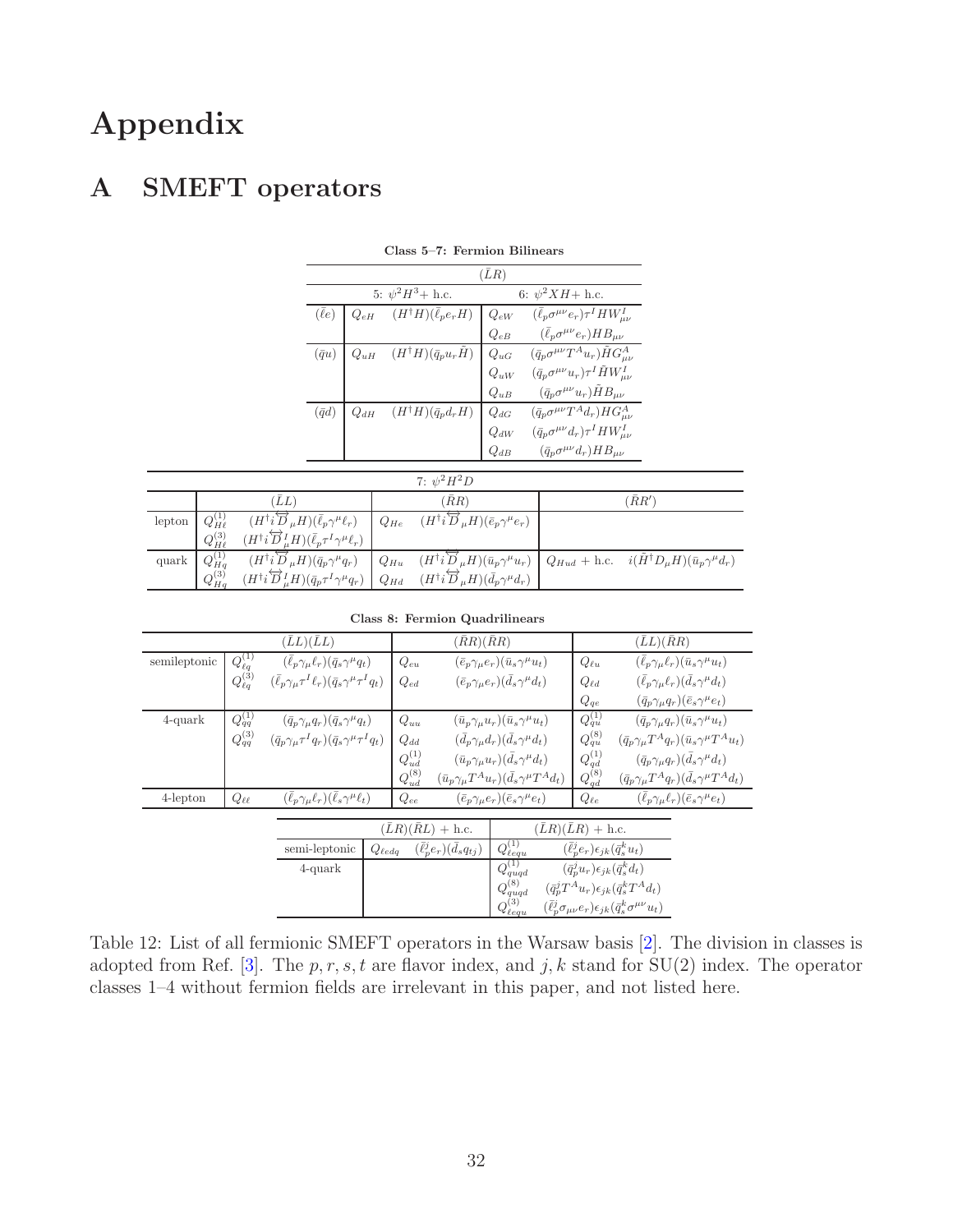## <span id="page-33-0"></span> $\mathbf{B}$  A model of mass matrices in the  $A_4$  modular symmetry

We present a viable model for quarks [\[71\]](#page-44-0). Suppose that three left-handed quark doublets are of a triplet of the  $A_4$  group. The three right-handed quarks are three different singlets of  $A_4$ . On the other hand, the Higgs doublets are supposed to be singlets of  $A_4$ . The generic assignments of representations and modular weights to the minimal supersymmetric standard model (MSSM) fields are presented in Table [13,](#page-33-2) where weight 2 and 6 modular forms are presented.

|        |   | $(d_R^c, s_R^c, b_R^c)$ $(u_R^c, c_R^c, t_R^c)$ $H_q$ $Y_3^{(2)}$ $Y_3^{(6)}$ |  |  |
|--------|---|-------------------------------------------------------------------------------|--|--|
| SU(2)  |   |                                                                               |  |  |
| $A_4$  | 3 | $(1, 1'', 1')$ $(1, 1'', 1')$                                                 |  |  |
| $\sim$ |   | 4, 4,                                                                         |  |  |

<span id="page-33-2"></span>Table 13: An example of assignments of weights k for quarks and modular forms.

Then, up-type  $M_u$  and down-type  $M_d$  quark mass matrices are given, respectively as:

$$
M_{u} = v_{u} \left[ \begin{pmatrix} \alpha_{u(m)} & 0 & 0 \\ 0 & \beta_{u(m)} & 0 \\ 0 & 0 & \gamma_{u(m)} \end{pmatrix} \begin{pmatrix} Y_{1}^{(6)} & Y_{3}^{(6)} & Y_{2}^{(6)} \\ Y_{2}^{(6)} & Y_{1}^{(6)} & Y_{3}^{(6)} \\ Y_{3}^{(6)} & Y_{2}^{(6)} & Y_{1}^{(6)} \end{pmatrix} + \begin{pmatrix} \alpha'_{u(m)} & 0 & 0 \\ 0 & \beta'_{u(m)} & 0 \\ 0 & 0 & \gamma'_{u(m)} \end{pmatrix} \begin{pmatrix} Y_{1}^{(6)} & Y_{3}^{(6)} \\ Y_{2}^{(6)} & Y_{1}^{(6)} & 0 \\ Y_{3}^{(6)} & Y_{2}^{(6)} & Y_{1}^{(6)} \end{pmatrix} \right]_{RL}
$$
  
\n
$$
= v_{u} \begin{pmatrix} \alpha_{u(m)} & 0 & 0 \\ 0 & \beta_{u(m)} & 0 \\ 0 & 0 & \gamma_{u(m)} \end{pmatrix} \begin{pmatrix} \tilde{Y}_{1}^{(6)} & \tilde{Y}_{3}^{(6)} & \tilde{Y}_{2}^{(6)} \\ \tilde{Y}_{2}^{(6)} & \tilde{Y}_{1}^{(6)} & \tilde{Y}_{3}^{(6)} \\ \tilde{Y}_{3}^{(6)} & \tilde{Y}_{2}^{(6)} & \tilde{Y}_{1}^{(6)} \end{pmatrix}_{RL}
$$
  
\n
$$
M_{d} = v_{d} \begin{pmatrix} \alpha_{d(m)} & 0 & 0 \\ 0 & \beta_{d(m)} & 0 \\ 0 & 0 & \gamma_{d(m)} \end{pmatrix} \begin{pmatrix} Y_{1} & Y_{3} & Y_{2} \\ Y_{2} & Y_{1} & Y_{3} \\ Y_{3} & Y_{2} & Y_{1} \end{pmatrix}_{RL},
$$
  
\n
$$
(B.1)
$$

where  $\tilde{Y}_i^{(6)} \equiv Y_i^{(6)} + g_i Y_i^{'(6)}$  with  $g_{u1} = \alpha'_{u(m)}/\alpha_{u(m)}, g_{u2} = \beta'_{u(m)}/\beta_{u(m)}, g_{u3} = \gamma'_{u(m)}/\gamma_{u(m)}$  and  $g_q \equiv \alpha'_{q(m)}/\alpha_{q(m)}$ . The VEV of the Higgs field  $H_q$  is denoted by  $v_q$ . Parameters  $\alpha_q$ ,  $\beta_q$ ,  $\gamma_q$  can be taken to be real, on the other hand,  $g_{u1}$ ,  $g_{u2}$ ,  $g_{u3}$  and  $g_u$  are complex parameters.

For the lepton sector, we also present mass matrices of a successful model [\[77\]](#page-44-1), where the neutrino mass matrix is given in terms of weight 4 modular forms by using Weinberg operator. The assignments of representations and modular weights to the lepton fields are presented in Table [14.](#page-33-3)

<span id="page-33-1"></span>

|       |                | $L_L \mid (e_R^c, \mu_R^c, \tau_R^c) \mid H_q \mid Y_{\mathbf{r}}^{(2)}$                        |          |              |
|-------|----------------|-------------------------------------------------------------------------------------------------|----------|--------------|
| SU(2) |                |                                                                                                 |          |              |
|       | 3 <sup>3</sup> | $\begin{array}{ c c c c c }\hline (1,\,1^{\prime\prime},\,1^{\prime}) & 1 \ \hline \end{array}$ | $\bf{3}$ | $\{3,1,1'\}$ |
|       |                | (0, 0, 0)                                                                                       |          |              |

<span id="page-33-3"></span>Table 14: Representations and weights k for MSSM fields and modular forms of weight 2 and 4.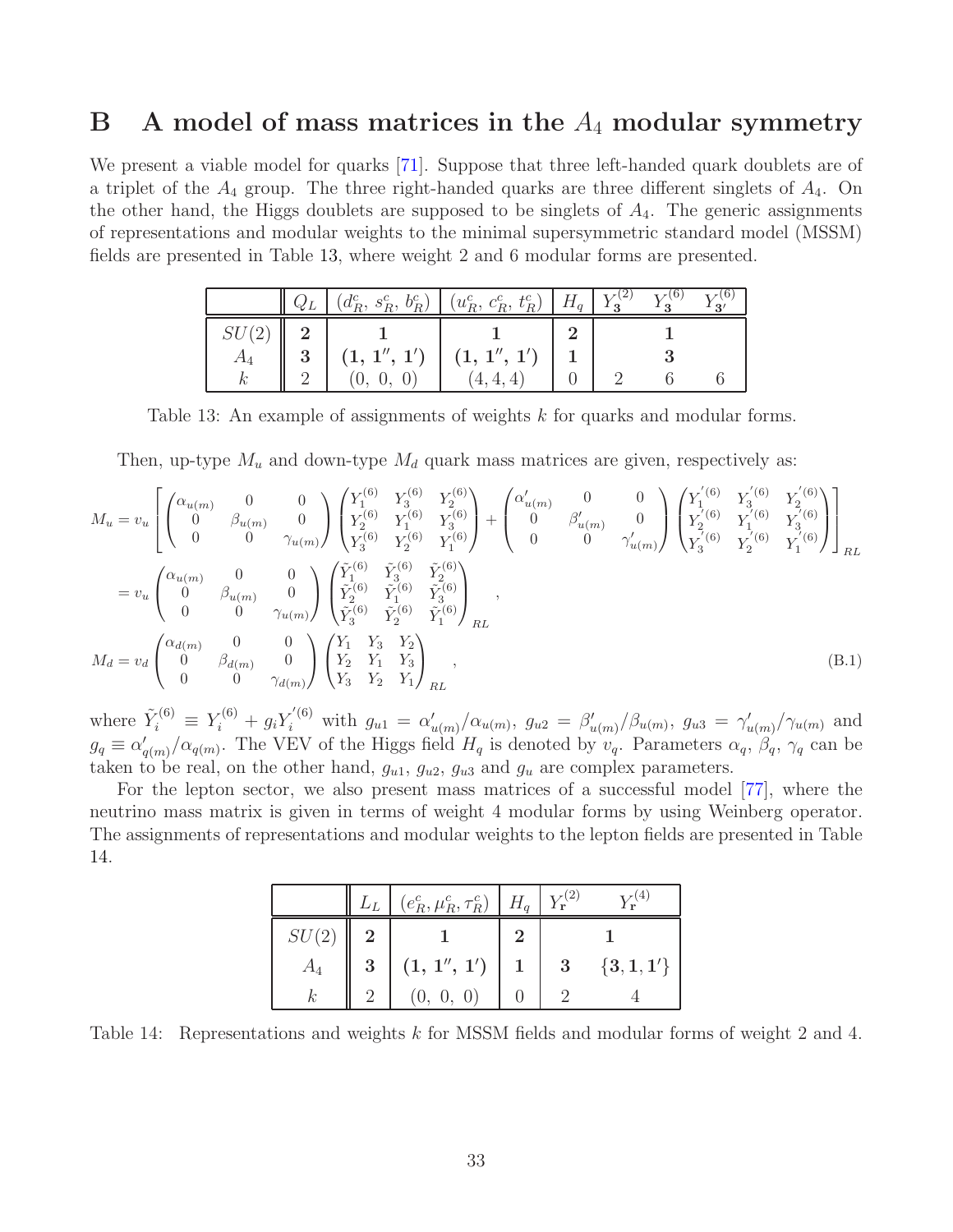The charged lepton mass matrix and neutrino ones are given as:

$$
M_E = v_d \begin{pmatrix} \alpha_{e(m)} & 0 & 0 \\ 0 & \beta_{e(m)} & 0 \\ 0 & 0 & \gamma_{e(m)} \end{pmatrix} \begin{pmatrix} Y_1 & Y_3 & Y_2 \\ Y_2 & Y_1 & Y_3 \\ Y_3 & Y_2 & Y_1 \end{pmatrix}_{RL},
$$
  
\n
$$
M_{\nu} = \frac{v_u^2}{\Lambda} \begin{bmatrix} 2Y_1^{(4)} & -Y_3^{(4)} & -Y_2^{(4)} \\ -Y_3^{(4)} & 2Y_2^{(4)} & -Y_1^{(4)} \\ -Y_2^{(4)} & -Y_1^{(4)} & 2Y_3^{(4)} \end{bmatrix} + g_1^{\nu} Y_1^{(4)} \begin{pmatrix} 1 & 0 & 0 \\ 0 & 0 & 1 \\ 0 & 1 & 0 \end{pmatrix} + g_2^{\nu} Y_1^{(4)} \begin{pmatrix} 0 & 0 & 1 \\ 0 & 1 & 0 \\ 1 & 0 & 0 \end{pmatrix} \end{bmatrix},
$$
 (B.2)

respectively, where  $\alpha_{e(m)}$ ,  $\beta_{e(m)}$  and  $\gamma_{e(m)}$  are real parameters and  $g_1^{\nu}$ ,  $g_2^{\nu}$  are supposed to be real.

## <span id="page-34-0"></span>C Unitary transformation of  $S$  and  $ST$  and mass matrix

The mass matrix is transformed by the unitary transformation, which transforms the generator S and ST. We discuss details at the fixed points  $\tau = i$  and  $\tau = \omega$ .

### <span id="page-34-1"></span>C.1 Diagonal base of  $S$  for  $A_4$  triplet

The generators of  $A_4$  group for the triplet are:

<span id="page-34-4"></span><span id="page-34-2"></span>
$$
S = \frac{1}{3} \begin{pmatrix} -1 & 2 & 2 \\ 2 & -1 & 2 \\ 2 & 2 & -1 \end{pmatrix}, \qquad T = \begin{pmatrix} 1 & 0 & 0 \\ 0 & \omega & 0 \\ 0 & 0 & \omega^2 \end{pmatrix},
$$
(C.1)

where  $\omega = e^{i\frac{2}{3}\pi}$  for a triplet. The eigenvalues of S is  $(1, -1, -1)$ . This is the diagonal base of T.

In order to present the mass matrices in the diagonal base of S, we move to the diagonal base of S as follows:

$$
U_{S1} S U_{S1}^{\dagger} = \begin{pmatrix} -1 & 0 & 0 \\ 0 & 1 & 0 \\ 0 & 0 & -1 \end{pmatrix}, \quad U_{S2} S U_{S2}^{\dagger} = \begin{pmatrix} 1 & 0 & 0 \\ 0 & -1 & 0 \\ 0 & 0 & -1 \end{pmatrix}, \quad U_{S3} S U_{S3}^{\dagger} = \begin{pmatrix} -1 & 0 & 0 \\ 0 & -1 & 0 \\ 0 & 0 & 1 \end{pmatrix}, \tag{C.2}
$$

where

$$
U_{Si} \equiv P_i \begin{pmatrix} \frac{2}{\sqrt{6}} & -\frac{1}{\sqrt{6}} & -\frac{1}{\sqrt{6}} \\ \frac{1}{\sqrt{3}} & \frac{1}{\sqrt{3}} & \frac{1}{\sqrt{3}} \\ 0 & -\frac{1}{\sqrt{2}} & \frac{1}{\sqrt{2}} \end{pmatrix}, \quad P_1 = \begin{pmatrix} 1 & 0 & 0 \\ 0 & 1 & 0 \\ 0 & 0 & 1 \end{pmatrix}, \quad P_2 = \begin{pmatrix} 0 & 1 & 0 \\ 1 & 0 & 0 \\ 0 & 0 & 1 \end{pmatrix}, \quad P_3 = \begin{pmatrix} 1 & 0 & 0 \\ 0 & 0 & 1 \\ 0 & 1 & 0 \end{pmatrix}.
$$
\n(C.3)

Then, the generator T is not anymore diagonal. However, the eigenvalue  $-1$  of S is degenerated, there is a freedom of the rotation between corresponding rows and between columns.

As seen in subsection [C.3,](#page-36-0) the Dirac mass matrix  $M_{RL}$  is transformed as:

<span id="page-34-3"></span>
$$
\hat{M}_{RL} = M_{RL} U_{Si}^{\dagger} ,\qquad (C.4)
$$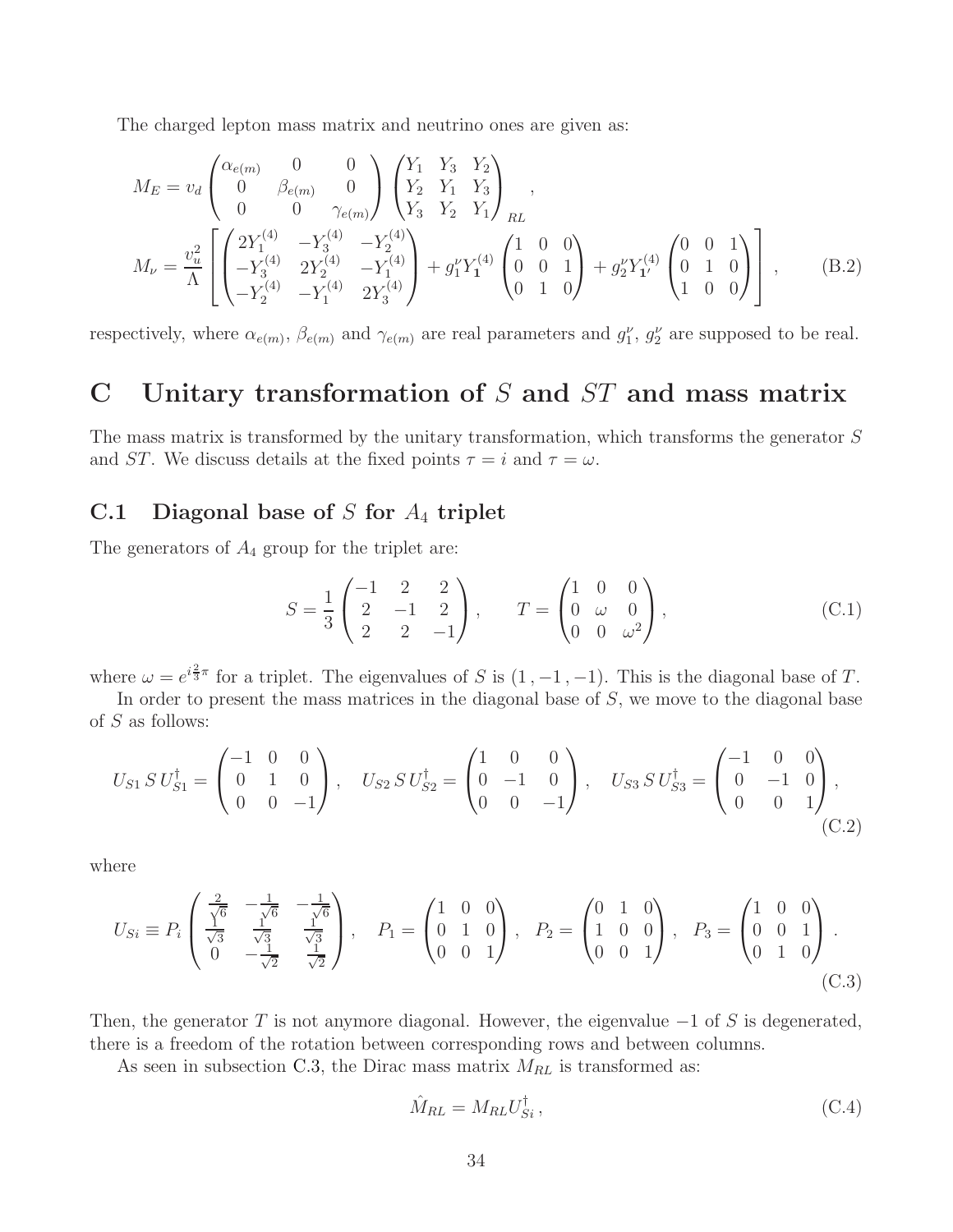If there is a residual symmetry of  $A_4$  in the Dirac mass matrix,  $\mathbb{Z}_2^S = \{I, S\}$ , which is realized at the fixed point  $\tau = i$  as presented in Eq. [4.9,](#page-12-2) the generator S commutes with  $\hat{M}_{RL}^{\dagger} \hat{M}_{RL}$ ,

$$
\left[\hat{M}_{RL}^{\dagger}\hat{M}_{RL}, S\right] = 0. \tag{C.5}
$$

<span id="page-35-0"></span>Therefore, the mass matrix could be diagonal in the diagonal base of S.

## C.2 Diagonal bases of  $ST$  and  $T$  for  $A_4$  triplet

We can move  $ST$  to the diagonal base by the six-type unitary transformations  $V_{ST}$  as follows:

$$
U_{STi} ST U_{STi}^{\dagger} = P_i \begin{pmatrix} \omega^2 & 0 & 0 \\ 0 & \omega & 0 \\ 0 & 0 & 1 \end{pmatrix} P_i^T,
$$
 (C.6)

where

$$
U_{STi} = \frac{1}{3} P_i \begin{pmatrix} -2\omega^2 & -2\omega & 1 \\ -\omega^2 & 2\omega & 2 \\ 2\omega^2 & -\omega & 2 \end{pmatrix}, \quad P_4 = \begin{pmatrix} 0 & 0 & 1 \\ 0 & 1 & 0 \\ 1 & 0 & 0 \end{pmatrix}, \quad P_5 = \begin{pmatrix} 0 & 0 & 1 \\ 1 & 0 & 0 \\ 0 & 1 & 0 \end{pmatrix}, \quad P_6 = \begin{pmatrix} 0 & 1 & 0 \\ 0 & 0 & 1 \\ 1 & 0 & 0 \end{pmatrix}, \tag{C.7}
$$

and  $P_i(i = 1, 2, 3)$  are given in Eq. [\(C.3\)](#page-34-3). The order of eigenvalues of ST depends on  $P_i$ . We have eigenvalues  $\{\omega^2, \omega, 1\}$  for  $P_1$ ,  $\{\omega, \omega^2, 1\}$  for  $P_2$ ,  $\{\omega^2, 1, \omega\}$  for  $P_3$ ,  $\{1, \omega, \omega^2\}$  for  $P_4$ ,  $\{1, \omega^2, \omega\}$  for  $P_5$  and  $\{\omega, 1, \omega^2\}$  for  $P_6$ , respectively. Thus, there are independent six unitary transformations to move ST to the diagonal base.

As seen in subsection [C.3,](#page-36-0) the Dirac mass matrix  $M_{RL}$  is transformed as:

<span id="page-35-1"></span>
$$
\hat{M}_{RL} = M_{RL} U_{STi}^{\dagger} \,. \tag{C.8}
$$

If there exists the residual symmetries of the  $A_4$  group  $\mathbb{Z}_3^{ST} = \{I, ST, (ST)^2\}$  which is realized at the fixed point  $\tau = \omega$  as presented in Eq. [\(4.9\)](#page-12-2), we have

$$
\left[\hat{M}_{RL}^{\dagger}\hat{M}_{RL}, ST\right] = 0, \tag{C.9}
$$

which leads to the diagonal  $\hat{M}^\dagger_{RL} \hat{M}_{RL}$  because ST has three different eigenvalues.

On the other hand, the generator  $T$  is already diagonal in the original base of Eq. [\(C.1\)](#page-34-4). If there exists the residual symmetries of the  $A_4$  group  $\mathbb{Z}_3^T = \{I, T, T^2\}$ , which is realized at  $\tau = i\infty$ ,

$$
\left[M_{RL}^{\dagger}M_{RL}, T\right] = 0, \tag{C.10}
$$

which also gives the diagonal  $M_{RL}^{\dagger}M_{RL}$ .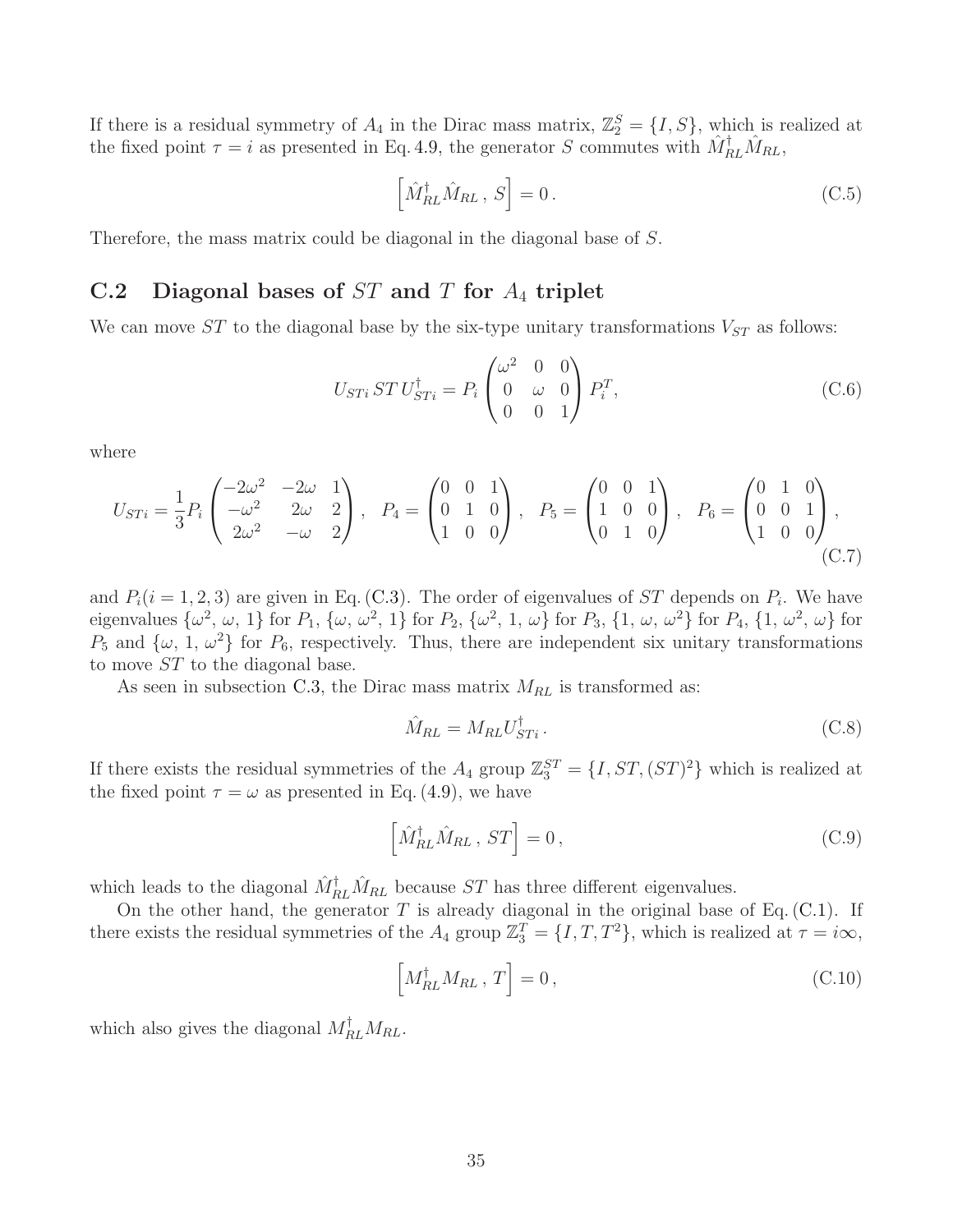## <span id="page-36-0"></span>C.3 Mass matrix in the new bases of generators  $S$  and  $ST$

Define the new basis of generators,  $\tilde{G}$  ( $G = S, ST$ ) by a unitary transformation U as:

$$
\hat{G} = UGU^{\dagger} \tag{C.11}
$$

where  $\hat{G}$ , G and U are  $3 \times 3$  matrices. Since the  $A_4$  triplet transforms under the unitary transformation as:

$$
\begin{pmatrix} a_1 \\ a_2 \\ a_3 \end{pmatrix}_3 \rightarrow G \begin{pmatrix} a_1 \\ a_2 \\ a_3 \end{pmatrix}_3 = U^{\dagger} \hat{G} U \begin{pmatrix} a_1 \\ a_2 \\ a_3 \end{pmatrix}_3 . \tag{C.12}
$$

Thus, in the new basis, the  $A_4$  triplet transforms as:

$$
\begin{pmatrix} \hat{a}_1 \\ \hat{a}_2 \\ \hat{a}_3 \end{pmatrix}_{\mathbf{3}} \rightarrow \hat{G} \begin{pmatrix} \hat{a}_1 \\ \hat{a}_2 \\ \hat{a}_3 \end{pmatrix}_{\mathbf{3}}, \tag{C.13}
$$

where

$$
\begin{pmatrix} \hat{a}_1 \\ \hat{a}_2 \\ \hat{a}_3 \end{pmatrix}_{\mathbf{3}} = U \begin{pmatrix} a_1 \\ a_2 \\ a_3 \end{pmatrix}_{\mathbf{3}}.
$$
\n(C.14)

Let us rewrite the Dirac mass matrix  $M_{RL}$  in the new base  $(\hat{G})$  of the triplet left-handed fields. Denoting  $L$  and  $L$  to be triplets of the left-handed fields in the base of  $G$  and  $G$ , respectively, and  $R$  to be right-handed singlets, the Dirac mass matrix is written as:

$$
\bar{R}M_{RL}L = \bar{R}M_{RL}U^{\dagger}\hat{L},\qquad (C.15)
$$

where

$$
L = U^{\dagger} \hat{L} \,. \tag{C.16}
$$

Then, the Dirac mass matrix  $\hat{M}_{RL}$  in the new base is given as:

<span id="page-36-2"></span>
$$
\hat{M}_{RL} = M_{RL} U^{\dagger} \,. \tag{C.17}
$$

## <span id="page-36-1"></span>D Mass matrix at nearby  $\tau = i$

Both down-type quark mass matrix of Eq. [\(B.1\)](#page-33-1) and the charged lepton mass matrix of Eq. [\(B.2\)](#page-34-2) are given in terms of weight 2 modular forms.

Perform the unitary transformation of  $D_L \to U_S D_L$ , where  $U_S = U_{23}(15°)U_{S2}$  (see Appendix [C.3\)](#page-36-0)

$$
U_S = U_{23}(-15^\circ)U_{S2} = \begin{pmatrix} 1 & 0 & 0 \\ 0 & \cos 15^\circ & \sin 15^\circ \\ 0 & -\sin 15^\circ & \cos 15^\circ \end{pmatrix} U_{S2} = \frac{1}{2\sqrt{3}} \begin{pmatrix} 2 & 2 & 2 \\ \sqrt{3} + 1 & -2 & \sqrt{3} - 1 \\ \sqrt{3} - 1 & -2 & \sqrt{3} + 1 \end{pmatrix} .
$$
 (D.1)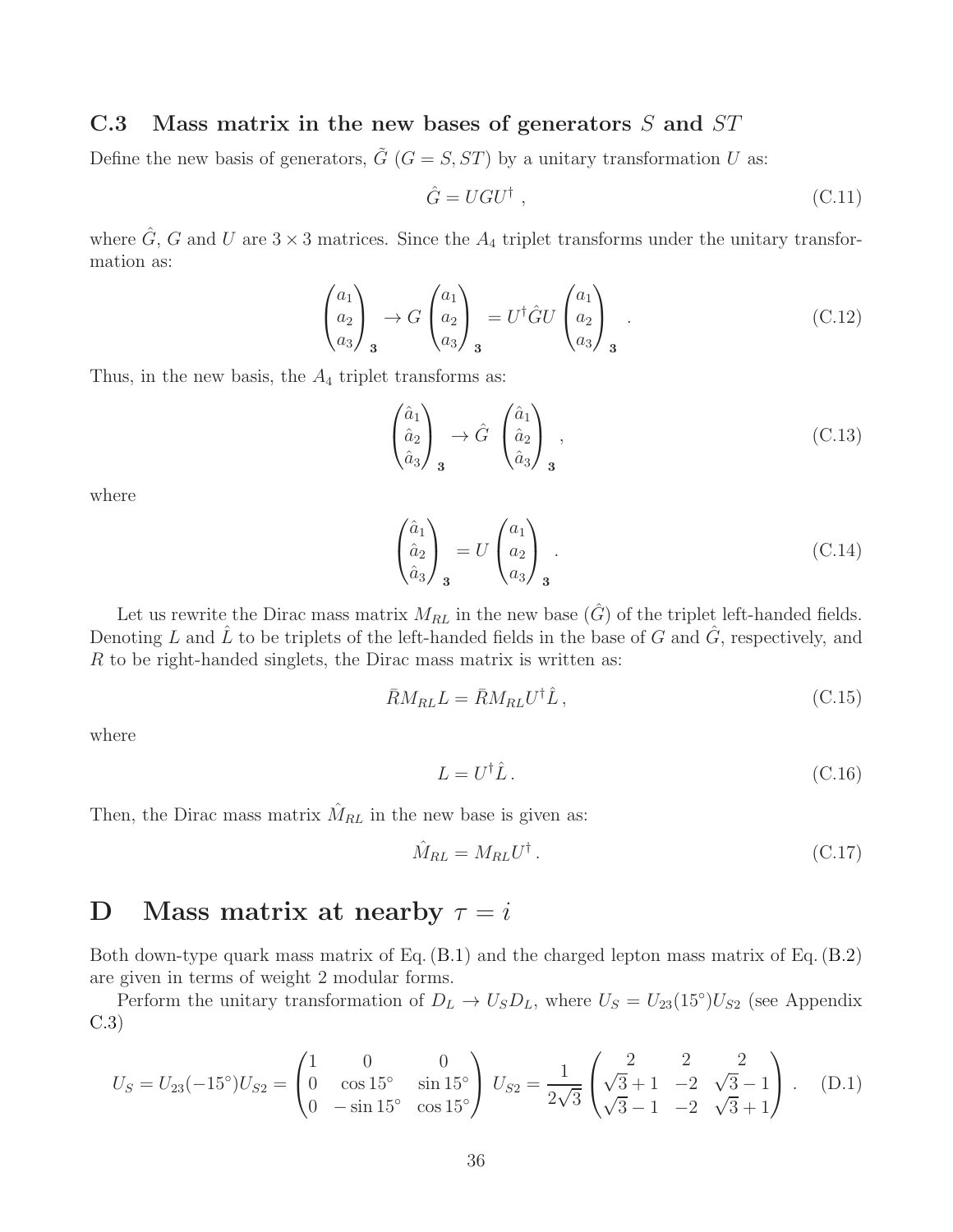Then, the down-type quark mass matrix at  $\tau = i$  in Eq. [\(B.1\)](#page-33-1) is simply given as:

$$
M_{d} = \frac{1}{2}v_{d} \begin{pmatrix} 0 & 3(\sqrt{3}-1)\tilde{\alpha}_{d(m)} & -(3-\sqrt{3})\tilde{\alpha}_{d(m)} \\ 0 & -3(\sqrt{3}-1)\tilde{\beta}_{d(m)} & -(3-\sqrt{3})\tilde{\beta}_{d(m)} \\ 0 & 0 & 2(3-\sqrt{3})\tilde{\gamma}_{d(m)} \end{pmatrix}_{RL},
$$
  
\n
$$
M_{d}^{\dagger}M_{d} = \frac{1}{2}v_{d}^{2} \begin{pmatrix} 0 & 0 & 0 \\ 0 & 9(2-\sqrt{3})(\tilde{\alpha}_{d(m)}^{2} + \tilde{\beta}_{d(m)}^{2}) & 3(3-2\sqrt{3})(\tilde{\alpha}_{d(m)}^{2} - \tilde{\beta}_{d(m)}^{2}) \\ 0 & 3(3-2\sqrt{3})(\tilde{\alpha}_{d(m)}^{2} - \tilde{\beta}_{d(m)}^{2}) & 3(2-\sqrt{3})(\tilde{\alpha}_{d(m)}^{2} + \tilde{\beta}_{d(m)}^{2} + 4\tilde{\gamma}_{d(m)}^{2}) \end{pmatrix}_{LL},
$$
 (D.2)

where  $\tilde{\alpha}_{d(m)} = (6 - 3\sqrt{3})Y_1(i)\alpha_{d(m)}, \tilde{\beta}_{d(m)} = (6 - 3\sqrt{3})Y_1(i)\beta_{d(m)}$  and  $\tilde{\gamma}_{d(m)} = (6 - 3\sqrt{3})Y_1(i)\gamma_{d(m)}$ and  $\tilde{\gamma}_{d(m)}$  is supposed to be much larger than  $\tilde{\alpha}_{d(m)}$  and  $\tilde{\beta}_{d(m)}$ . The rotation  $U_{23}(-15^{\circ})$  realizes that the  $(3,3)$  entry is much large than other entries. Since two eigenvalues of S are degenerate such as  $(1, -1, -1)$ , there is still a freedom of the 2–3 family rotation. Therefore,  $M_d^{\dagger} M_d$  could be diagonal after the small 2–3 family rotation of  $\mathcal{O}(\tilde{\alpha}_{d(m)}^2/\gamma_{d(m)}^2, \tilde{\beta}_{d(m)}^2/\gamma_{d(m)}^2)$ . The charged lepton mass matrix is the same one in Eq.  $(D.2)$  by replacing the subscript d with e.

Since the quark and lepton mass matrices cannot reproduce the observed CKM and PMNS matrices at fixed points as discussed in Ref. [\[71\]](#page-44-0). Therefore, the deviations from the fixed points are required to realize observed masses and mixing angles.

Let us consider the small deviation from  $\tau = i$ . By using the approximate modular forms of weight 2 at  $\tau = i + \epsilon$ , we present  $M_d^{\dagger} M_d$  including of order  $\epsilon$ . By the unitary transformation  $D_L \rightarrow U_{12}U_S D_L$ , where  $U_{12}$  is the first-second family exchange,

<span id="page-37-2"></span><span id="page-37-1"></span><span id="page-37-0"></span>
$$
U_{12} = \begin{pmatrix} 0 & 1 & 0 \\ 1 & 0 & 0 \\ 0 & 0 & 1 \end{pmatrix}, \tag{D.3}
$$

the mass matrix of Eq. [\(D.2\)](#page-37-1) is modified as:

$$
M_d^\dagger M_d \simeq v_d^2 \begin{pmatrix} \frac{9}{2}(2-\sqrt{3})(\tilde{\alpha}_{d(m)}^2+\tilde{\beta}_{d(m)}^2) & 3(\sqrt{3}-2)(\tilde{\alpha}_{d(m)}^2-\tilde{\beta}_{d(m)}^2)\epsilon_1 & \frac{3}{2}(3-2\sqrt{3})(\tilde{\alpha}_{d(m)}^2-\tilde{\beta}_{d(m)}^2)\\ 3(\sqrt{3}-2)(\tilde{\alpha}_{d(m)}^2-\tilde{\beta}_{d(m)}^2)\epsilon_1^* & 2(2-\sqrt{3})(\tilde{\gamma}_{d(m)}^2+\tilde{\alpha}_{d(m)}^2+\tilde{\beta}_{d(m)}^2)|\epsilon_1|^2 & (3-2\sqrt{3})(2\tilde{\gamma}_{d(m)}^2-\tilde{\alpha}_{d(m)}^2-\tilde{\beta}_{d(m)}^2)\epsilon_1^*\\ \frac{3}{2}(3-2\sqrt{3})(\tilde{\alpha}_{d(m)}^2-\tilde{\beta}_{d(m)}^2) & (3-2\sqrt{3})(2\tilde{\gamma}_{d(m)}^2-\tilde{\alpha}_{d(m)}^2-\tilde{\beta}_{d(m)}^2)\epsilon_1 & \frac{3}{2}(2-\sqrt{3})(4\tilde{\gamma}_{d(m)}^2+\tilde{\alpha}_{d(m)}^2+\tilde{\beta}_{d(m)}^2)\\ \frac{3}{2}(3-2\sqrt{3})(\tilde{\alpha}_{d(m)}^2-\tilde{\beta}_{d(m)}^2) & (3-2\sqrt{3})(2\tilde{\gamma}_{d(m)}^2-\tilde{\alpha}_{d(m)}^2-\tilde{\beta}_{d(m)}^2)\epsilon_1 & \frac{3}{2}(2-\sqrt{3})(4\tilde{\gamma}_{d(m)}^2+\tilde{\alpha}_{d(m)}^2+\tilde{\beta}_{d(m)}^2)\\ (0.4)
$$

where  $\gamma_{d(m)}^2 \gg \alpha_{d(m)}^2$ ,  $\beta_{d(m)}^2$  is taken and  $\epsilon_2 = 2\epsilon_1$  in Eq. [\(4.15\)](#page-14-3) is put. The extra transformation  $U_{12}$  is performed to keep the hierarchy among matrix elements  $(3,3) \gg (2,3) \gg (1,3)$  because the CKM mixing angles are hierarchical.

Then, we can estimate the mixing matrix  $U_{dm}$  of order  $\mathcal{O}(\epsilon_1)$  to diagonarize  $M_d^{\dagger} M_d$ :

$$
U_{md}^{\dagger} M_d^{\dagger} M_d U_{md} = \text{diag}(m_d^2, m_s^2, m_b^2), \qquad U_{md} \simeq \begin{pmatrix} 1 & s_{12}^d e^{i\eta} & 0\\ -s_{12}^d e^{-i\eta} & 1 & s_{23}^d\\ s_{12}^d s_{23}^d e^{-i\eta} & -s_{23}^d & 1 \end{pmatrix}, \qquad (D.5)
$$

where  $\eta = 2 \arg[\epsilon_1]$ . The mixing angle  $s_{23}^d$  is of order  $\mathcal{O}(\epsilon_1)$ . On the other hand,  $s_{12}^d$  depends on  $\tilde{\alpha}_{d(m)}^2/\tilde{\gamma}_{d(m)}^2$ ,  $\tilde{\beta}_{d(m)}^2/\tilde{\gamma}_{d(m)}^2$  and  $\epsilon_1$ . In the numerical fit,  $s_{12}^d \sim 0.1$  has been obtained [\[47\]](#page-43-1).

On the other hand, the transformation of the charged leptons is still  $E_L \rightarrow U_S E_L$ , where  $U_{12}$ of Eq. [\(D.3\)](#page-37-2) does not appear because the large mixing angle between the second and third families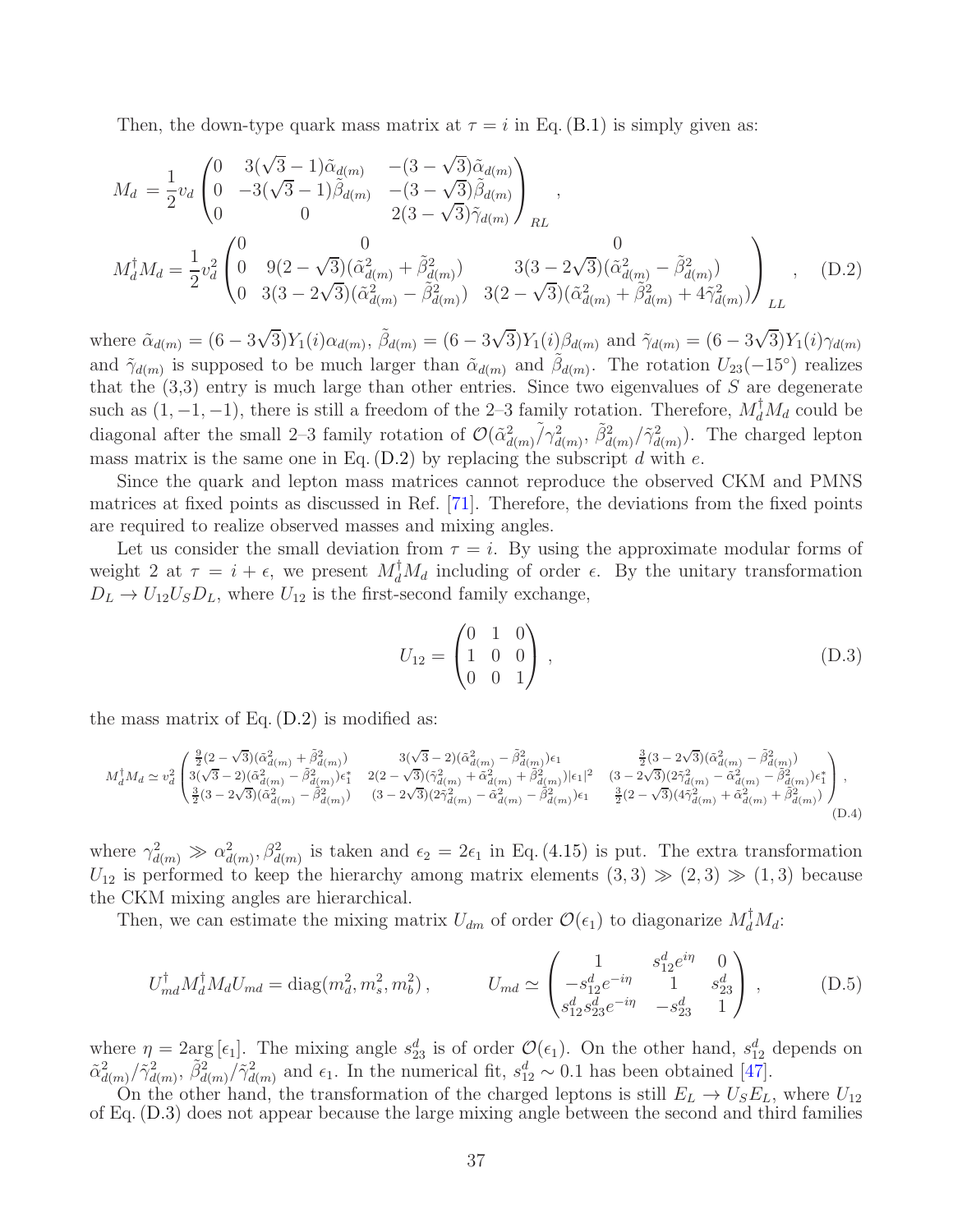is reproduced in the neutrino mass matrix under this transformation, which is preferable for the lepton mixing matrix. Then, at  $\tau = i + \epsilon$ , we have

$$
M_{E}^{\dagger}M_{E}\simeq v_{d}^{2}\left(\begin{matrix} 2(2-\sqrt{3})(\tilde{\gamma}_{e(m)}^{2}+\tilde{\alpha}_{e(m)}^{2}+\tilde{\beta}_{e(m)}^{2})|\epsilon_{1}|^{2} & 3(\sqrt{3}-2)(\tilde{\alpha}_{e(m)}^{2}-\tilde{\beta}_{e(m)}^{2})\epsilon_{1}^{*} & (3-2\sqrt{3})(2\tilde{\gamma}_{e(m)}^{2}-\tilde{\alpha}_{e(m)}^{2}-\tilde{\beta}_{e(m)}^{2})\epsilon_{1}^{*} \\ 3(\sqrt{3}-2)(\tilde{\alpha}_{e(m)}^{2}-\tilde{\beta}_{e(m)}^{2})\epsilon_{1} & \frac{9}{2}(2-\sqrt{3})(\tilde{\alpha}_{e(m)}^{2}+\tilde{\beta}_{e(m)}^{2}) & \frac{3}{2}(3-2\sqrt{3})(\tilde{\alpha}_{e(m)}^{2}-\tilde{\beta}_{e(m)}^{2}) \\ (3-2\sqrt{3})(2\tilde{\gamma}_{e(m)}^{2}-\tilde{\alpha}_{e(m)}^{2}-\tilde{\beta}_{e(m)}^{2})\epsilon_{1} & \frac{3}{2}(3-2\sqrt{3})(\tilde{\alpha}_{e(m)}^{2}-\tilde{\beta}_{e(m)}^{2}) & \frac{3}{2}(2-\sqrt{3})(4\tilde{\gamma}_{e(m)}^{2}+\tilde{\alpha}_{e(m)}^{2}+\tilde{\beta}_{e(m)}^{2}) \\ (3-2\sqrt{3})(2\tilde{\gamma}_{e(m)}^{2}-\tilde{\alpha}_{e(m)}^{2}-\tilde{\beta}_{e(m)}^{2})\epsilon_{1} & \frac{3}{2}(3-2\sqrt{3})(\tilde{\alpha}_{e(m)}^{2}-\tilde{\beta}_{e(m)}^{2}) & \frac{3}{2}(2-\sqrt{3})(4\tilde{\gamma}_{e(m)}^{2}+\tilde{\alpha}_{e(m)}^{2}+\tilde{\beta}_{e(m)}^{2}) \\ (0.6)
$$

where  $\gamma_{e(m)}^2 \gg \alpha_{e(m)}^2$ ,  $\beta_{e(m)}^2$  is taken and  $\epsilon_2 = 2\epsilon_1$  in Eq. [\(4.15\)](#page-14-3) is put. It is remarked that the phase of  $\epsilon_1$  can be removed. That is a real matrix. Since  $\alpha_{e(m)}^2/\gamma_{e(m)}^2$  and  $\beta_{e(m)}^2/\gamma_{e(m)}^2$  are smaller than  $10^{-3}$ , it is noticed that this matrix is a rank one matrix in the limit of  $\alpha_{e(m)}^2 = \beta_{e(m)}^2 = 0$ . Taking relevant value of  $\alpha_{e(m)}^2/\gamma_{e(m)}^2$ ,  $\beta_{e(m)}^2/\gamma_{e(m)}^2$  and  $|\epsilon_1|$ , desired lepton masses could be obtained.

The mixing matrix  $U_{me}$  to diagonarize  $M_E^{\dagger} M_E$ :

$$
U_{me}^{\dagger} M_{E}^{\dagger} M_{E} U_{me} = \text{diag}(m_e^2, m_\mu^2, m_\tau^2), \qquad U_{me} \simeq \begin{pmatrix} 1 & s_{12}^e & s_{13}^e \\ -s_{12}^e & 1 & 0 \\ -s_{13}^d & 0 & 1 \end{pmatrix}, \qquad (D.7)
$$

where  $s_{13}^e$  is of order  $\mathcal{O}(|\epsilon_1|)$ . On the other hand,  $s_{12}^e$  depends on  $\tilde{\alpha}_{e(m)}^2/\tilde{\gamma}_{e(m)}^2$ ,  $\tilde{\beta}_{e(m)}^2/\tilde{\gamma}_{e(m)}^2$  and  $|\epsilon_1|$ . In the numerical fit,  $s_{12}^e \sim 0.1$  has been obtained [\[77\]](#page-44-1).

## <span id="page-38-0"></span>E Decomposition of products of triplets

We take the generators of  $A_4$  group for the triplet as follows:

$$
S = \frac{1}{3} \begin{pmatrix} -1 & 2 & 2 \\ 2 & -1 & 2 \\ 2 & 2 & -1 \end{pmatrix}, \qquad T = \begin{pmatrix} 1 & 0 & 0 \\ 0 & \omega & 0 \\ 0 & 0 & \omega^2 \end{pmatrix},
$$
(E.1)

where  $\omega = e^{i\frac{2}{3}\pi}$  for a triplet. In this base, the multiplication rule is

$$
\begin{pmatrix}\na_1 \\
a_2 \\
a_3\n\end{pmatrix}_3 \otimes \begin{pmatrix}\nb_1 \\
b_2 \\
b_3\n\end{pmatrix}_3 = (a_1b_1 + a_2b_3 + a_3b_2)_1 \oplus (a_3b_3 + a_1b_2 + a_2b_1)_1,
$$
  
\n
$$
\oplus (a_2b_2 + a_1b_3 + a_3b_1)_{1''}
$$
  
\n
$$
\oplus \frac{1}{3} \begin{pmatrix}\n2a_1b_1 - a_2b_3 - a_3b_2 \\
2a_3b_3 - a_1b_2 - a_2b_1 \\
2a_2b_2 - a_1b_3 - a_3b_1\n\end{pmatrix}_3 \oplus \frac{1}{2} \begin{pmatrix}\na_2b_3 - a_3b_2 \\
a_1b_2 - a_2b_1 \\
a_3b_1 - a_1b_3\n\end{pmatrix}_3,
$$

$$
1 \otimes 1 = 1 , \qquad 1' \otimes 1' = 1'', \qquad 1'' \otimes 1'' = 1', \qquad 1' \otimes 1'' = 1 , \qquad (E.2)
$$

where

$$
T(\mathbf{1}') = \omega, \qquad T(\mathbf{1}'') = \omega^2. \tag{E.3}
$$

More details are shown in the review [\[11,](#page-41-10) [12\]](#page-41-11).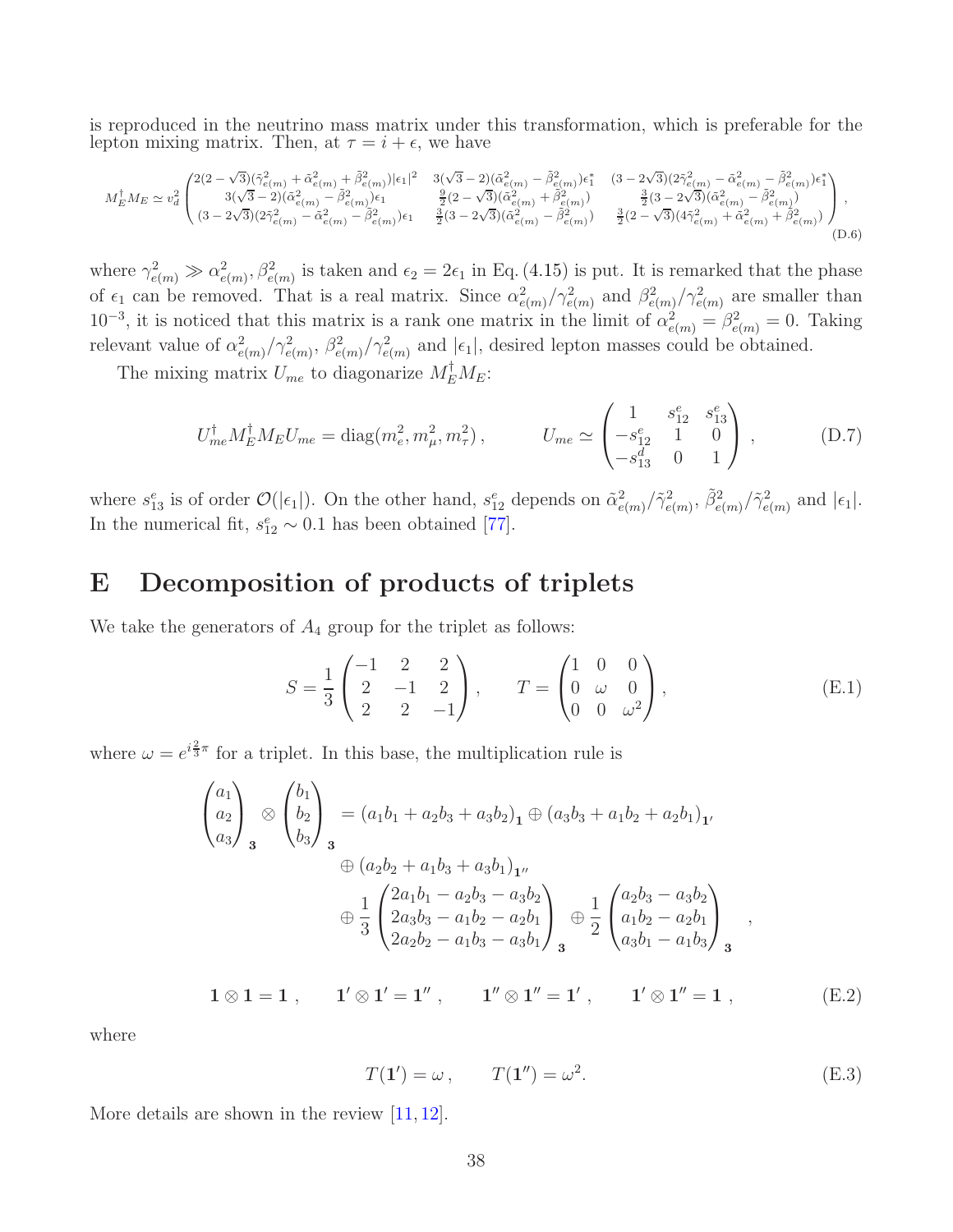By using these multiplication rules, we have

$$
(YDL)1 = Y1dL1 + Y2d3L + Y3d2L,
$$
  
\n
$$
(YDL)1' = Y3d3L + Y1d2L + Y2dLL,
$$
  
\n
$$
(YDL)1'' = Y2d2L + Y1d3L + Y3d1L,
$$
 (E.4)

$$
(YD_L)_{3s} = \begin{pmatrix} (YD_L)_{3s1} \\ (YD_L)_{3s2} \\ (YD_L)_{3s3} \end{pmatrix} = \frac{1}{3} \begin{pmatrix} 2Y_1d_{1L} - Y_2d_{3L} - Y_3d_{2L} \\ 2Y_3d_{3L} - Y_1d_{2L} - Y_2d_{1L} \\ 2Y_2d_{2L} - Y_1d_{3L} - Y_3d_{1L} \end{pmatrix}_{3s}, \tag{E.5}
$$

$$
(YD_L)_{3a} = \begin{pmatrix} (YD_L)_{3a1} \\ (YD_L)_{3a2} \\ (YD_L)_{3a3} \end{pmatrix} = \frac{1}{2} \begin{pmatrix} Y_2 d_{3L} - Y_3 d_{2L} \\ Y_1 d_{2L} - Y_2 d_{1L} \\ Y_3 d_{1L} - Y_1 d_{3L} \end{pmatrix}_{3a},
$$
(E.6)

where the  $A_4$  triplets  $Y_3$  and  $D_{L3}$  are abbreviated as Y and  $D_L$ , respectively.

The similar formulae are obtained for  $Y^*_{k}\bar{d}_j^L$ , but it is noticed that the exchange between 1' and 1 ′′, and the second entry and third one in the triplet representation, respectively, through their complex conjugates. That is:

$$
(Y^*\bar{D}_L)_1 = Y_1^*\bar{d}_1^L + Y_2^*\bar{d}_3^L + Y_3^*\bar{d}_2^L,
$$
  
\n
$$
(Y^*\bar{D}_L)_{1''} = Y_3^*\bar{d}_3^L + Y_1^*\bar{d}_2^L + Y_2^*\bar{d}_1^L,
$$
  
\n
$$
(Y^*\bar{D}_L)_{1'} = Y_2^*\bar{d}_2^L + Y_1^*\bar{d}_3^L + Y_3^*\bar{d}_1^L,
$$
  
\n(E.7)

$$
(Y^*\bar{D}_L)_{3s} = \begin{pmatrix} (Y^*\bar{D}_L)_{3s1} \\ (Y^*\bar{D}_L)_{3s2} \\ (Y^*\bar{D}_L)_{3s3} \end{pmatrix} = \frac{1}{3} \begin{pmatrix} 2Y_1^*\bar{d}_{1L} - Y_2^*\bar{d}_{3L} - Y_3^*\bar{d}_{2L} \\ 2Y_2^*\bar{d}_{2L} - Y_1^*\bar{d}_{3L} - Y_3^*\bar{d}_{1L} \\ 2Y_3^*\bar{d}_{3L} - Y_1^*\bar{d}_{2L} - Y_2^*\bar{d}_{1L} \end{pmatrix}_{3s}, \tag{E.8}
$$

$$
(Y^*\bar{D}_L)_{3a} = \begin{pmatrix} (Y^*\bar{D}_L)_{3a1} \\ (Y^*\bar{d}_L)_{3a2} \\ (Y^*\bar{D}_L)_{3a3} \end{pmatrix} = \frac{1}{2} \begin{pmatrix} Y_2^*\bar{d}_{3L} - Y_3^*\bar{d}_{2L} \\ Y_3^*\bar{d}_{1L} - Y_1^*\bar{d}_{3L} \\ Y_1^*\bar{d}_{2L} - Y_2^*\bar{d}_{1L} \end{pmatrix}_{3a} . \tag{E.9}
$$

By using these decompositions, we can calculate the product of following triplets:

$$
[(Y^*\bar{D}_L)_{3s} \otimes (YD_L)_{3s}]_{3s} = \frac{1}{3} \begin{pmatrix} 2(Y^*\bar{D}_L)_{3s1}(YD_L)_{3s1} - (Y^*\bar{D}_L)_{3s2}(YD_L)_{3s3} - (Y^*\bar{D}_L)_{3s3}(YD_L)_{3s2} \\ 2(Y^*\bar{D}_L)_{3s3}(YD_L)_{3s3} - (Y^*\bar{D}_L)_{3s1}(YD_L)_{3s2} - (Y^*\bar{D}_L)_{3s2}(YD_L)_{3s1} \\ 2(Y^*\bar{D}_L)_{2s1}(YD_L)_{2s1} - (Y^*\bar{D}_L)_{3s1}(YD_L)_{3s3} - (Y^*\bar{D}_L)_{3s3}(YD_L)_{3s1} \end{pmatrix},
$$
  
\n
$$
[(Y^*\bar{D}_L)_{3s} \otimes (YD_L)_{3s}]_{3s} = \frac{1}{2} \begin{pmatrix} (Y^*\bar{D}_L)_{3s2}(YD_L)_{3s3} - (Y^*\bar{D}_L)_{3s3}(YD_L)_{3s2} \\ (Y^*\bar{D}_L)_{3s1}(YD_L)_{3s2} - (Y^*\bar{D}_L)_{3s2}(YD_L)_{3s1} \\ (Y^*\bar{D}_L)_{3s3}(YD_L)_{3s1} - (Y^*\bar{D}_L)_{3s1}(YD_L)_{3s3} \end{pmatrix}.
$$
  
\n(E.10)

Other six decompositions  $[(Y^*\bar{D}_L)_{3s}\otimes (YD_L)_{3a}]_{3s}$ ,  $[(Y^*\bar{D}_L)_{3a}\otimes (YD_L)_{3s}]_{3s}$ ,  $[(Y^*\bar{D}_L)_{3a}\otimes (YD_L)_{3a}]_{3s}$ ,  $[(Y^*\bar{D}_L)_{3s}\otimes (Y\bar{D}_L)_{3a}]_{3a}, \quad (Y^*\bar{D}_L)_{3a}\otimes (YD_L)_{3s}]_{3a}$  and  $[(Y^*\bar{D}_L)_{3a}\otimes (YD_L)_{3a}]_{3a}$  are written similarly.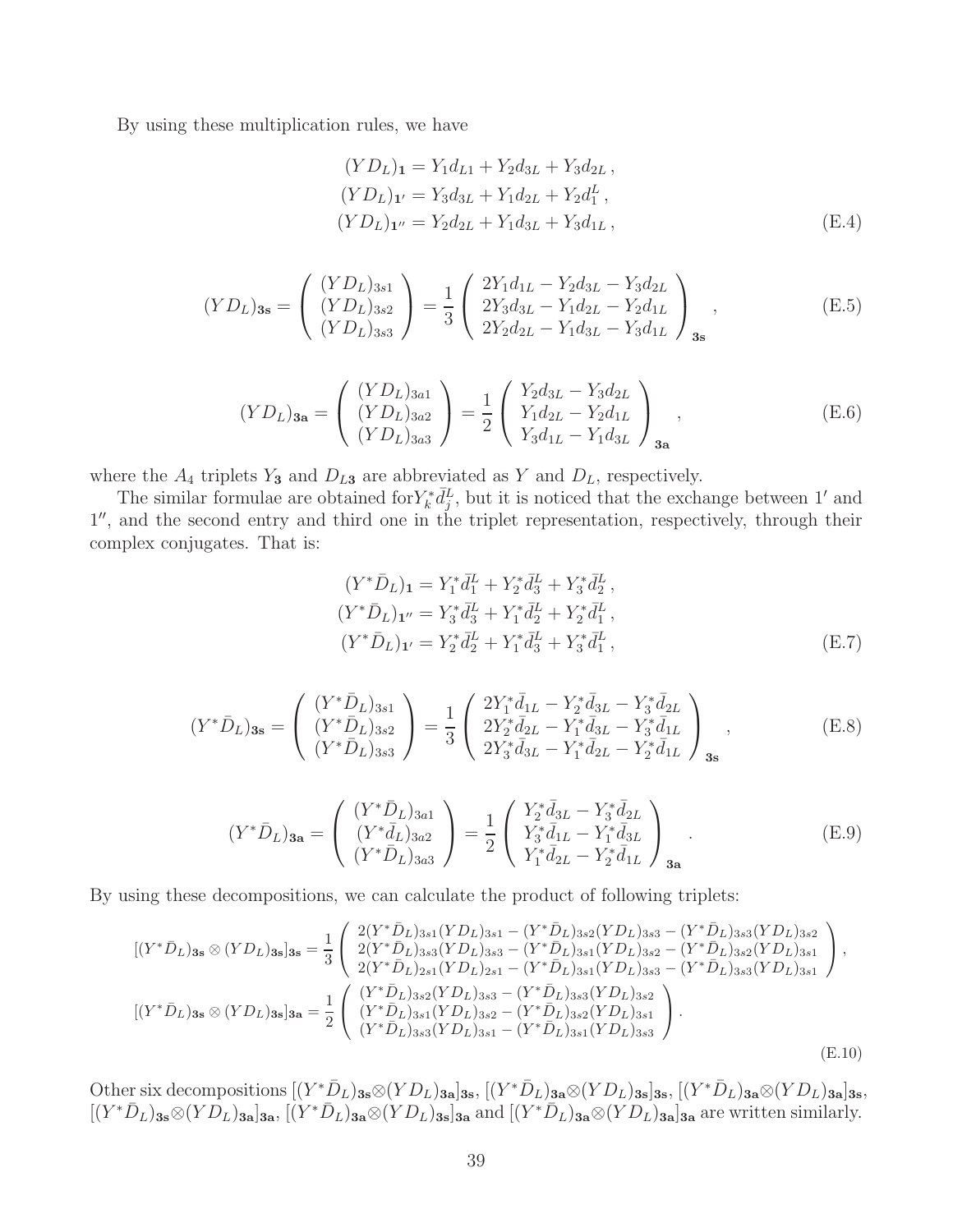## <span id="page-40-0"></span> $\mathbf{F}$   $U(2)$  flavor symmetry

The  $U(2)^5$  flavor symmetry is the subgroup of  $U(3)^5$  and distinguishes the first two families of fermions from the third one [\[7](#page-41-6)[–9\]](#page-41-7). The flavor symmetry is decomposed as

$$
U(2)^5 = U(2)_L \otimes U(2)_Q \otimes U(2)_E \otimes U(2)_U \otimes U(2)_D .
$$
 (F.1)

Under this symmetry, the first two families transform as doublets of the  $U(2)$  subgroups, whereas third family ones as a singlet. Then, the third-family Yukawa couplings are allowed by the symmetry, and it provides a natural explanation of why third-family Yukawa couplings are large. A minimal set of  $U(2)^5$  breaking terms (spurions) which reproduce the observed SM flavor parameters, without tuning and with minimal size for the breaking terms, is given by [\[7\]](#page-41-6)

$$
V_{\ell} \sim (2, 1, 1, 1, 1) , \qquad V_{q} \sim (1, 2, 1, 1, 1) ,
$$
  
\n
$$
\Delta_{e} \sim (2, 1, \overline{2}, 1, 1) , \qquad \Delta_{u} \sim (1, 2, 1, \overline{2}, 1) , \qquad \Delta_{d} \sim (1, 2, 1, 1, \overline{2}) , \qquad (F.2)
$$

where  $V_{q,\ell}$  are complex two-vectors and  $\Delta_{e,u,d}$  are complex 2 × 2 matrices. In terms of these spurions, the  $3 \times 3$  Yukawa matrices can be decomposed as

$$
Y_e = y_\tau \begin{pmatrix} \Delta_e & x_\tau V_\ell \\ 0 & 1 \end{pmatrix}, \qquad Y_u = y_t \begin{pmatrix} \Delta_u & x_t V_q \\ 0 & 1 \end{pmatrix}, \qquad Y_d = y_b \begin{pmatrix} \Delta_d & x_b V_q \\ 0 & 1 \end{pmatrix}, \qquad (F.3)
$$

where  $y_{\tau,t,b}$  and  $x_{\tau,t,b}$  are free complex parameters, expected to be of order  $\mathcal{O}(1)$ . Using the residual  $U(2)^5$  invariance, we can transform the spurions to the following explicit form (see Ref. [\[4\]](#page-41-3))

$$
V_{q(\ell)} = e^{i\bar{\phi}_{q(\ell)}} \begin{pmatrix} 0 \\ \epsilon_{q(l)} \end{pmatrix} , \quad \Delta_e = O_e^{\mathsf{T}} \begin{pmatrix} \delta'_e & 0 \\ 0 & \delta_e \end{pmatrix} , \quad \Delta_u = U_u^{\dagger} \begin{pmatrix} \delta'_u & 0 \\ 0 & \delta_u \end{pmatrix} , \quad \Delta_d = U_d^{\dagger} \begin{pmatrix} \delta'_d & 0 \\ 0 & \delta_d \end{pmatrix} , \quad (F.4)
$$

where O and U represent  $2 \times 2$  orthogonal and complex unitary matrices, respectively

$$
O_e = \begin{pmatrix} c_e & s_e \\ -s_e & c_e \end{pmatrix}, \qquad U_q = \begin{pmatrix} c_q & s_q \, e^{i\alpha_q} \\ -s_q \, e^{-i\alpha_q} & c_q \end{pmatrix}, \tag{F.5}
$$

with  $s_i \equiv \sin \theta_i$  and  $c_i \equiv \cos \theta_i$ . The  $\epsilon_i$  and  $\delta_i^{(l)}$  are small positive real parameters controlling the overall size of the spurions. From the observed hierarchies of the Yukawa couplings, it is expected that they have following order relation

$$
1 \gg \epsilon_i \gg \delta_i \gg \delta'_i > 0 \tag{F.6}
$$

where

<span id="page-40-1"></span>
$$
\epsilon_i = \mathcal{O}(y_t|V_{ts}|) = \mathcal{O}(10^{-1}), \delta_i = \mathcal{O}\left(\frac{y_c}{y_t}, \frac{y_s}{y_b}, \frac{y_\mu}{y_\tau}\right) = \mathcal{O}(10^{-2}), \delta_i' = \mathcal{O}\left(\frac{y_u}{y_t}, \frac{y_d}{y_b}, \frac{y_e}{y_\tau}\right) = \mathcal{O}(10^{-3}).\tag{F.7}
$$

In terms of the spurion expressions discussed above, we can classify the number of independent operators in the SMEFT with a  $U(2)^5$  flavor symmetry. Following the complete classification in Ref. [\[4\]](#page-41-3), we focus on the chirality-flipped  $d_i \to d_j$  and  $\ell_i \to \ell_j$  transitions in this paper. Here, we classify the operators up to  $\mathcal{O}(V^3, \Delta V) \sim \mathcal{O}(10^{-3})$ , given the size of the spurions in Eq. [\(F.7\)](#page-40-1). The  $b_i \rightarrow b_j$  transition allowed by different  $U(2)$  breaking terms are summarized in Table [8,](#page-20-1) where we follow the result of Table 4 in Ref. [\[4\]](#page-41-3). The case of  $\ell_i \to \ell_j$  transition is given in the same way, and is summarised in Table [10.](#page-22-1) We denote with latin (greek) letters the real (complex) couplings appearing in hermitian (non-hermitian) structures. Terms with the same number of spurions are denoted by the same latin or greek letter with different subscript.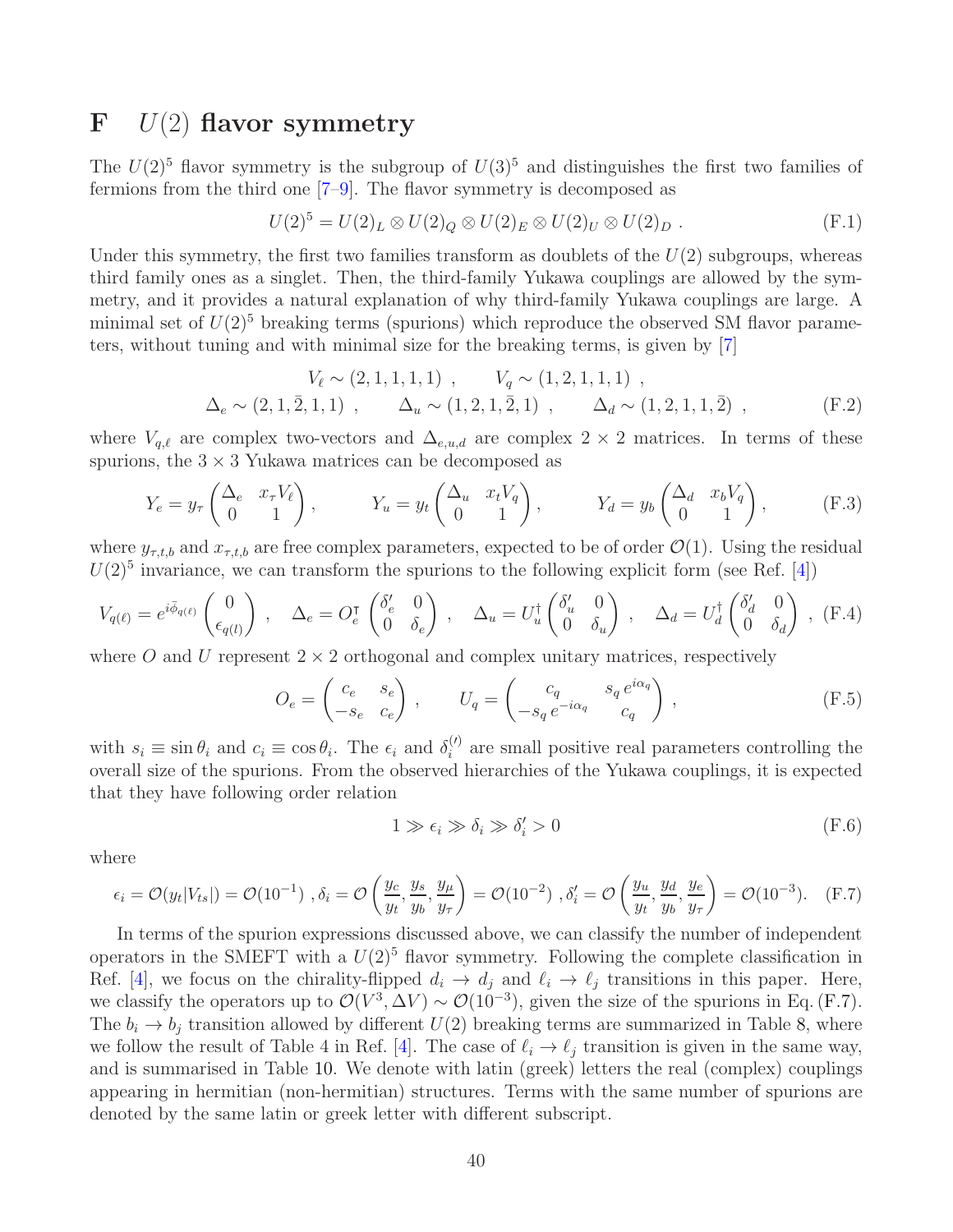## <span id="page-41-0"></span>References

- <span id="page-41-1"></span>[1] W. Buchmuller and D. Wyler, Nucl. Phys. B 268 (1986), 621-653.
- <span id="page-41-2"></span>[2] B. Grzadkowski, M. Iskrzynski, M. Misiak and J. Rosiek, JHEP 10 (2010), 085 [arXiv:1008.4884 [hep-ph]].
- <span id="page-41-3"></span>[3] R. Alonso, E. E. Jenkins, A. V. Manohar and M. Trott, JHEP 04 (2014), 159 [arXiv:1312.2014 [hep-ph]].
- <span id="page-41-4"></span>[4] D. A. Faroughy, G. Isidori, F. Wilsch and K. Yamamoto, JHEP 08 (2020), 166 [arXiv:2005.05366 [hep-ph]].
- <span id="page-41-5"></span>[5] R. S. Chivukula and H. Georgi, Phys. Lett. B 188 (1987), 99-104.
- <span id="page-41-6"></span>[6] G. D'Ambrosio, G. F. Giudice, G. Isidori and A. Strumia, Nucl. Phys. B 645 (2002), 155-187 [arXiv:hep-ph/0207036 [hep-ph]].
- [7] R. Barbieri, G. Isidori, J. Jones-Perez, P. Lodone and D. M. Straub, Eur. Phys. J. C 71 (2011), 1725 [arXiv:1105.2296 [hep-ph]].
- <span id="page-41-7"></span>[8] R. Barbieri, D. Buttazzo, F. Sala and D. M. Straub, JHEP 07 (2012), 181 [arXiv:1203.4218 [hep-ph]].
- [9] G. Blankenburg, G. Isidori and J. Jones-Perez, Eur. Phys. J. C 72 (2012), 2126 [arXiv:1204.0688 [hep-ph]].
- <span id="page-41-10"></span><span id="page-41-8"></span>[10] G. Altarelli and F. Feruglio, Rev. Mod. Phys. 82 (2010) 2701 [arXiv:1002.0211 [hep-ph]].
- [11] H. Ishimori, T. Kobayashi, H. Ohki, Y. Shimizu, H. Okada and M. Tanimoto, Prog. Theor. Phys. Suppl. 183 (2010) 1 [arXiv:1003.3552 [hep-th]].
- <span id="page-41-11"></span>[12] H. Ishimori, T. Kobayashi, H. Ohki, H. Okada, Y. Shimizu and M. Tanimoto, Lect. Notes Phys. 858 (2012) 1, Springer.
- [13] D. Hernandez and A. Y. Smirnov, Phys. Rev. D 86 (2012) 053014 [arXiv:1204.0445 [hep-ph]].
- [14] S. F. King and C. Luhn, Rept. Prog. Phys. 76 (2013) 056201 [arXiv:1301.1340 [hep-ph]].
- [15] S. F. King, A. Merle, S. Morisi, Y. Shimizu and M. Tanimoto, New J. Phys. 16, 045018 (2014) [arXiv:1402.4271 [hep-ph]].
- [16] M. Tanimoto, AIP Conf. Proc. 1666 (2015) 120002.
- [17] S. F. King, Prog. Part. Nucl. Phys. 94 (2017) 217 [arXiv:1701.04413 [hep-ph]].
- <span id="page-41-9"></span>[18] S. T. Petcov, Eur. Phys. J. C 78 (2018) no.9, 709 [arXiv:1711.10806 [hep-ph]].
- [19] F. Feruglio and A. Romanino, arXiv:1912.06028 [hep-ph].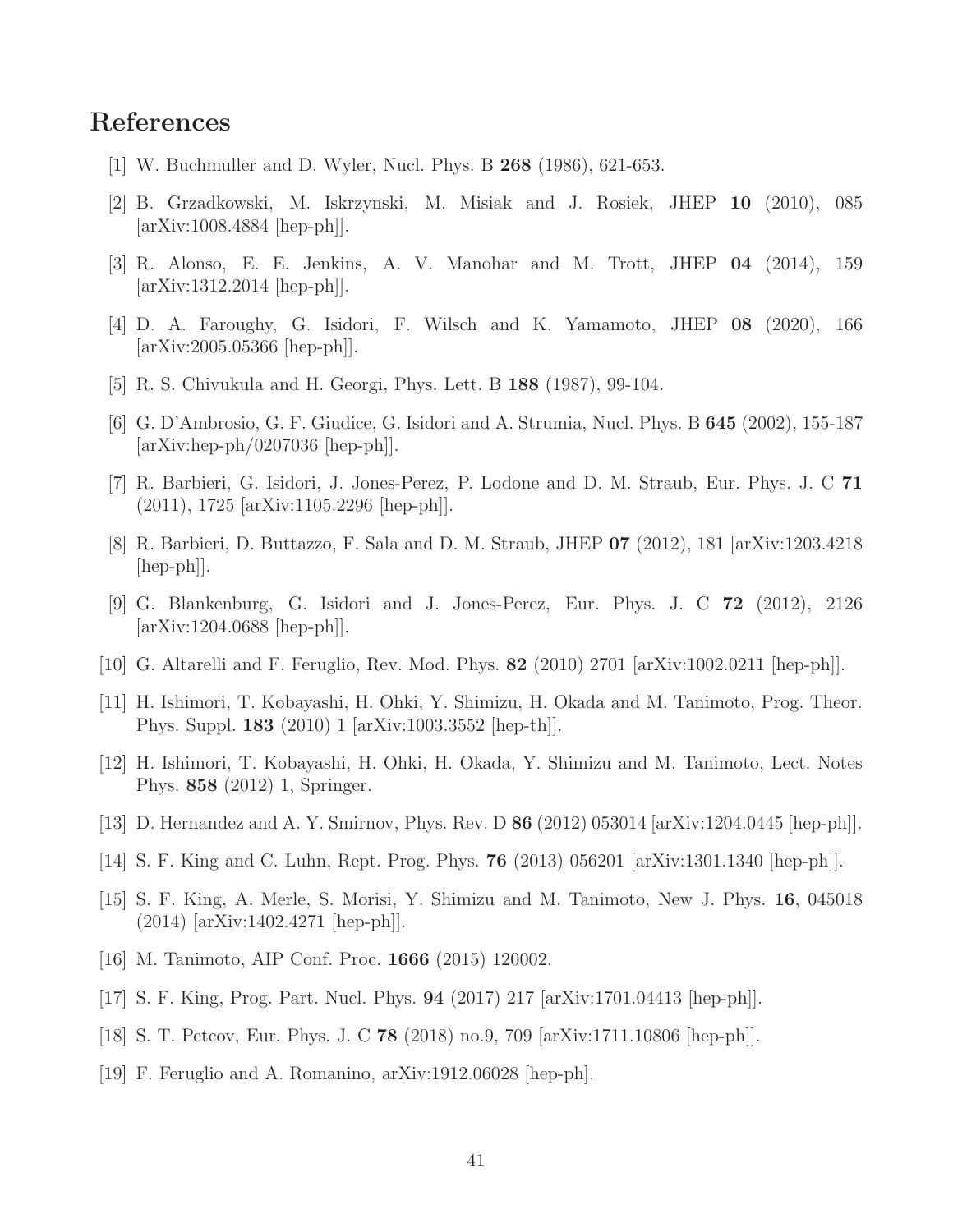- <span id="page-42-1"></span><span id="page-42-0"></span>[20] F. Feruglio, in From My Vast Repertoire ...: Guido Altarelli's Legacy, A. Levy, S. Forte, Stefano, and G. Ridolfi, eds., pp.227–266, 2019, arXiv:1706.08749 [hep-ph].
- <span id="page-42-2"></span>[21] R. de Adelhart Toorop, F. Feruglio and C. Hagedorn, Nucl. Phys. B 858, 437 (2012) [arXiv:1112.1340 [hep-ph]].
- <span id="page-42-3"></span>[22] T. Kobayashi, K. Tanaka and T. H. Tatsuishi, Phys. Rev. D 98, no. 1, 016004 (2018) [arXiv:1803.10391 [hep-ph]].
- <span id="page-42-4"></span>[23] J. T. Penedo and S. T. Petcov, Nucl. Phys. B 939, 292 (2019) [arXiv:1806.11040 [hep-ph]].
- <span id="page-42-5"></span>[24] P. P. Novichkov, J. T. Penedo, S. T. Petcov and A. V. Titov, JHEP 1904, 174 (2019) [arXiv:1812.02158 [hep-ph]].
- <span id="page-42-10"></span>[25] J. C. Criado and F. Feruglio, SciPost Phys. 5 (2018) no.5, 042 [arXiv:1807.01125 [hep-ph]].
- <span id="page-42-6"></span>[26] T. Kobayashi, N. Omoto, Y. Shimizu, K. Takagi, M. Tanimoto and T. H. Tatsuishi, JHEP 11 (2018), 196 [arXiv:1808.03012 [hep-ph]].
- <span id="page-42-7"></span>[27] G. J. Ding, S. F. King and X. G. Liu, JHEP 1909 (2019) 074 [arXiv:1907.11714 [hep-ph]].
- [28] P. P. Novichkov, J. T. Penedo, S. T. Petcov and A. V. Titov, JHEP 1904 (2019) 005 [arXiv:1811.04933 [hep-ph]].
- [29] T. Kobayashi, Y. Shimizu, K. Takagi, M. Tanimoto and T. H. Tatsuishi, JHEP 02 (2020), 097 [arXiv:1907.09141 [hep-ph]].
- <span id="page-42-9"></span><span id="page-42-8"></span>[30] X. Wang and S. Zhou, JHEP 05 (2020), 017 [arXiv:1910.09473 [hep-ph]].
- <span id="page-42-11"></span>[31] G. J. Ding, S. F. King and X. G. Liu, Phys. Rev. D 100 (2019) no.11, 115005 [arXiv:1903.12588 [hep-ph]].
- <span id="page-42-12"></span>[32] X. G. Liu and G. J. Ding, JHEP 1908 (2019) 134 [arXiv:1907.01488 [hep-ph]].
- [33] P. Chen, G. J. Ding, J. N. Lu and J. W. F. Valle, Phys. Rev. D 102 (2020) no.9, 095014 [arXiv:2003.02734 [hep-ph]].
- <span id="page-42-13"></span>[34] P. P. Novichkov, J. T. Penedo and S. T. Petcov, Nucl. Phys. B 963 (2021), 115301 [arXiv:2006.03058 [hep-ph]].
- <span id="page-42-14"></span>[35] X. G. Liu, C. Y. Yao and G. J. Ding, Phys. Rev. D 103 (2021) no.5, 056013 [arXiv:2006.10722  $\vert \text{hep-ph} \vert$ .
- <span id="page-42-15"></span>[36] I. de Medeiros Varzielas, S. F. King and Y. L. Zhou, Phys. Rev. D 101 (2020) no.5, 055033 [arXiv:1906.02208 [hep-ph]].
- [37] T. Asaka, Y. Heo, T. H. Tatsuishi and T. Yoshida, JHEP 2001 (2020) 144 [arXiv:1909.06520  $\vert \text{hep-ph} \vert$ .
- [38] G. J. Ding, S. F. King, C. C. Li and Y. L. Zhou, JHEP 08 (2020), 164 [arXiv:2004.12662 [hep-ph]].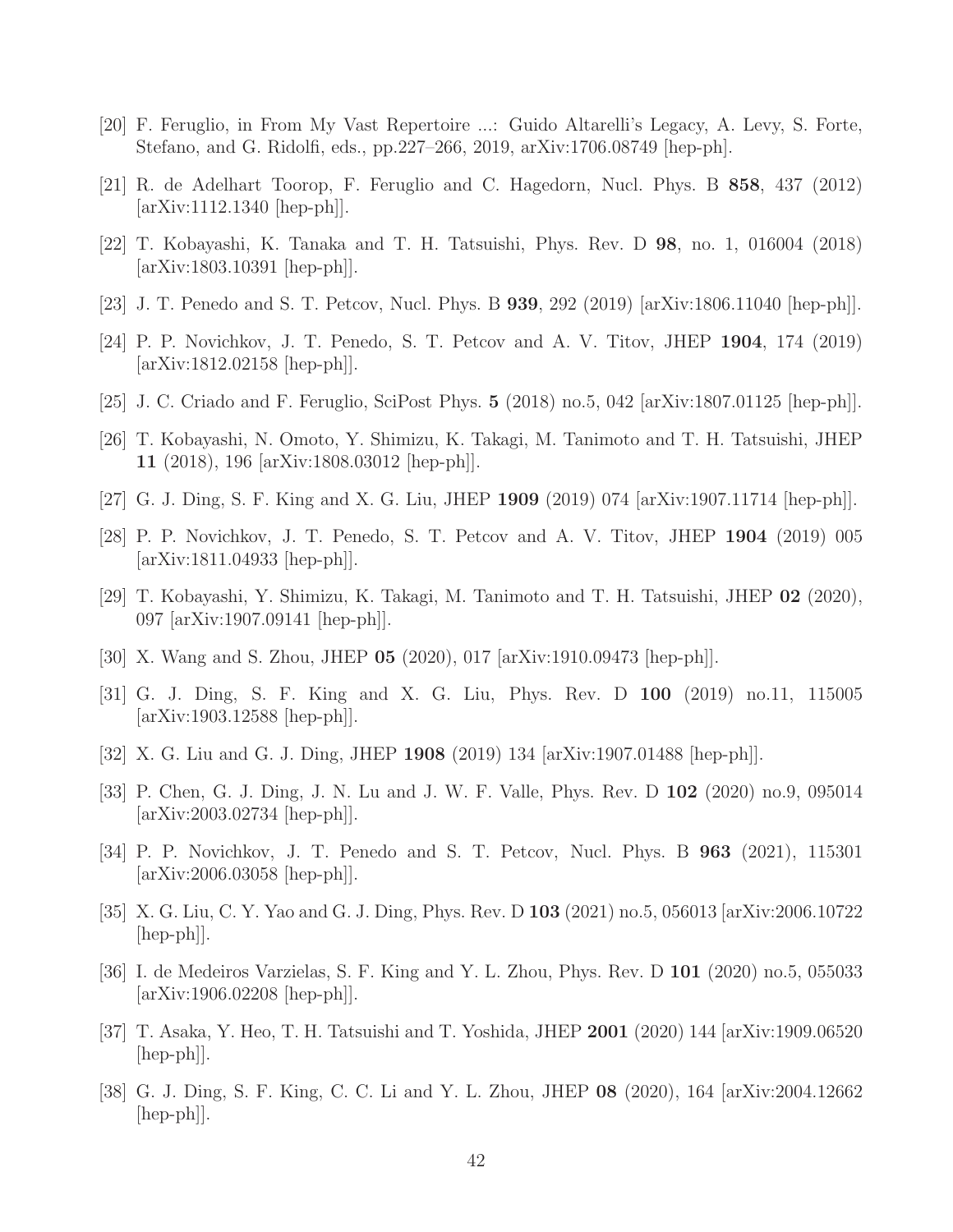- [39] T. Asaka, Y. Heo and T. Yoshida, Phys. Lett. B 811 (2020), 135956 [arXiv:2009.12120  $\vert \text{hep-ph} \vert$ .
- [40] M. K. Behera, S. Mishra, S. Singirala and R. Mohanta, [arXiv:2007.00545 [hep-ph]].
- [41] S. Mishra, [arXiv:2008.02095 [hep-ph]].
- [42] F. J. de Anda, S. F. King and E. Perdomo, Phys. Rev. D 101 (2020) no.1, 015028 [arXiv:1812.05620 [hep-ph]].
- [43] T. Kobayashi, Y. Shimizu, K. Takagi, M. Tanimoto and T. H. Tatsuishi, arXiv:1906.10341 [hep-ph].
- <span id="page-43-0"></span>[44] P. P. Novichkov, S. T. Petcov and M. Tanimoto, Phys. Lett. B 793 (2019) 247 [arXiv:1812.11289 [hep-ph]].
- [45] T. Kobayashi, Y. Shimizu, K. Takagi, M. Tanimoto, T. H. Tatsuishi and H. Uchida, Phys. Lett. B 794 (2019) 114 [arXiv:1812.11072 [hep-ph]].
- <span id="page-43-1"></span>[46] H. Okada and M. Tanimoto, Phys. Lett. B 791 (2019) 54 [arXiv:1812.09677 [hep-ph]].
- [47] H. Okada and M. Tanimoto, Eur. Phys. J. C 81 (2021) no.1, 52 [arXiv:1905.13421 [hep-ph]].
- [48] T. Nomura and H. Okada, Phys. Lett. B 797, 134799 (2019) [arXiv:1904.03937 [hep-ph]].
- [49] H. Okada and Y. Orikasa, Phys. Rev. D 100, no.11, 115037 (2019) [arXiv:1907.04716 [hep $ph$ .
- [50] Y. Kariyazono, T. Kobayashi, S. Takada, S. Tamba and H. Uchida, Phys. Rev. D 100, no.4, 045014 (2019) [arXiv:1904.07546 [hep-th]].
- [51] T. Nomura and H. Okada, Nucl. Phys. B  $966$  (2021), 115372 [arXiv:1906.03927 [hep-ph]].
- [52] H. Okada and Y. Orikasa, arXiv:1908.08409 [hep-ph].
- [53] T. Nomura, H. Okada and O. Popov, Phys. Lett. B 803 (2020) 135294 [arXiv:1908.07457  $\vert \text{hep-ph} \vert$ .
- [54] J. C. Criado, F. Feruglio and S. J. D. King, JHEP 2002 (2020) 001 [arXiv:1908.11867 [hep-ph]].
- [55] S. F. King and Y. L. Zhou, Phys. Rev. D 101 (2020) no.1, 015001 [arXiv:1908.02770 [hepph]].
- [56] G. J. Ding, S. F. King, X. G. Liu and J. N. Lu, JHEP 1912 (2019) 030 [arXiv:1910.03460 [hep-ph]].
- [57] I. de Medeiros Varzielas, M. Levy and Y. L. Zhou, JHEP 11 (2020), 085 [arXiv:2008.05329 [hep-ph]].
- [58] D. Zhang, Nucl. Phys. B 952 (2020) 114935 [arXiv:1910.07869 [hep-ph]].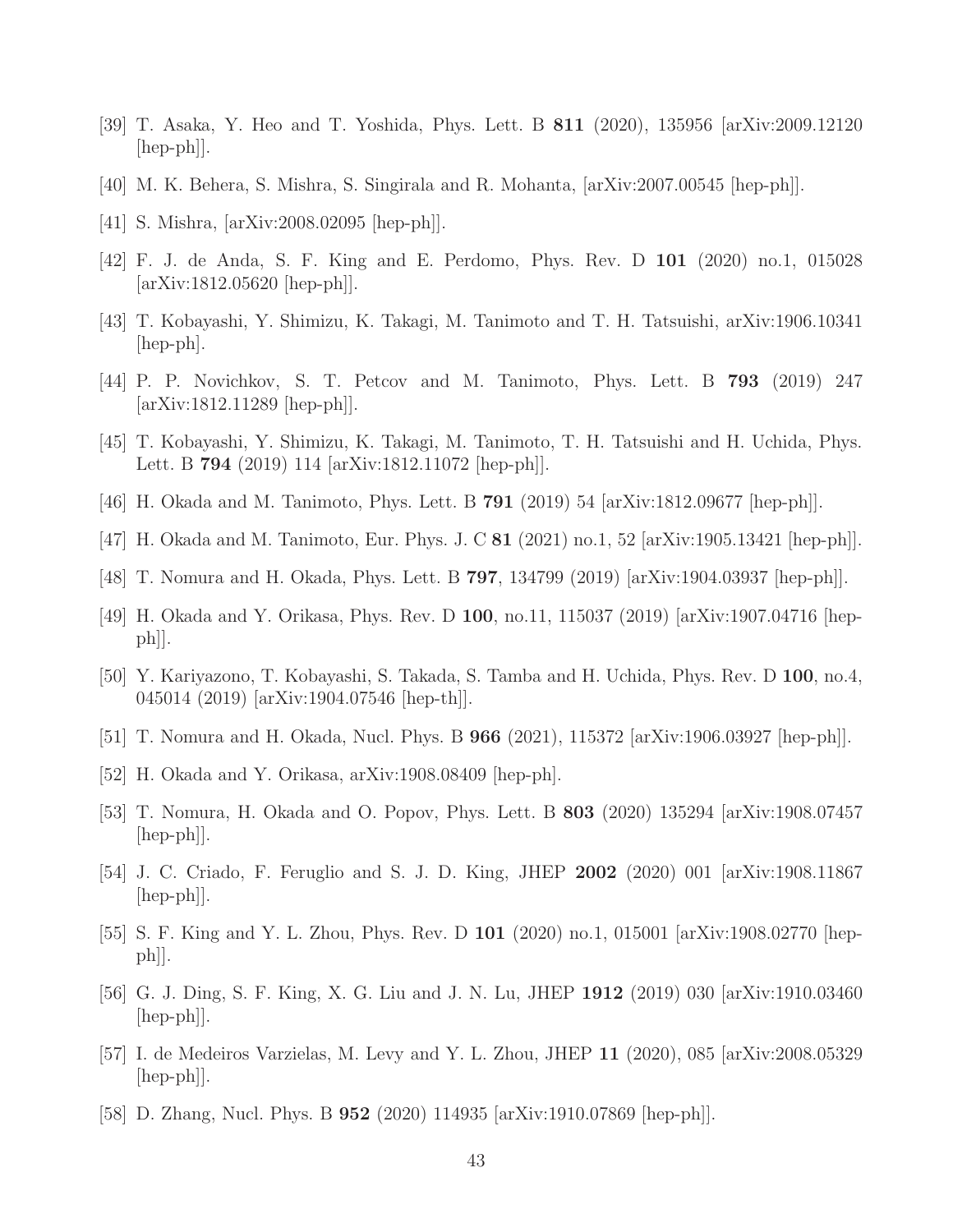- [59] T. Nomura, H. Okada and S. Patra, Nucl. Phys. B 967 (2021), 115395 [arXiv:1912.00379 [hep-ph]].
- [60] T. Kobayashi, T. Nomura and T. Shimomura, Phys. Rev. D 102 (2020) no.3, 035019 [arXiv:1912.00637 [hep-ph]].
- [61] J. N. Lu, X. G. Liu and G. J. Ding, Phys. Rev. D 101 (2020) no.11, 115020 [arXiv:1912.07573  $\vert \text{hep-ph} \vert$ .
- [62] X. Wang, Nucl. Phys. B 957 (2020), 115105 [arXiv:1912.13284 [hep-ph]].
- [63] S. J. D. King and S. F. King, JHEP 09 (2020), 043 [arXiv:2002.00969 [hep-ph]].
- [64] M. Abbas, Phys. Rev. D 103 (2021) no.5, 056016 [arXiv:2002.01929 [hep-ph]].
- [65] H. Okada and Y. Shoji, Phys. Dark Univ. 31 (2021), 100742 [arXiv:2003.11396 [hep-ph]].
- [66] H. Okada and Y. Shoji, Nucl. Phys. B 961 (2020), 115216 [arXiv:2003.13219 [hep-ph]].
- [67] G. J. Ding and F. Feruglio, JHEP 06 (2020), 134 [arXiv:2003.13448 [hep-ph]].
- [68] T. Nomura and H. Okada, [arXiv:2007.04801 [hep-ph]].
- [69] T. Nomura and H. Okada, arXiv:2007.15459 [hep-ph].
- <span id="page-44-0"></span>[70] H. Okada and M. Tanimoto, [arXiv:2005.00775 [hep-ph]].
- [71] H. Okada and M. Tanimoto, Phys. Rev. D 103 (2021) no.1, 015005 [arXiv:2009.14242 [hepph]].
- [72] K. I. Nagao and H. Okada, JCAP 05 (2021), 063 [arXiv:2008.13686 [hep-ph]].
- [73] K. I. Nagao and H. Okada, [arXiv:2010.03348 [hep-ph]].
- [74] C. Y. Yao, X. G. Liu and G. J. Ding, [arXiv:2011.03501 [hep-ph]].
- [75] X. Wang, B. Yu and S. Zhou, Phys. Rev. D 103 (2021) no.7, 076005 [arXiv:2010.10159 [hep-ph]].
- <span id="page-44-1"></span>[76] M. Abbas, Phys. Atom. Nucl. 83 (2020) no.5, 764-769.
- [77] H. Okada and M. Tanimoto, JHEP 03 (2021), 010 doi:10.1007/JHEP03(2021)010 [arXiv:2012.01688 [hep-ph]].
- [78] C. Y. Yao, J. N. Lu and G. J. Ding, JHEP 05 (2021), 102 [arXiv:2012.13390 [hep-ph]].
- [79] F. Feruglio, V. Gherardi, A. Romanino and A. Titov, [arXiv:2101.08718 [hep-ph]].
- [80] S. F. King and Y. L. Zhou, JHEP 04 (2021), 291 [arXiv:2103.02633 [hep-ph]].
- [81] P. Chen, G. J. Ding and S. F. King, JHEP 04 (2021), 239 [arXiv:2101.12724 [hep-ph]].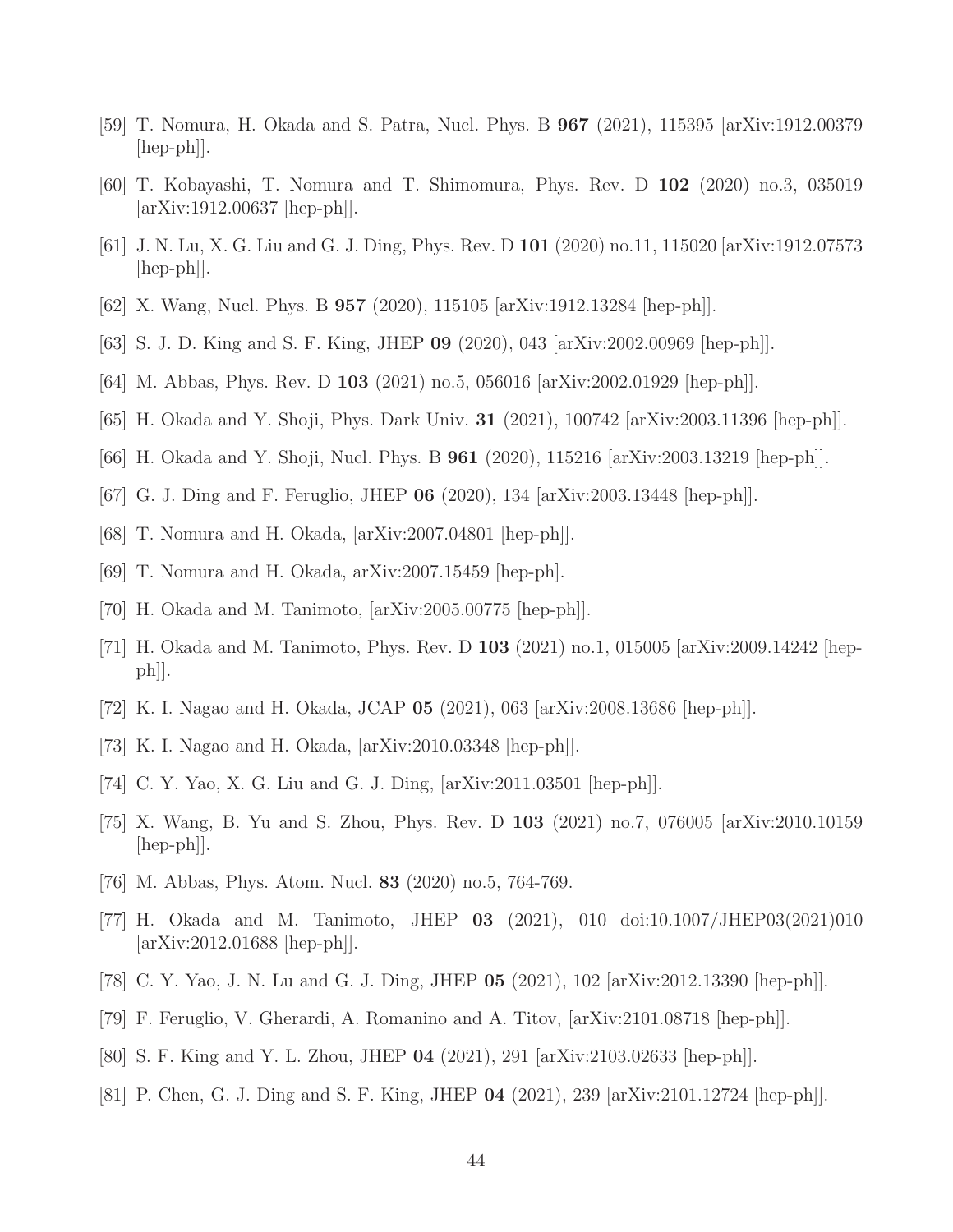- [82] P. P. Novichkov, J. T. Penedo and S. T. Petcov, JHEP 04, 206 (2021) [arXiv:2102.07488  $\vert \text{hep-ph} \vert$ .
- [83] X. Du and F. Wang, JHEP 02, 221 (2021) [arXiv:2012.01397 [hep-ph]].
- [84] T. Kobayashi, T. Shimomura and M. Tanimoto, Phys. Lett. B 819, 136452 (2021) [arXiv:2102.10425 [hep-ph]].
- [85] G. J. Ding, S. F. King and C. Y. Yao, [arXiv:2103.16311 [hep-ph]].
- [86] H. Kuranaga, H. Ohki and S. Uemura, [arXiv:2105.06237 [hep-ph]].
- [87] C. C. Li, X. G. Liu and G. J. Ding, [arXiv:2108.02181 [hep-ph]].
- [88] M. Tanimoto and K. Yamamoto, JHEP 10 (2021), 183 [arXiv:2106.10919 [hep-ph]].
- [89] H. Okada and Y. h. Qi, [arXiv:2109.13779 [hep-ph]].
- [90] T. Kobayashi, H. Okada and Y. Orikasa, [arXiv:2111.05674 [hep-ph]].
- [91] A. Dasgupta, T. Nomura, H. Okada, O. Popov and M. Tanimoto, [arXiv:2111.06898 [hepph]].
- [92] T. Nomura and H. Okada, [arXiv:2109.04157 [hep-ph]].
- [93] K. I. Nagao and H. Okada, [arXiv:2108.09984 [hep-ph]].
- [94] T. Nomura, H. Okada and Y. Orikasa, Eur. Phys. J. C 81 (2021) no.10, 947 [arXiv:2106.12375  $\vert \text{hep-ph} \vert$ .
- [95] T. Nomura and H. Okada, [arXiv:2106.10451 [hep-ph]].
- [96] H. Okada, Y. Shimizu, M. Tanimoto and T. Yoshida, JHEP 07 (2021), 184 [arXiv:2105.14292 [hep-ph]].
- [97] G. J. Ding, S. F. King and J. N. Lu, JHEP 11 (2021), 007 [arXiv:2108.09655 [hep-ph]].
- [98] B. Y. Qu, X. G. Liu, P. T. Chen and G. J. Ding, Phys. Rev. D 104 (2021) no.7, 076001 [arXiv:2106.11659 [hep-ph]].
- [99] X. Zhang and S. Zhou, JCAP 09 (2021), 043 [arXiv:2106.03433 [hep-ph]].
- <span id="page-45-0"></span>[100] X. Wang and S. Zhou, JHEP 07 (2021), 093 [arXiv:2102.04358 [hep-ph]].
- [101] X. Wang, Nucl. Phys. B 962 (2021), 115247 doi:10.1016/j.nuclphysb.2020.115247 [arXiv:2007.05913 [hep-ph]].
- <span id="page-45-2"></span><span id="page-45-1"></span>[102] T. Kobayashi and H. Otsuka, [arXiv:2108.02700 [hep-ph]].
- [103] L. E. Ibanez and A. M. Uranga, "String theory and particle physics: An introduction to string phenomenology".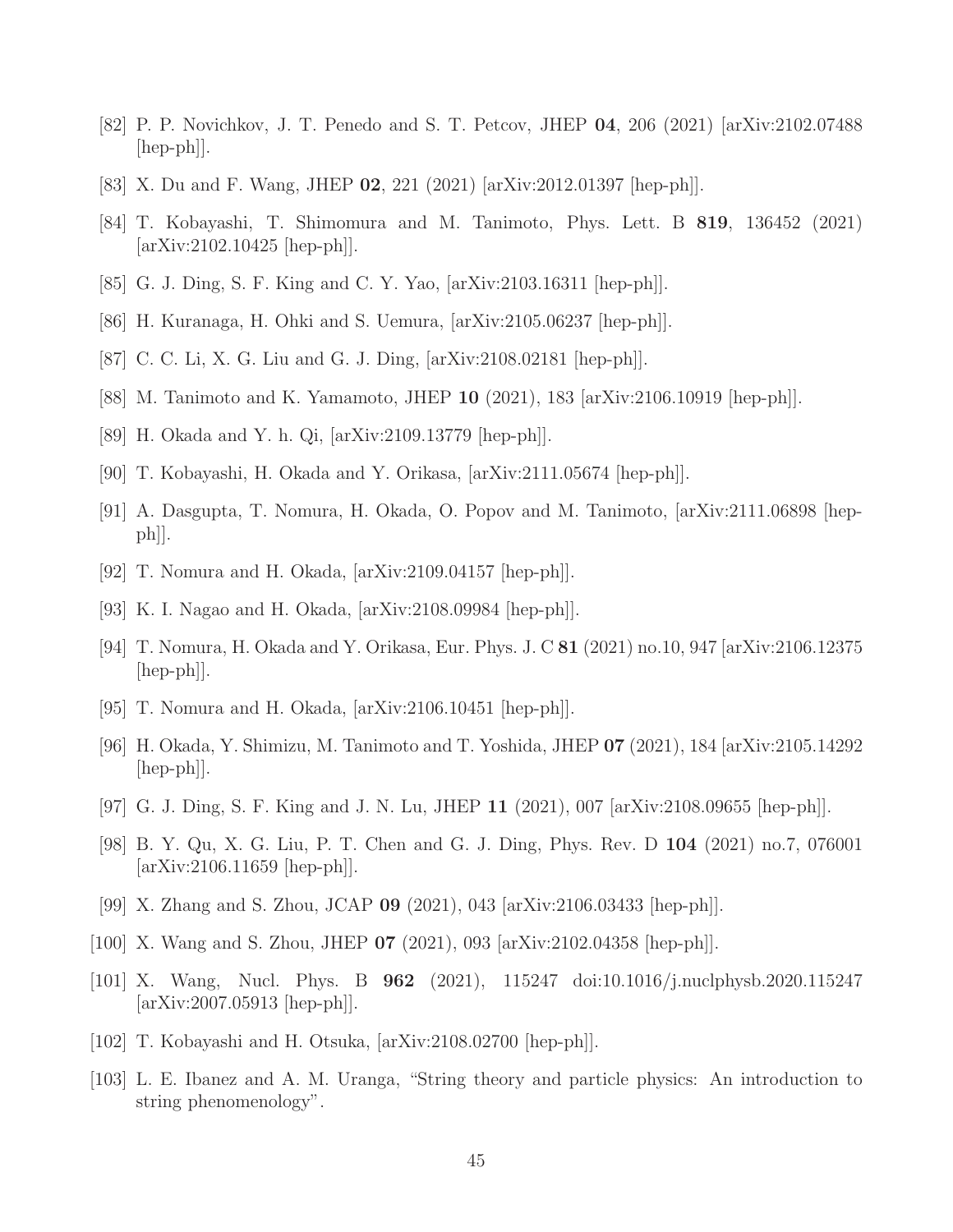- <span id="page-46-6"></span><span id="page-46-0"></span>[104] T. Kobayashi and H. Otsuka, Phys. Rev. D 101 (2020) no.10, 106017 [arXiv:2001.07972  $\vert \text{hep-th} \vert$ .
- [105] S. Ferrara, D. Lust and S. Theisen, Phys. Lett. B 233 (1989), 147-152; W. Lerche, D. Lust and N. P. Warner, Phys. Lett. B 231 (1989), 417-424; J. Lauer, J. Mas and H. P. Nilles, Nucl. Phys. B 351, 353 (1991).
- <span id="page-46-1"></span>[106] T. Kobayashi, S. Nagamoto, S. Takada, S. Tamba and T. H. Tatsuishi, Phys. Rev. D 97, no. 11, 116002 (2018); T. Kobayashi and S. Tamba, Phys. Rev. D 99 (2019) no.4, 046001; H. Ohki, S. Uemura and R. Watanabe, Phys. Rev. D 102, no.8, 085008 (2020); S. Kikuchi, T. Kobayashi, S. Takada, T. H. Tatsuishi and H. Uchida, Phys. Rev. D 102, no.10, 105010 (2020); S. Kikuchi, T. Kobayashi, H. Otsuka, S. Takada and H. Uchida, JHEP 11, 101 (2020) [arXiv:2007.06188 [hep-th]]; S. Kikuchi, T. Kobayashi and H. Uchida, Phys. Rev. D 104, no.6, 065008 (2021) [arXiv:2101.00826 [hep-th]]; Y. Almumin, M. C. Chen, V. Knapp-Pérez, S. Ramos-Sánchez, M. Ratz and S. Shukla, JHEP 05, 078 (2021) [arXiv:2102.11286  $\vert \text{hep-th} \vert$ .
- <span id="page-46-3"></span><span id="page-46-2"></span>[107] A. Strominger, Commun. Math. Phys. **133** (1990), 163-180.
- <span id="page-46-4"></span>[108] P. Candelas and X. de la Ossa, Nucl. Phys. B 355 (1991), 455-481.
- <span id="page-46-5"></span>[109] K. Ishiguro, T. Kobayashi and H. Otsuka, [arXiv:2010.10782 [hep-th]].
- <span id="page-46-7"></span>[110] K. Ishiguro, T. Kobayashi and H. Otsuka, [arXiv:2107.00487 [hep-th]].
- [111] E. Ma and G. Rajasekaran, Phys. Rev. D 64, 113012 (2001) [arXiv:hep-ph/0106291].
- [112] K. S. Babu, E. Ma and J. W. F. Valle, Phys. Lett. B 552, 207 (2003) [arXiv:hep-ph/0206292].
- [113] G. Altarelli and F. Feruglio, Nucl. Phys. B  $720$  (2005) 64 [hep-ph/0504165].
- [114] G. Altarelli and F. Feruglio, Nucl. Phys. B 741 (2006) 215 [hep-ph/0512103].
- [115] Y. Shimizu, M. Tanimoto and A. Watanabe, Prog. Theor. Phys. 126 (2011) 81 [arXiv:1105.2929 [hep-ph]].
- [116] S. T. Petcov and A. V. Titov, Phys. Rev. D 97 (2018) no.11, 115045 [arXiv:1804.00182  $\vert \text{hep-ph} \vert$ .
- <span id="page-46-8"></span>[117] S. K. Kang, Y. Shimizu, K. Takagi, S. Takahashi and M. Tanimoto, PTEP 2018, no. 8, 083B01 (2018) [arXiv:1804.10468 [hep-ph]].
- <span id="page-46-10"></span><span id="page-46-9"></span>[118] S. Ferrara, D. Lust, A. D. Shapere and S. Theisen, Phys. Lett. B 225, 363 (1989).
- [119] M. C. Chen, S. Ramos-Sánchez and M. Ratz, Phys. Lett. B **801**, 135153 (2020)  $\arXiv:1909.06910$  [hep-ph].
- <span id="page-46-11"></span>[120] R. C. Gunning, Lectures on Modular Forms (Princeton University Press, Princeton, NJ, 1962).